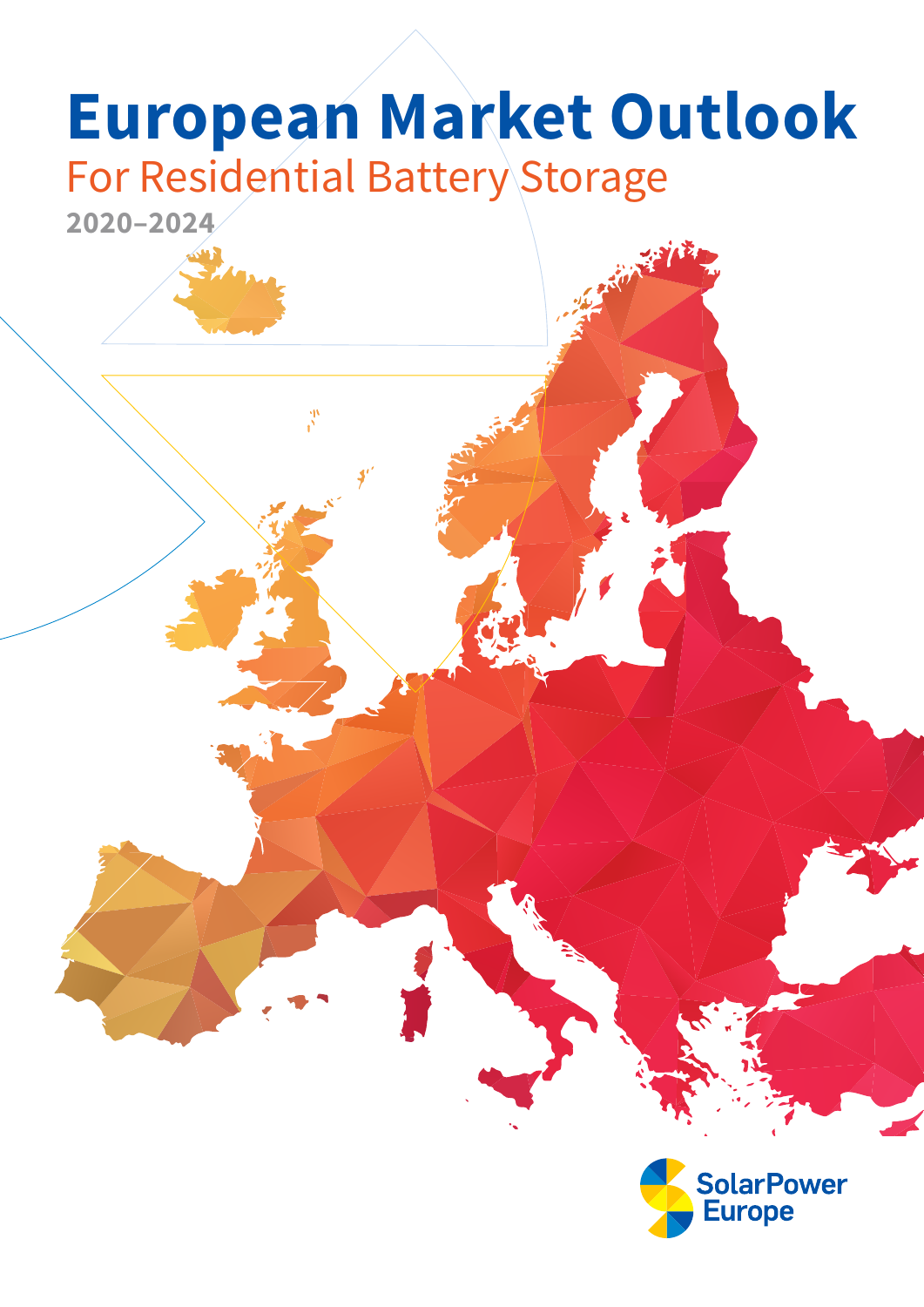## **JOIN 200+** SolarPower Europe Members





**SolarPower Europe** - Leading the Energy Transition SolarPower Europe is a member-led association that aims to ensure that more energy is generated by solar than any other energy source by 2030. Find more information: www.solarpowereurope.org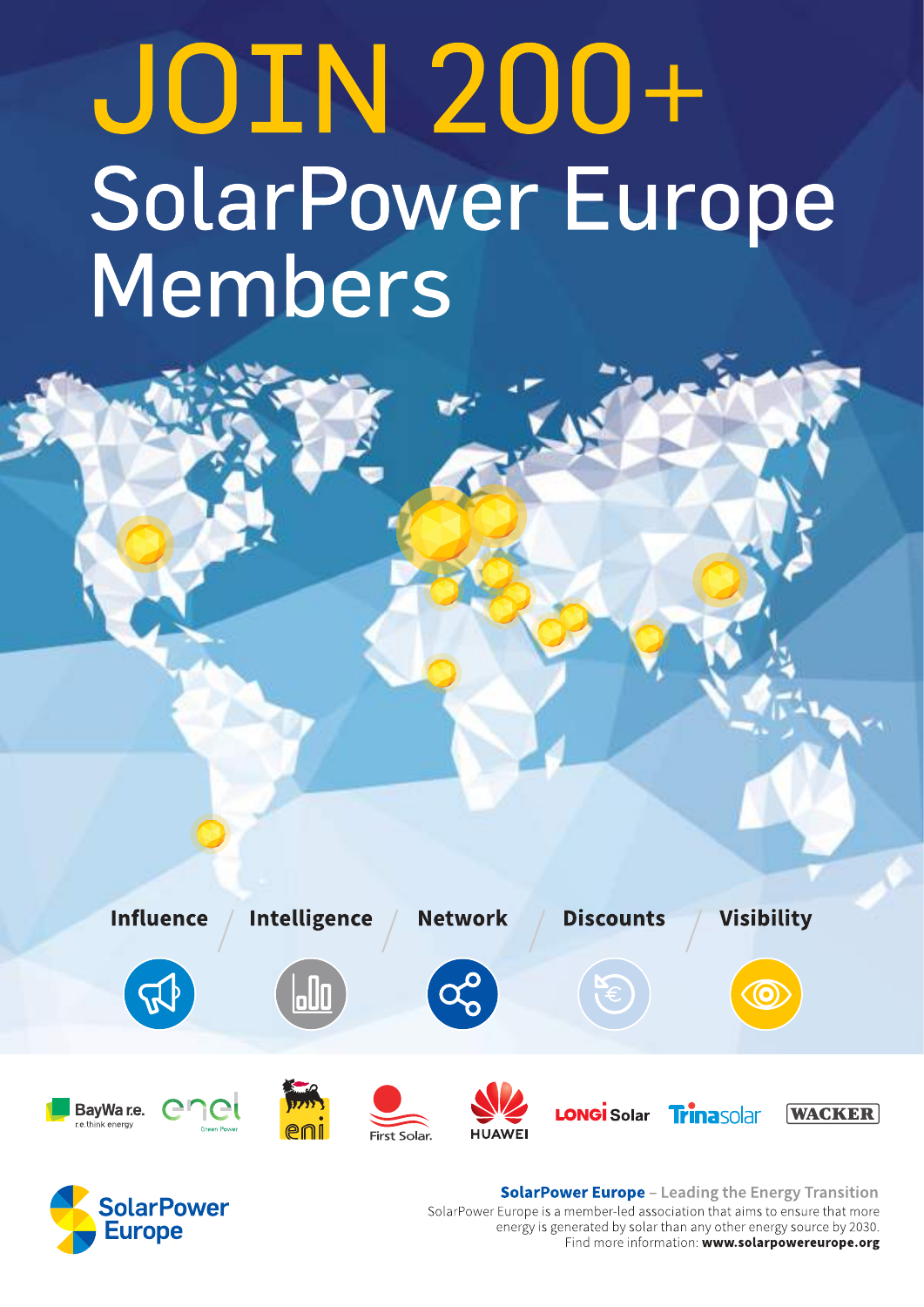## <span id="page-2-0"></span>**FOREWORD**

#### Welcome to SolarPower Europe's first European Market Outlook on Residential Battery Storage.

One of the key elements of the EU Clean Energy Package, adopted in 2019, is the creation of "new rules that make it easier for individuals to produce, store or sell their own energy, and strengthen consumer rights with more transparency on bills, and greater choice flexibility." The core idea is to "place the consumer at the centre of the clean energy transition with new electricity market design rules to empower energy consumers to play an active role in driving the energy transition and to fully benefit from a less centralised, and more digitalised and sustainable energy system."

This new 5-year outlook from SolarPower Europe, which will be published on an annual basis, tracks how the market for residential battery energy storage systems (BESS), one of the fundamental tools for energy prosumers, develops in Europe.

These devices are instrumental for citizens that want to personally contribute to Europe's energy transition, enabling them to utilise solar power even when the sun doesn't shine, and in consequence, also use much more of their home-made clean electricity at the point of generation. But battery storage not only serves individuals to green their power consumption and lower costs at home, it is also beneficial for the renewable energy-based power system serving society as a whole. Residential batteries, individual or aggregated, can provide flexibility, firmness, and balancing services, helping to stabilise electric grids in the new energy world based on variable power sources.

Our market research shows strong growth for home batteries in Europe. In 2019, a total of 745 MWh battery capacity from 96,000 systems was installed, representing a 57% year-on-year growth. However, over 90% of this capacity was added in only 5 countries (Germany, Italy, UK, Austria, Switzerland), of which one alone (Germany) was responsible for two thirds of the entire installation volume last year.

While the evolution of home storage is closely related to the development of residential solar markets in Europe, it also shows that leading markets with strong demand for small-scale PV, like the Netherlands, have no pull effects on battery usage at all. Here, full net metering support schemes that disincentivise self-consumption are leaving BESS out of the equation. The European experience also demonstrates that funding schemes have helped and continue to support people in leading markets to opt for storage solutions.

The good news is that power generated and self-consumed at home from solar and storage already beats retail power in countries with high retail electricity prices. With retail power prices trending upwards, and solar and storage continuing its cost reduction path, this green power solution is only increasing its economical attractiveness. In Germany, for example, battery attachment rates in today's residential solar market are over 90%.

Now, there needs to be strong efforts to quickly expand the momentum that can be seen in a few pioneering markets across Europe. With European Green Deal instruments, such as Next Generation EU Funds, and national recovery plans from the negative effects of COVID-19, there is a big toolbox available. Moreover, the various Clean Energy Package directives provide the manual with the right policy frameworks that only need to be implemented and executed appropriately to overcome existing barriers, such as double taxation.

We expect the residential storage market to grow slightly in 2020, as the major markets have been mostly using the right tools, and have even included financial support for the strategically important battery segment in their recovery packages, as is the case in Italy.

Although we assume low two-digit growth rates from 2021–2024, increasing capacities to around 7 GWh and about 1 million homes (from 2 GWh and 270,000 systems at the end of 2019) growth needs to dramatically accelerate to an unprecedented level. Our study, 100% Renewable Europe, conducted with Finland's LUT University, modelled the needs for 1,600 GWh distributed BESS by 2050, when electricity storage will be the backbone of our energy system, covering up to 24% of European power demand. If European citizens are truly enabled to actively contribute and become the heart of the energy transition, this is entirely possible.

#### Enjoy reading our European Market Outlook on Residential Battery Storage.



WALBURGA HEMETSBERGER CEO, SOLARPOWER EUROPE



MICHAEL SCHMELA EXECUTIVE ADVISOR, SOLARPOWER EUROPE

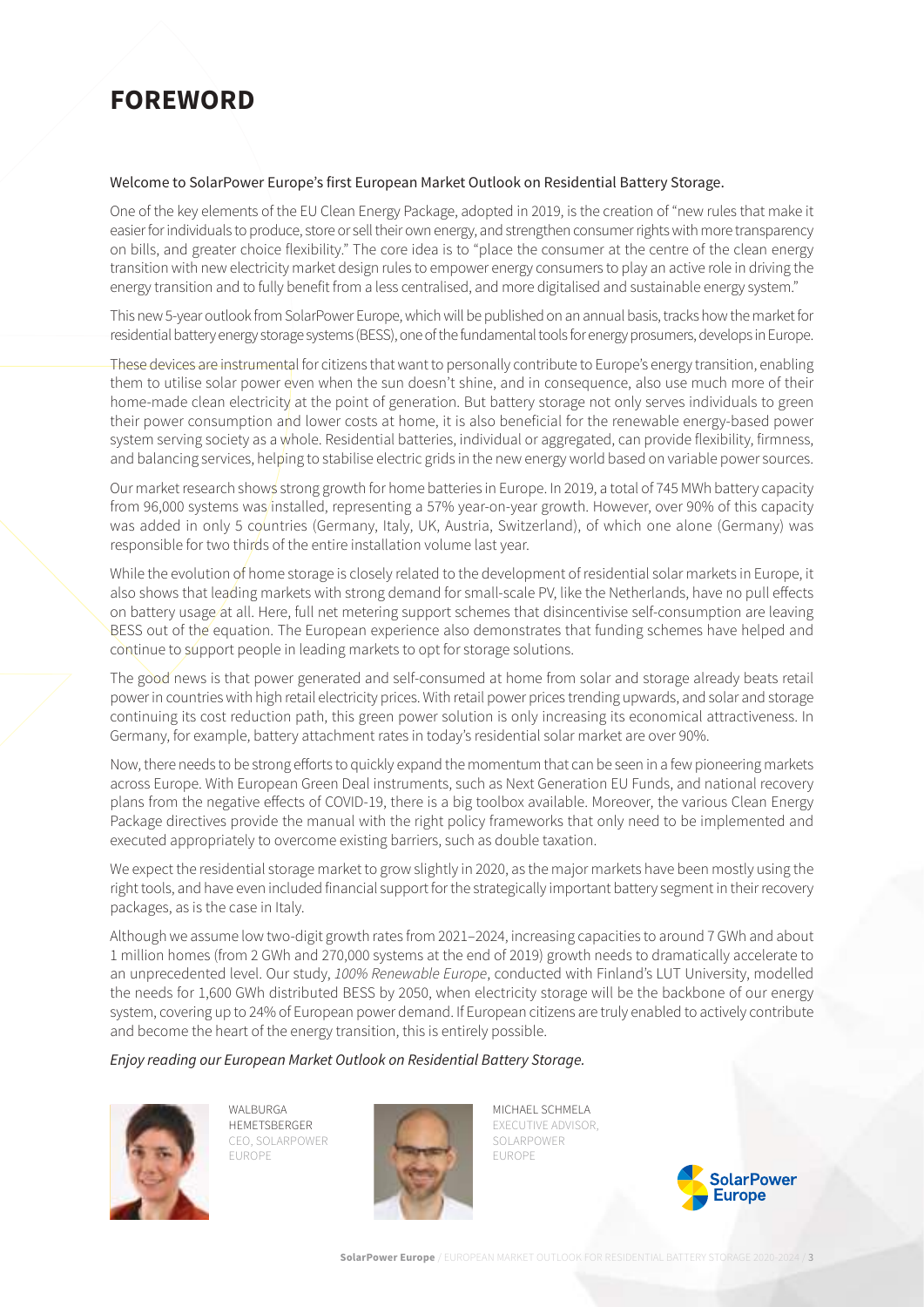### **TABLE OF CONTENTS**

|                | FOREWORD                                                    | 3             |
|----------------|-------------------------------------------------------------|---------------|
|                | POLICY RECOMMENDATIONS                                      | 5             |
|                | <b>EXECUTIVE SUMMARY</b>                                    | $\mathcal{Q}$ |
| 1              | <b>INTRODUCTION</b>                                         | 11            |
| $\overline{2}$ | RESIDENTIAL SOLAR AND STORAGE MARKETS                       |               |
|                | IN FUROPE TODAY                                             | 14            |
| 3              | RESIDENTIAL SOLAR AND STORAGE MARKETS<br>IN EUROPE TOMORROW | 22            |
| 4              | TOP 4 EUROPEAN BATTERY STORAGE MARKETS                      | 27            |
|                | a GFRMANY                                                   | 29            |
|                | <b>ITAIY</b><br>h                                           | 32            |
|                | <b>C</b> UNITED KINGDOM                                     | 34            |
|                | AUSTRIA<br>d.                                               | 37            |
|                |                                                             |               |

**Project manager:** Michael Schmela, SolarPower Europe.

**Authors:** Pierre d'Halluin, Raffaele Rossi & Michael Schmela, SolarPower Europe.

**Market intelligence:** Pierre d'Halluin, Omar Hatoum, Raffaele Rossi & Michael Schmela, SolarPower Europe.

**Text editing:** Lukas Clark-Memler, SolarPower Europe.

**External contributors:** EuPD Research; PV Austria (AT); EDORA & ODE (BE); AKU-BAT & Solární Asociace (CZ); European Energy (DK); Fortum (FI); Enerplan (FR);<br>BVES & BSW-Solar (DE); HELAPCO (EL); Anie Rinnovabili & Italia S Svensk Solenergi & Energimyndigheten (SE); Swissolar (CH); STA (UK).

**Design:** Onehemisphere, Sweden.<www.onehemisphere.se>

**Please cite as:** SolarPower Europe (2020): European Market Outlook for Residential Battery Storage 2020-2024.

**Date of publication:** October 2020.

Disclaimer: Please note that all historical figures provided in this study are valid at the time of publication and will be revised when new and proven figures are available. All forecast figures are based on SolarPower Europe knowledge at the time of publication. Please also note that forecast figures have been rounded.

SolarPower Europe's five-year forecast consists of Low, Medium and High Scenarios. The Medium scenario anticipates the most likely development given the current<br>state of play of the market. The Low Scenario forecast is bas interest rate hikes and severe financial crisis situations. Conversely, the High Scenario forecasts the best optimal case in which policy support, financial conditions and other factors are enhanced.

Residential solar and storage systems are defined as installations with a capacity below 10 kWrv / 10 kWhßess. SolarPower Europe's methodology includes only grid-<br>connected systems. Installed PV capacity is always express

Unless otherwise stated, the copyright and other intellectual property rights of market intelligence data and resources provided are owned by SolarPower Europe.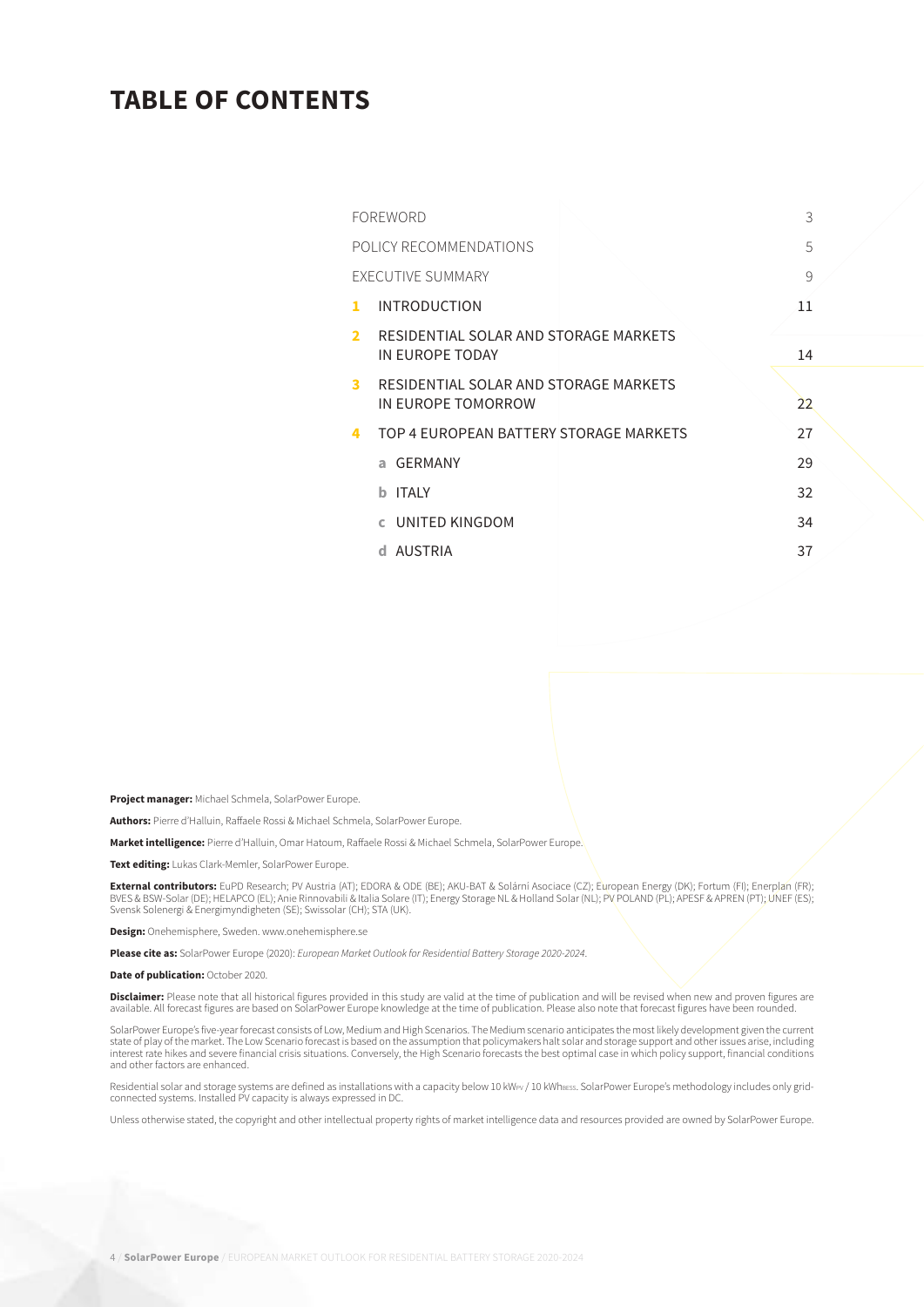### <span id="page-4-0"></span>**POLICY RECOMMENDATIONS**

- 1. Actively promote a smooth and sound implementation of the provisions of the Clean Energy Package in all member states and support them in transposing provisions into national legislation. In particular, it is paramount that the articles related to storage and prosumers are adequately implemented to remove market distortions and to create a level playing field for Battery Energy Storage Systems (BESS). This especially holds for the "active customer" framework with residential storage for which member states need to find simple forms of energy market participation for small/scale customers. Thus far, National Energy and Climate Plans (NECPs) have included activities to promote flexibility and BESS only to a limited extent.<sup>1</sup> Current discussions on changing the policy frameworks in certain member states, such as Germany and Austria, are going against the direction indicated in the Clean Energy Package. It should be required to add in all NECPs explicit measures to support BESS deployment, and to steer national policy discussion towards the objectives of the Clean Energy Package.
- 2. Leverage Next Generation EU funds to enhance and prioritise BESS deployment. With 37% of Next Generation EU funds allocated to fulfilling the objectives of the European Green Deal, significant funding opportunities are available to promote distributed storage as a key enabler of the energy transition:
	- a. National Recovery and Resilience Plans should include financing for distributed storage support measures, such as direct and indirect subsidy schemes. These measures should be supported by

additional policy tools, such as solar mandates coupled with storage and dynamic tariffs;

- b. Flagship initiatives by the EU Commission, such as the Renovation Wave, should also prioritise distributed BESS as a key cost-effective tool to improve energy efficiency in buildings;
- c. InvestEU strategic European investment window should recognise BESS as a separate strategic value chain for the energy transition – for strengthening the EU industrial base and for job creation. It should be supported through the establishment of industrial ecosystems that cover the whole value chain: from the provision of raw materials, through cell and battery manufacturing, to installation and sale at the local level.
- 3. Acknowledge the pivotal role of distributed BESS in the energy transition. In a 100% renewable energy system, electricity storage becomes crucial in providing an uninterrupted energy supply, backing up to 24% of European electricity demand. In order to do so, distributed BESS installed capacity need to surge to 900 GWh by 2030 and 1,600 GWh by 2050, an immense growth from the level installed today.<sup>2</sup> European and national policymakers should recognise this huge potential and promote distributed storage in their energy and climate plans.
- 4. Modernise the grid for storage to fulfil its full potential in providing flexibility to the energy system. Increasing focus is needed on strengthening the distribution grid level and for the rollout of smart meters. Network operators and policymakers should give more prominence to the role of distributed RES throughout all phases of grid planning processes.

**<sup>1</sup>** SolarPower Europe's analysis of the final National Energy and Climate Plans.

**<sup>2</sup>** Solar Power Europe & LUT University (2020): 100% Renewable Europe: How To Make Europe's Energy System Climate-Neutral Before 2050.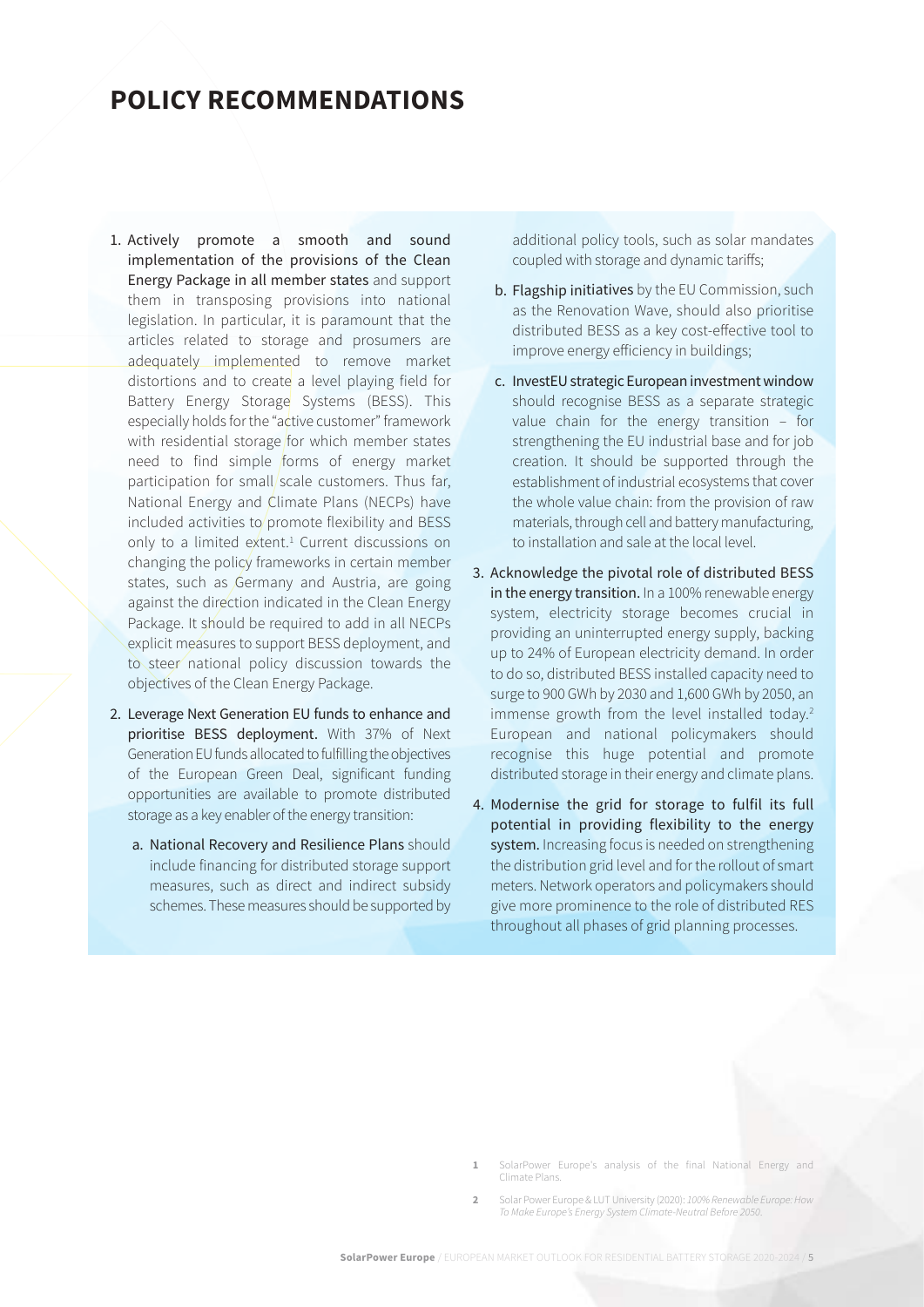## **POLICY RECOMMENDATIONS** / CONTINUED

#### **Policies to support distributed BESS**

When looking at the energy transition and the decarbonisation of the EU economy, BESS will play a pivotal role in a renewable-based power system. By providing flexibility and fast balancing services, BESS technologies provide all the conditions that are vital for maximising the integration of high shares of variable renewable energy sources (VRES), as well as the grid integration of electric transport.

From a power system perspective, BESS technologies bring significant benefits, including:

- Injecting and absorbing electricity extremely fast (<50 ms), with higher accuracy than conventional generators, to provide power system reliability services;
- Improving short-term variability, fostering the penetration of higher shares of renewables in the power system;
- Eliminating production and load peaks, reducing network costs and investments needs;
- Making solar fully dispatchable, optimising the supply of solar energy in line with the power system needs;
- Storing solar electricity when prices are low, using it when prices are high, allowing energy prices to stabilise;
- Rebooting grid operations in the event of power outage.

The provisions included in the Clean Energy Package, specifically in the Market Design Regulation 2019/943 and Market Design Directive 2019/944, constitute a solid basis for BESS. Opening up new markets for storage – such as frequency response, energy shifting, reactive power, balancing – strongly support its business case, especially if properly matched with the possibility of stacking several services and removing financial disincentives to simultaneously store renewable energy and provide flexibility services to the grid.

On top of setting up a strong legislative framework enabling BESS technologies to deploy their full potential, there are additional measures that can be taken by policymakers to speed up their uptake. The following list outlines different ways that governments can support BESS integration to enhance renewable deployment while creating a more flexible and reliable grid.

#### a. Direct financial incentives for end consumers

The fastest and most direct way to support the deployment of residential storage are cash subsidies based on the kWh of the storage system, where PV customers are incentivised to add a BESS to their PV systems through a lump-sum payment subsidy that reduces the upfront costs of the installation. This boosts self-consumption shares for households and helps grid stability in areas with a high penetration of distributed PV. In this manner, the direct financial incentive can be compensated by a reduction of the overall network charges. Flat subsidies (e.g. EUR 2,000 per BESS) have proven ineffective because they incentivise adding BESS with sub-optimal energy capacity, whereas incentive programs composed of a fixed fraction plus an additional variable fraction based on energy content (kWh), or solely on the variable fraction, have been more successful. Several direct BESS incentive programs are found at regional level across EU countries, including Germany, Italy, Austria, and Belgium. Regional support programs in place today tend to have funding allocated on a year-by-year basis, reducing market certainty over the medium term. Clear visibility of the duration of the incentive program would be highly beneficial to investors. Moreover, appropriate funding should be allocated to the support program, especially if it is designed with a first come, first served criterion.

EASE OF IMPLEMENTATION: IMPACT ON STORAGE: \*\*\* EXAMPLE POLICIES: GERMANY, ITALY, AUSTRIA, BELGIUM

EXAMPLE POLICY: GERMAN FEDERAL STATES (10 OUT OF 16) SUPPORT STORAGE THROUGH DIRECT UPFRONT SUBSIDIES, TYPICALLY WITH ENERGY CONTENT-BASED INCENTIVES RANGING BETWEEN EUR 200–300 PER KWH.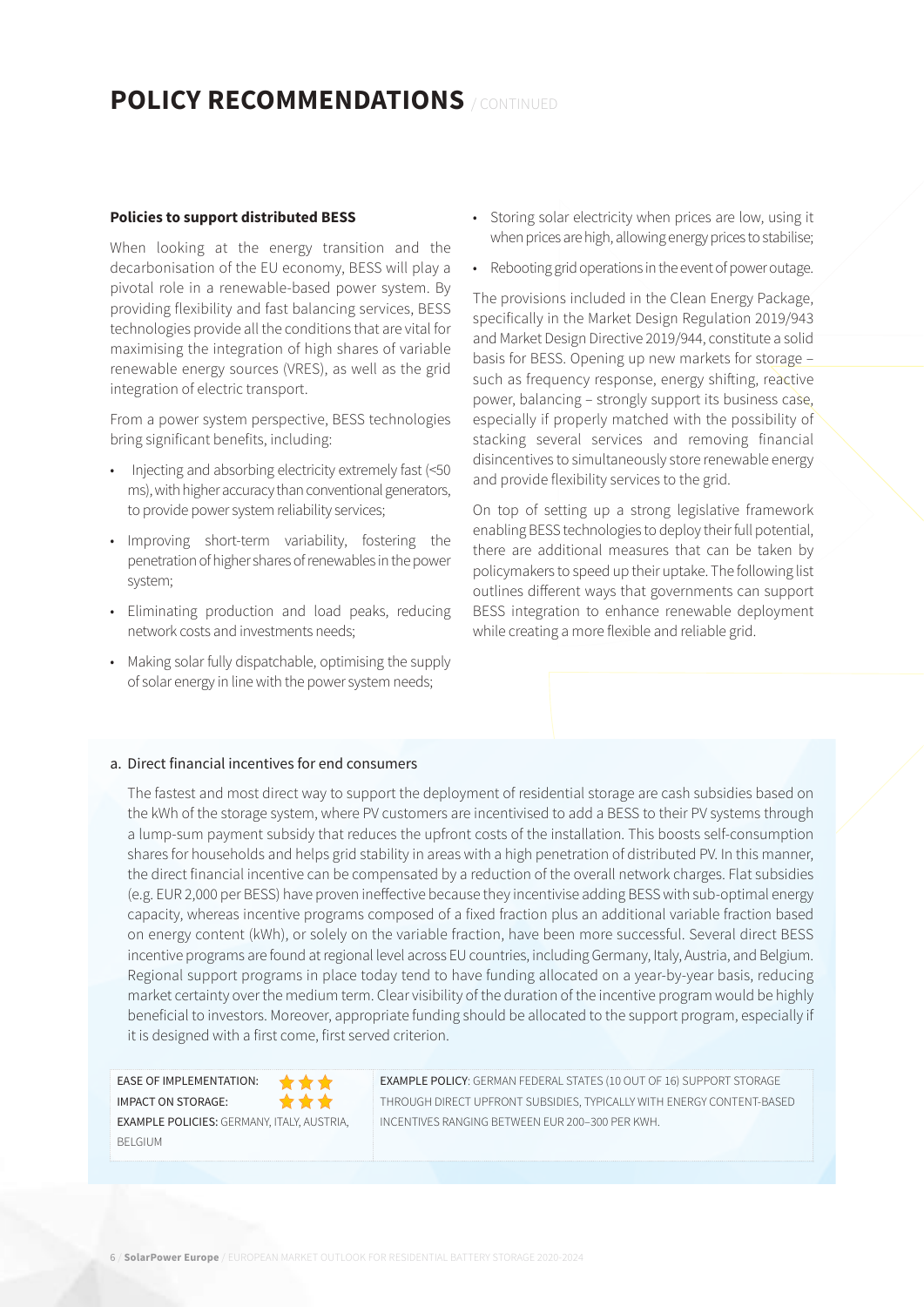#### b. Tax Depreciation for Storage Installations

Storage can also be incentivised through a depreciation mechanism within a citizen's yearly income or corporate tax statement. By qualifying storage as a favourable technology with tax advantages, commercial and private users can deduct the investment of a battery from their tax obligations by a certain percentage of their income or corporate tax. This minimises administrative work for the government and the house owner because no separate grant application system is required. At the same time, the indirect impact through tax alleviations might lower consumer visibility of the grant (and, therefore, might be less effective than direct subsidies).

EASE OF IMPLEMENTATION: IMPACT ON STORAGE: ★ ★ ★ EXAMPLE POLICIES: ITALY (DETRAZIONE FISCALE), NETHERLANDS (ENERGY INVESTMENT DEDUCTION)

EXAMPLE POLICY: ITALY OFFERS THE OPTION TO DEDUCT 50% (E.G. EUR 4,000) OF THE BESS VALUE FROM THE ANNUAL TAX INCIDENCE. THE NETHERLANDS ALLOWS BUSINESSES TO DEPRECIATE THE INVESTMENT OVER THREE YEARS.

#### c. Integrated Building Renovations and Efficiency Standards

States can offer grants for private and commercial customers to carry out integrated renovations to decarbonise buildings. Alongside energy efficiency improvements and the deployment of on-site renewables, BESS technologies are cost-effective solutions that deliver high energy efficiency and increase self-consumption rates and should be therefore included in the scope of these policies. Such measures should also be implemented along minimum efficiency standards for buildings to drive the upgrade of buildings with low energy performance. Given the complexity around efficiency metrics, this policy could need a longer timeframe – the medium-term horizon – to be implemented.

EASE OF IMPLEMENTATION:  $\qquad \qquad \qquad \qquad$ IMPACT ON STORAGE: ★★☆ **EXAMPLE POLICIES:** ITALY, SCOTLAND

EXAMPLE POLICY: ITALY HAS COMBINED A RENOVATION STIMULUS WITH THE OPTION TO DEDUCT PV & STORAGE BY 110% FROM THE ANNUAL TAX BILL (I.E. PV & STORAGE COMES FOR FREE ONCE A HOUSE RECEIVES AN EFFICIENCY RENOVATION).

#### d. Solar Mandates coupled with storage

Instead of incentivising efficiency measures, solar mandates make PV installations mandatory on every roof. The measure can either include retrofitting old roofs or only future constructions. It is paramount to take into account the grid integration effects of a large-scale deployment of PV installations, e.g. in residential areas. One option to match this capacity growth with appropriate system flexibility is by adding the possibility to have part of the mandated requirement met with BESS capacity. This would ensure that generated electricity is used at a later stage while the grid is kept balanced during the times of high production and low consumption.

| <b>EASE OF IMPLEMENTATION:</b>              | ★☆☆ |
|---------------------------------------------|-----|
| <b>IMPACT ON STORAGE:</b>                   | *** |
| EXAMPLE POLICIES: USA (CALIFORNIA), GERMANY |     |
| (BADEN-WÜRTTEMBERG)                         |     |

EXAMPLE POLICY: CALIFORNIA'S SOLAR MANDATE HAS COME INTO EFFECT IN EARLY 2020 AND REQUIRES ALL RESIDENTIAL BUILDINGS (LOWER THAN THREE STORIES) TO ADD ENOUGH PV TO, ON AVERAGE, OFFSET THE ANNUAL AVERAGE ENERGY DEMAND OF THE HOUSEHOLD. THE POLICY OFFERS THE POSSIBILITY TO TRADE IN OBLIGATORY PV "CREDITS" THROUGH "STORAGE" CREDITS.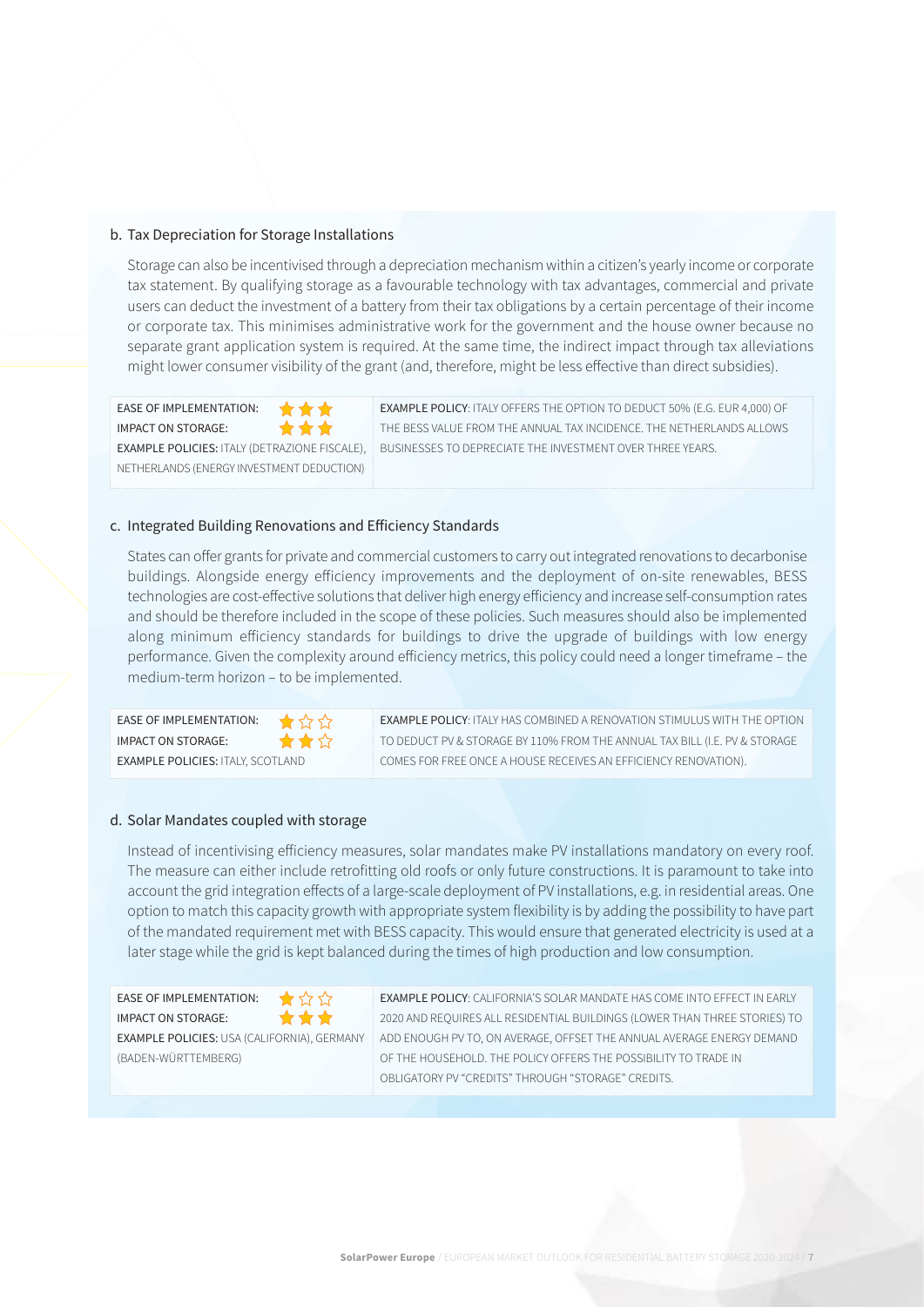## **POLICY RECOMMENDATIONS** / CONTINUED

#### e. Tax Exemptions to Prosumers

Although they do not provide a direct incentive to storage, an additional set of measures to take into account as support policies to battery storage are indirect incentives in the form of support schemes to prosumers, such as exemption from charges, fees, and taxes on the self-consumed electricity. These measures encourage prosumers to maximise their self-consumption ratio, thereby incentivising investment into storage. By extension, measures strengthening the prosumer business case, such as enabling citizen energy communities on a local level and supporting the right to self-consume, are often also beneficial to battery storage.

The Renewable Energy Directive provides for an exemption from charges and fees on self-consumed electricity for prosumers with a PV capacity below 30 kW. The provision must be transposed into national law by 1 July 2021, but tax, charges, or fee exemptions already exist in many Member States. The implementation of this policy has a medium level of complexity, considering that it might require a minimum level of advanced metering system. The 30 kW threshold limits the self-consumption incentives to residential and small commercial systems, although in implementing this provision in their national law, Member States could set a higher value and extend the benefit to larger distributed systems. It should be noted that the current discussions in Europe (e.g. Spain, Belgium, Netherlands) to increase the fixed, capacity-based share in the grid tariff lowers the business case for prosumers based on grid fee exemption.

EASE OF IMPLEMENTATION: ★★☆ IMPACT ON STORAGE: \*\*\* EXAMPLE POLICIES: FRANCE, SWEDEN, GERMANY, SPAIN, **ITALY** 

EXAMPLE POLICY: IN FRANCE, SELF-CONSUMED ELECTRICITY IS EXEMPTED FROM TAXES UP TO 1 MW FOR SYSTEMS THAT INJECT ELECTRICITY IN THE GRID, AND UP TO 240 GWH/YEAR WHEN ELECTRICITY IS FULLY CONSUMED ON SITE. IN SWEDEN, PROSUMERS WITH SYSTEMS BELOW 500 KW ARE EXEMPTED FROM THE ENERGY TAX ON SELF-CONSUMED ELECTRICITY.

#### f. Time-of-use tariffs

An additional indirect incentive to BESS is constituted by time-of-use (ToU) tariffs, which incentivise consumers to adapt their electricity demand in response to time-varying electricity prices. Such tariffs are meant to reflect the actual cost of electricity at the time it is being consumed. With electricity prices varying throughout the day and between the working days and the weekend, end customers are therefore exposed to cost-reflective price signals and are nudged to adjust their demand profile in order to reduce their energy bills. The use of ToU tariffs creates a more flexible and reliable grid. If energy prices from the wholesale market and dynamic network charges are handed down to the end-customer, BESS are able to react to these prices. The battery will charge and store energy during low prices (high generation, low demand). During high prices (low generation, high demand), BESS can either supply the household or even sell the energy back to the system if energy arbitrage is allowed. In a landscape of more and more liberalised EU electricity markets, ToU tariffs benefit from the increased competition among retailers while acting as a driver for innovative business models. Extensive smart meter rollout and network surveillance technology is a necessary precondition for such types of tariff structure, and should be incentivised by governments. Further, along with the Clean Energy Package, member states need to avoid disproportionate administrative and technical procedures (e.g. extensive metering obligations) to participate with ToU tariffs.

EASE OF IMPLEMENTATION: ★☆☆ IMPACT ON STORAGE: \*\*\* EXAMPLE POLICIES: FINLAND, UK

EXAMPLE POLICY: IN FINLAND, ALL CUSTOMERS CAN OPT FOR DYNAMIC TARIFF PRICES FOR ELECTRICITY, WHOSE HOURLY COST IS DETERMINED THE DAY AHEAD BASED ON WHOLESALE MARKET PRICES. CUSTOMERS PAY TO THE RETAILER A MONTHLY FIXED FEE PLUS THE HOURLY PRICES FOR ELECTRICITY CONSUMPTION.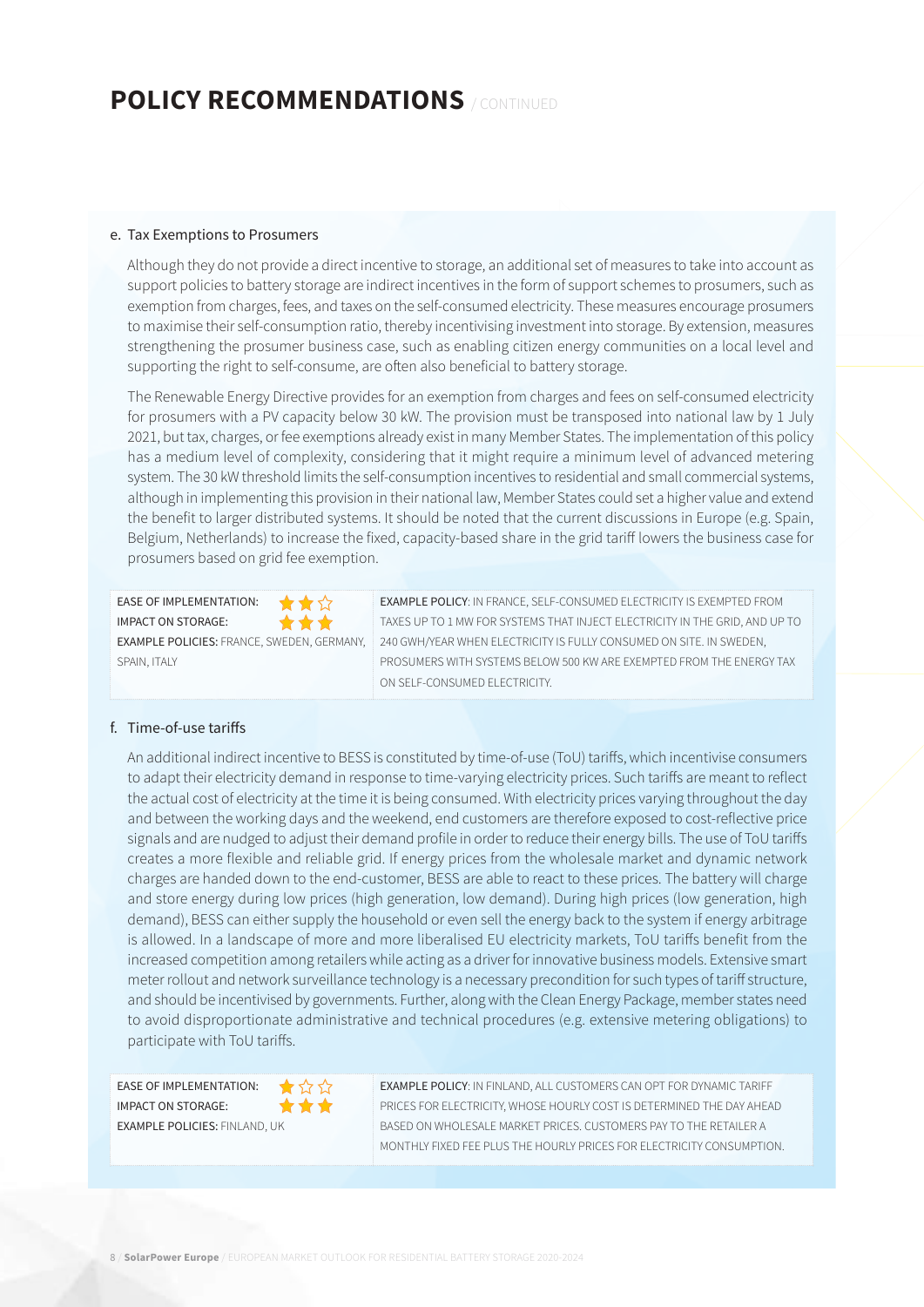### <span id="page-8-0"></span>**EXECUTIVE SUMMARY**

SolarPower Europe's first European Market Outlook on Residential Battery Storage 2020– 2024 shows an emerging technology sector with high prospects that builds on a strong initial growth phase. Last year, 745 MWh from 96,000 systems were installed, representing a 57% annual growth rate. The foundation for the European residential BESS sector was laid by a handful of countries, where a large residential solar market already, exists – namely Germany, Italy, UK, Austria, and Switzerland. These Top 5 markets absorbed over 90% of all BESS installations in 2019 and are also responsible for a similar level of the nearly 2 GWh of operating residential storage capacity in Europe so far.

There are two main drivers for homeowners investing in solar and storage: emotions and economics. The move away from full feed-in tariffs to selfconsumption has enabled homeowners to consume their green power product themselves, and with batteries this is possible to a larger extent providing a high degree of power independence. While power from solar rooftop systems has already been much cheaper than retail electricity in most European markets for several years, battery storage's rapid cost improvements are now enabling solar and storage to beat grid power as well in an increasing number of European countries. Different incentive schemes have been helping customers in their decision-making to add batteries when buying solar systems.

2020 is expected to see only 9% in market growth. The main reason is the COVID-19 pandemic that has been negatively impacting demand for solar & storage in several European countries, although this would be much less than feared due to the resilience of the German market, and solar & storage financial support from economic stimulus packages in other key markets, such as Italy and Switzerland.

According to our Mid-Scenario, by 2021, the yearly growth rate is expected to be in the two-digit range again, catching up after the COVID-19 slowdown, and boosted by recovery packages. This scenario anticipates implementation of the EU Clean Energy Package prosumer provisions over the next few years, eliminating many of the barriers standing in the way between the customer and a battery storage system for their home. Overall, our most likely scenario expects the 1 GWh storage capacity addition threshold to be reached in 2022, which corresponds to approximately 140,000 new systems installed per year.

Our 5-year residential battery storage outlook anticipates for the most-likely Medium Scenario that capacities will be 7.2 GWh in 2024. But under optimal conditions, Europe's prosumers could operate a battery fleet as large as 9 GWh by the end of 2024, compared to 5.6 GWh in the Low Scenario.

For the coming years, there will be only one clear leader in the field of residential energy storage: Europe's largest economy, Germany, will be the unchallenged Number 1, followed by Italy by some distance. With strong government support, Austria will overtake the UK, where both residential solar and storage now fully rely on market forces. With solar supported by COVID-19 recovery funds, home storage in Switzerland is expected to be the fifth largest European market until 2024. As the cost of storage is quickly decreasing and backed by national and regional policy initiatives, private prosumers in several other European markets will increasingly embrace solar and stationary batteries as well.

However, in order to accelerate battery storage market growth in Europe to the levels required to meet the EU's ambitious energy transition targets, we need a toolbox of different instruments – from acknowledgment of the potential of distributed BESS, policy frameworks, the right support mechanisms, to making grids fit for batteries (see Policy Recommendations on p. 5).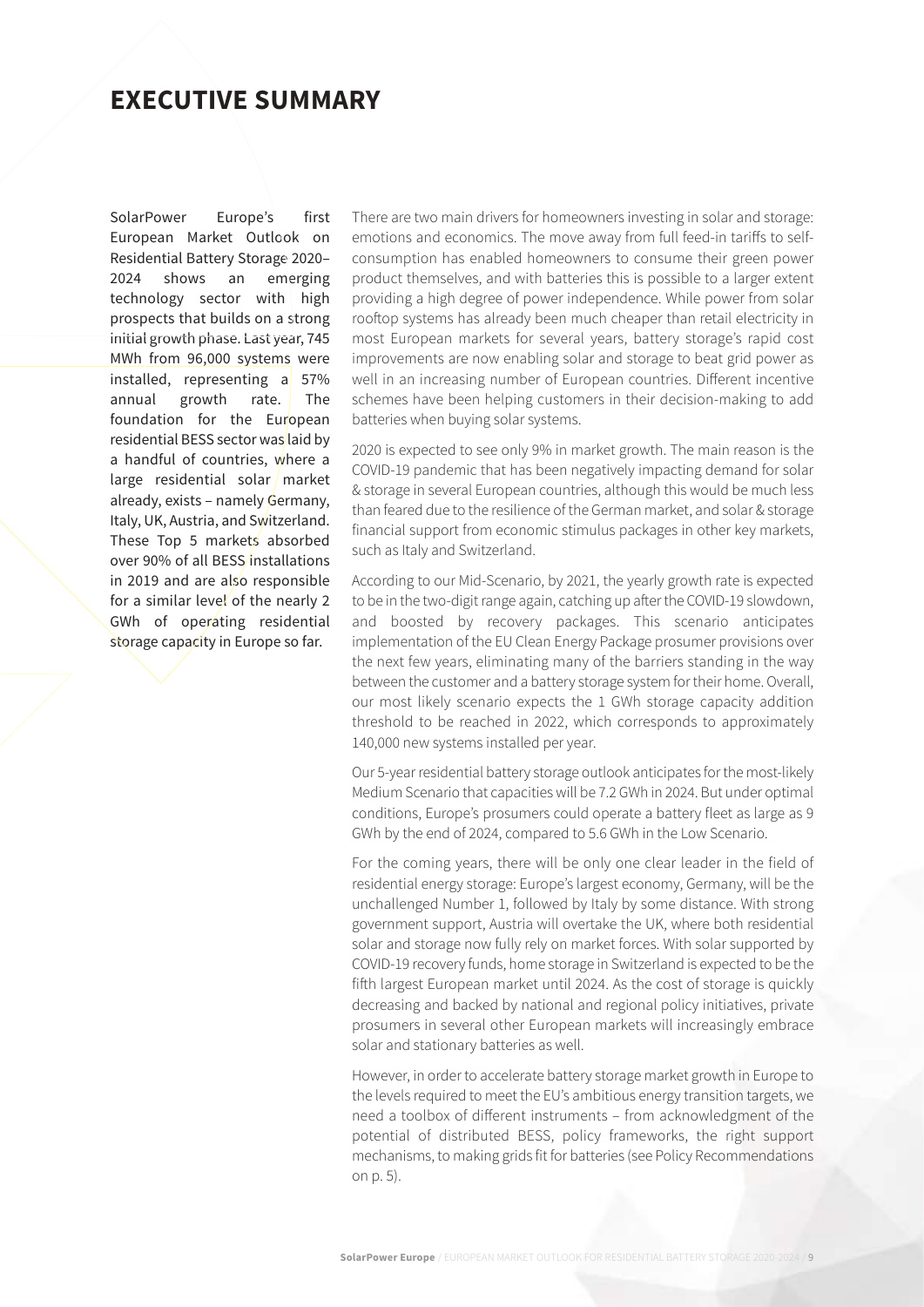



# **INTRODUCTION 1**



© Shutterstock

Battery storage for homes has become very popular in a number of European countries. In the leading markets, storage attachment to residential solar systems is over 90%. That has several motivations, which can be all grouped under two main drivers: **emotions** and **economics**.

The move away from full feed-in tariffs to self-consumption has enabled homeowners to consume their green power product themselves, and with batteries this is possible to a larger extent and at the time of their choice. Solar and storage provides a certain degree of power independency, while prosumers can still enjoy the benefits and long-time appreciated safety of the public/investor-owned distribution grids.

Kick-started with subsidies, the rapid and continuing decrease of cost and prices for solar systems and, in recent years, also battery energy storage systems have made these two technologies increasingly attractive to homeowners.

In Germany, Europe's largest solar & storage market by far, between 2015– 2019, prices have fallen by around 18% for small solar systems and nearly 40% for home storage solutions (see Fig. 1.1). For the next few years until 2023, a further 10% price decrease is expected for the well-established residential solar systems market, and a steeper 33% reduction for the much younger BESS segment.

10 / **SolarPower Europe** / EUROPEAN MARKET OUTLOOK FOR RESIDENTIAL BATTERY STORAGE 2020-2024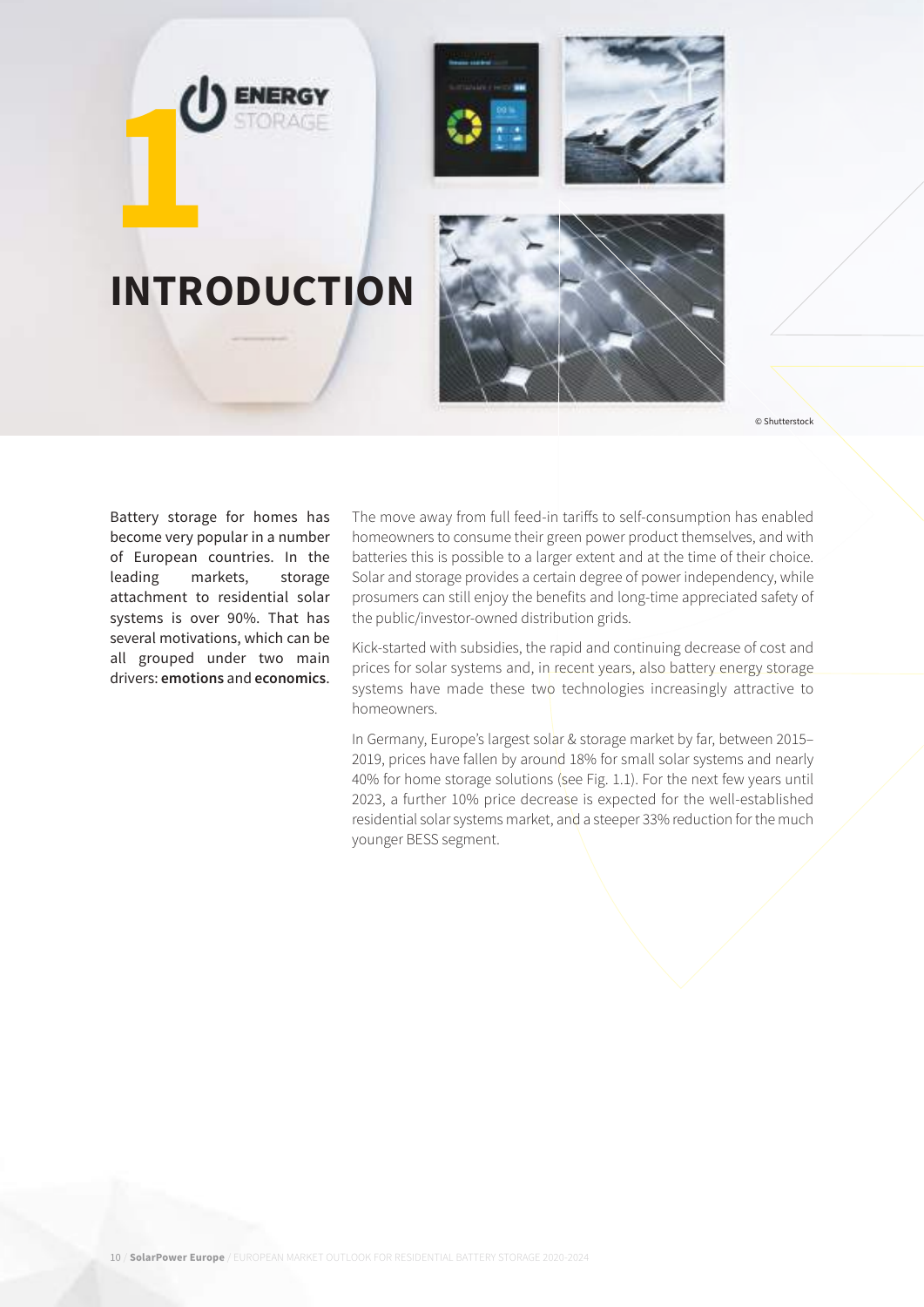

FIGURE 1.1 SURVEY OF RESIDENTIAL SOLAR AND STORAGE PRICES IN GERMANY, 2015-2023

The spread between increasing retail power prices, on the one hand, and solar and storage power prices, on the other, is widening, making the promise of solar and storage even more appealing at a time when national support schemes for pure residential solar systems in Europe are tendentially being phased out.

While power from solar rooftop systems has already been much cheaper than retail electricity in most European markets for several years, battery storage's rapid cost improvements are now enabling solar plus storage to beat grid power as well in an increasing number of European countries. In Germany, best-in-class solar plus storage systems reach LCOEs of 14.7 EUR cents/kWh today, which is nearly half of the typical electricity price, one of the highest in Europe (see Fig. 1.2).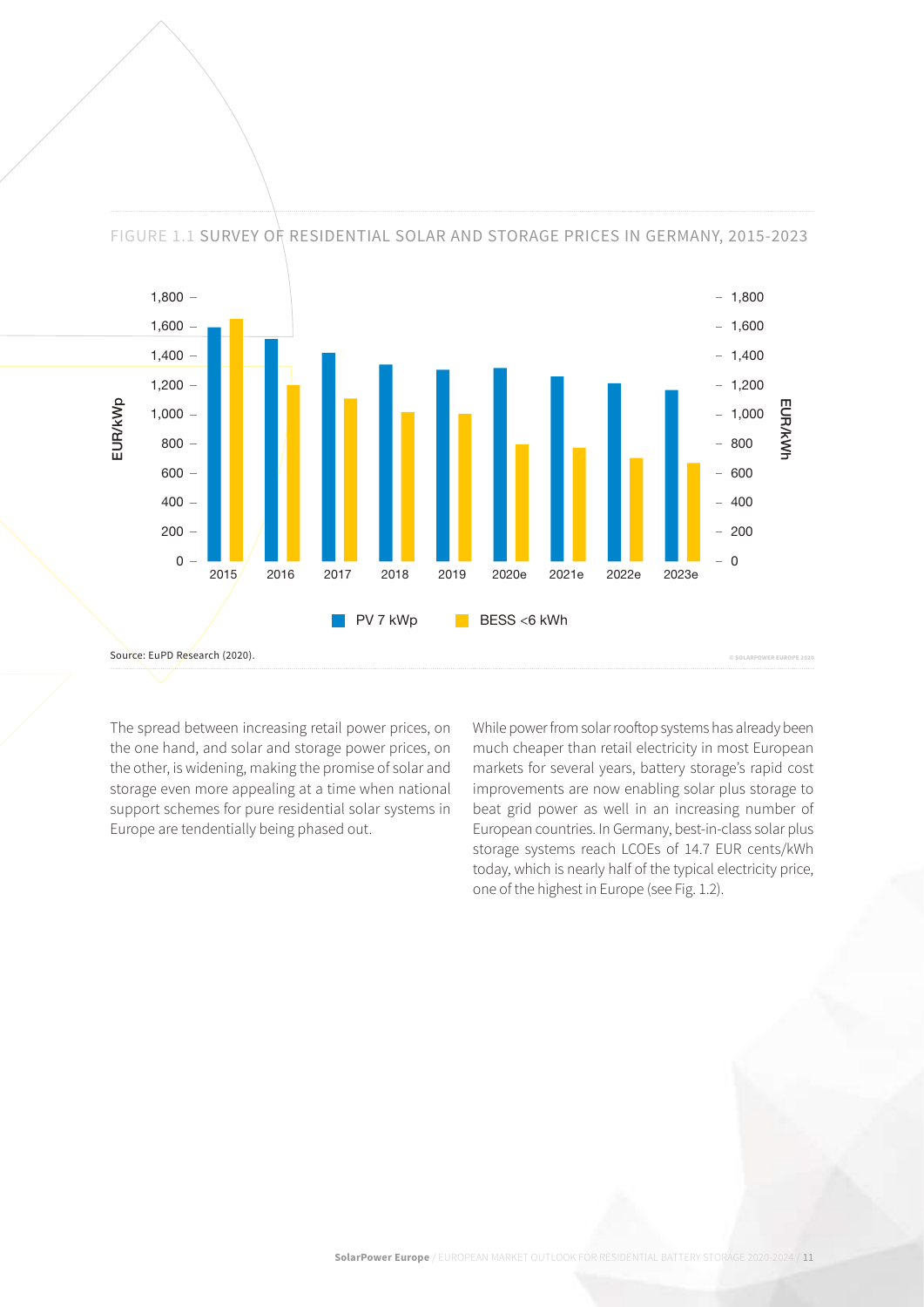## **1 INTRODUCTION** / CONTINUED

FIGURE 1.2 COMPARISON OF HOUSEHOLD ELECTRICITY PRICES AND COST OF SOLAR AND STORAGE IN GERMANY



Note: Household electricity prices for consumption Band Dc with annual consumption between 2,500 and 5,000 kWh. Source: EuPD Research (2020).

With electricity prices generally continuing an upwards trend not only in Germany but across Europe, plus the continually reducing costs for storage systems, the economics for residential solar and storage are only improving. Bloomberg NEF forecasts a 7% per year decrease in the capital cost for residential energy storage system for the coming years.

Altogether, these drivers will eventually lead residential solar and storage systems to grid parity on the entire European continent, and the faster national policy frameworks are adapted in accordance with EU directives to enable solar and storage to play out its competitive advantages.

 **© SOLARPOWER EUROPE 2020**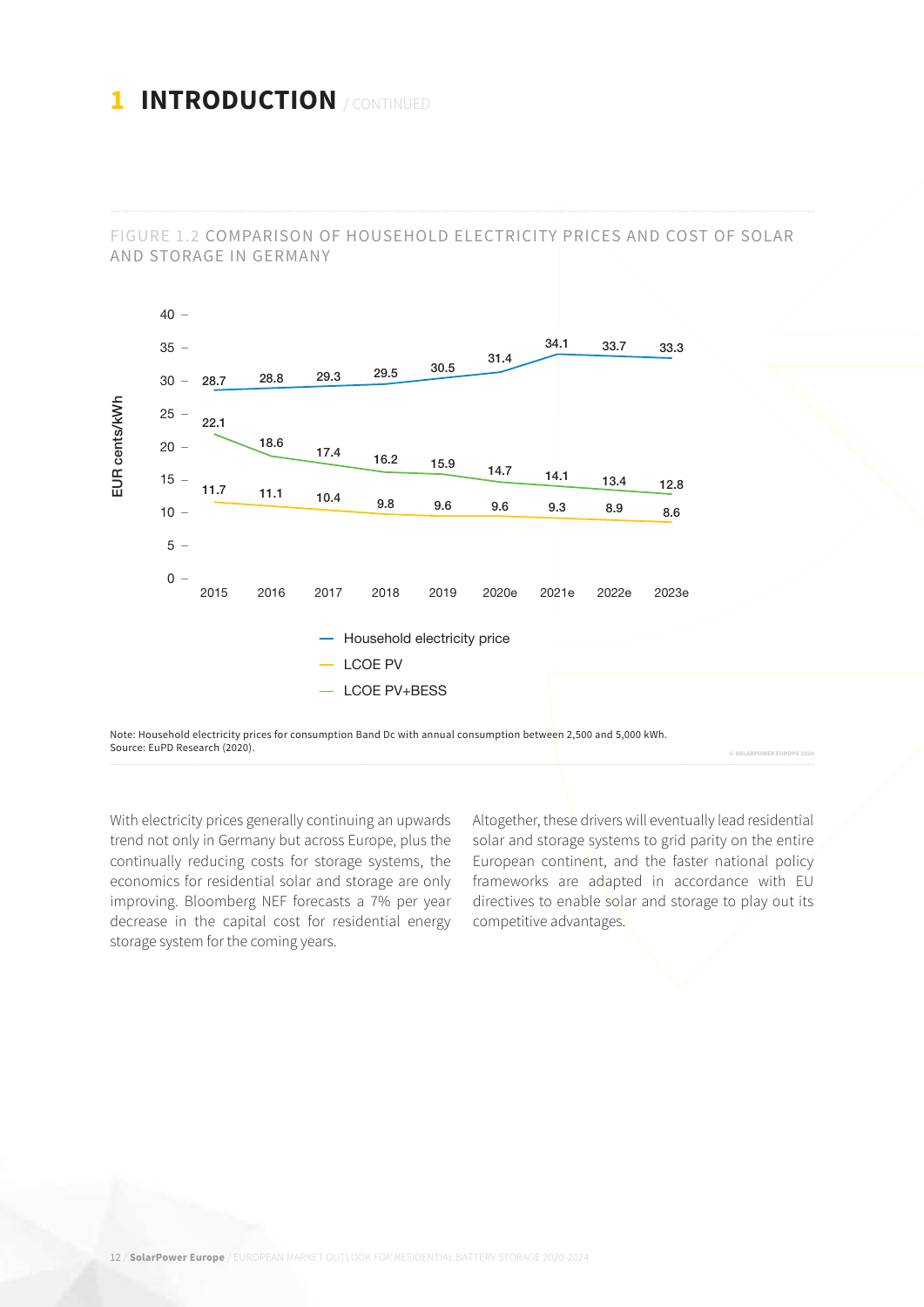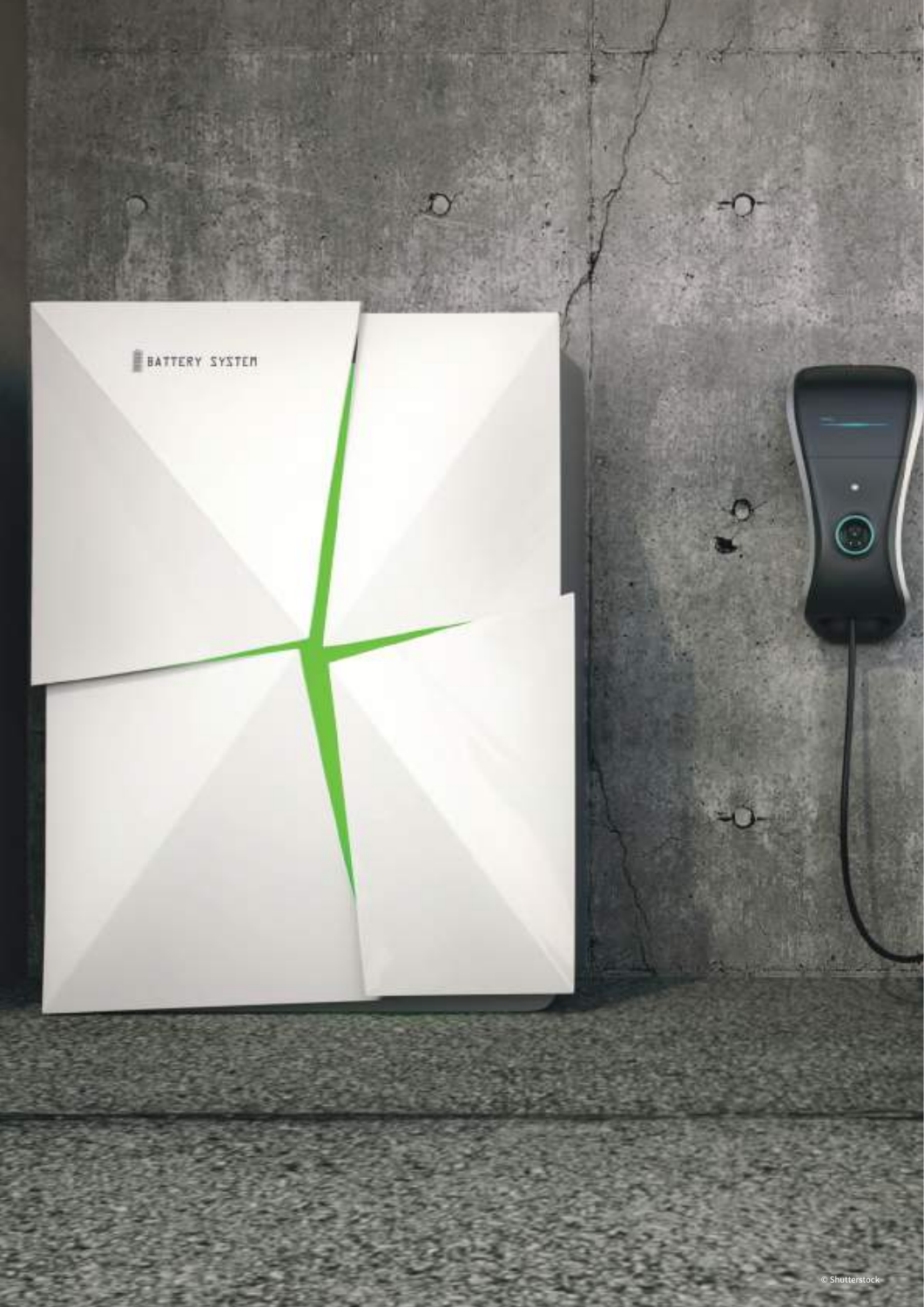## <span id="page-13-0"></span>**RESIDENTIAL SOLAR & STORAGE MARKETS IN EUROPE TODAY 2**

Since the beginning of the residential battery energy storage business in Europe, the trajectory has only gone in one direction: up! The starting point for the technology in Europe was pushed in Germany, where home storage started to gain traction in 2013, after the feed-in tariff law for solar systems was changed from full FiTs, to a model supporting selfconsumption in combination with premium FiTs for excess power.

In subsequent years, Italy and UK, two other leading solar markets at later points in time with a notable volume of installed residential solar system capacity, saw first deployments of BESS while growth continued in Germany.

**TELESCO** 

Up until 2017, Germany, Italy, and the UK remained the primary markets with 90% of overall installations. At that time, the total residential storage capacity installed in Europe accounted for 350 MWh, and approximately 2% of all residential solar PV systems across Europe were coupled with a battery. In the following years Austria, France, and Switzerland also saw growing deployment of home battery storage systems. In 2018, 65,500 residential BESS systems were commissioned across Europe, with a total capacity of 505 MWh, while doubling of demand for solar systems in 2019 pulled residential storage installations as well: last year, additions grew by 57% to 745 MWh (see Fig. 2.1).



#### FIGURE 2.1 EUROPE RESIDENTIAL BESS ANNUAL MARKET 2013-2019

 **© SOLARPOWER EUROPE 2020**

© Tesla

14 / **SolarPower Europe** / EUROPEAN MARKET OUTLOOK FOR RESIDENTIAL BATTERY STORAGE 2020-2024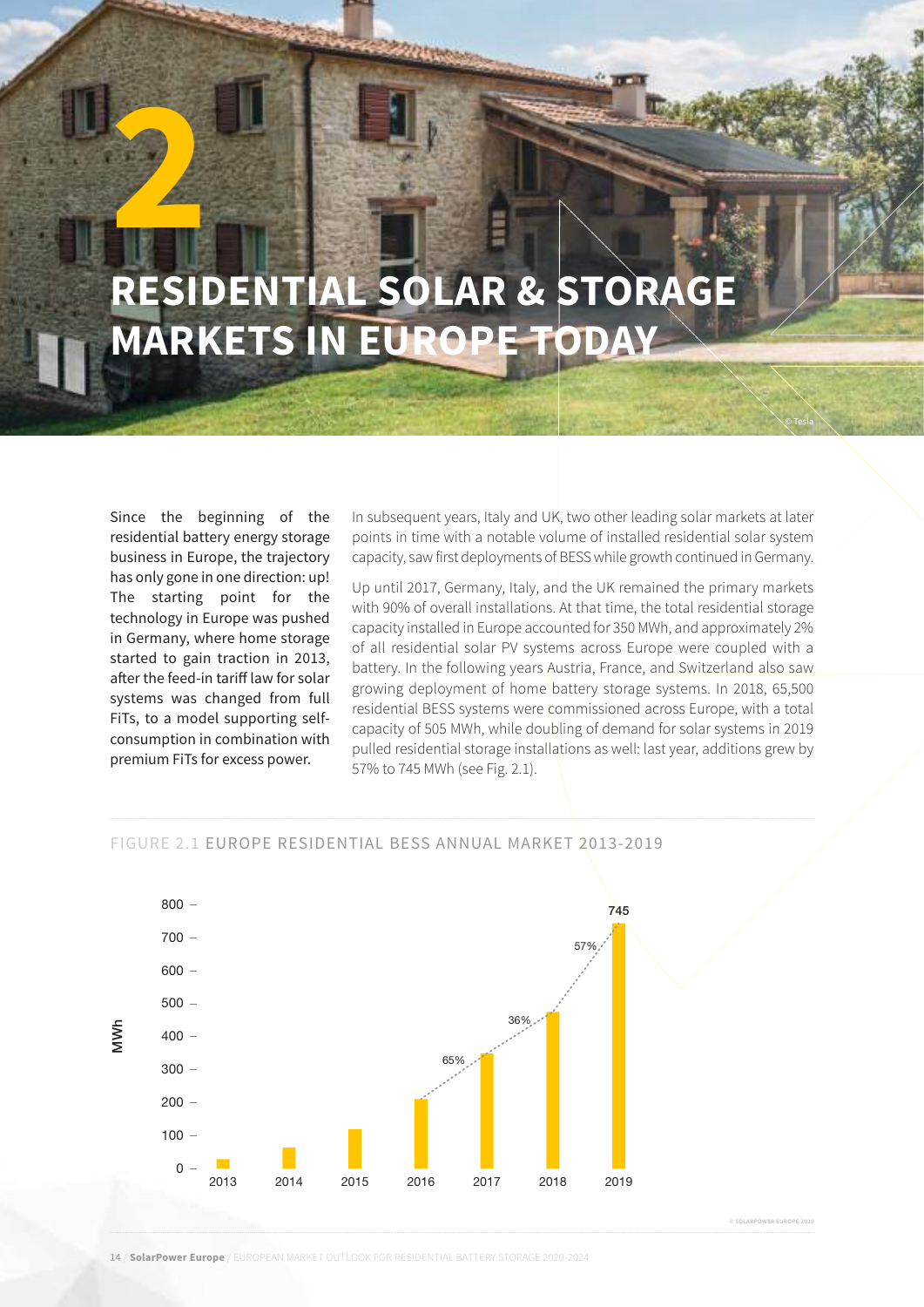This strong growth has led to a total installed residential storage capacity of nearly 2 GWh by the end of 2019 (see Fig. 2.2). Taking residential BESS into perspective with its solar peer, it accounted for approximately 7% of the total residential PV systems in operation in Europe. Even though the attachment share is rising, the untapped market potential for BESS is gigantic, especially when taking into account that over 90% of European buildings are still without solar systems.

#### **The Top 5 European Residential Storage Markets**

Stationary battery storage for European homes today is driven by a handful pioneers. As in solar, Germany is the largest single BESS market in Europe by far, responsible for two of three units installed in homes in 2019. While the 4 next biggest markets – Italy, UK, Austria, and Switzerland – added 25% of the residential BESS capacity in 2019, all other countries shared a mere 9% of the market volume of 745 MWh (see Fig. 2.3).

#### FIGURE 2.2 EUROPE RESIDENTIAL BESS CUMULATIVE MARKET 2013-2019



#### FIGURE 2.3 EUROPE TOP 5 RESIDENTIAL BESS MARKETS 2019

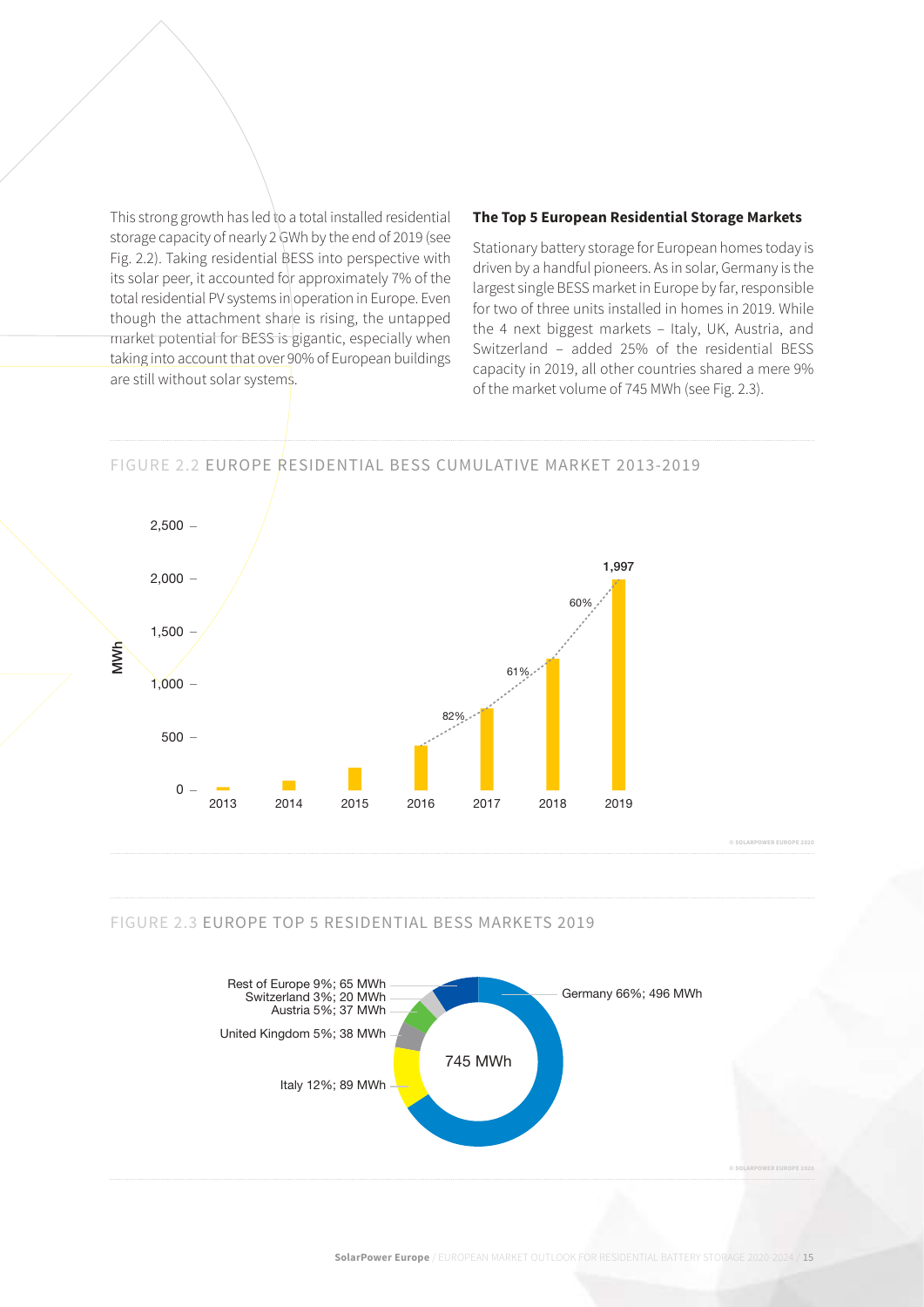### **2 RESIDENTIAL SOLAR & STORAGE MARKETS IN EUROPE TODAY** / CONTINUED

Germany remains the undisputed leader in Europe in installations of both residential solar PV and residential battery storage systems last year (see Fig. 2.4). In 2019, 63,000 residential BESS were commissioned, with a total capacity of around 496 MWh. This resulted in a 75% annual growth in residential storage capacity in comparison with 2018. This rate was surprisingly higher than in previous years, ranging between 26% in 2018 and 65% in 2017, although the KfW financial support mechanism had expired in 2018. But nearly two thirds of German states have been offering support schemes for residential storage systems. Moreover, the economics of solar and storage is compelling, and with interest rates at historically low levels plus the absolute investment sum rather low, Germans opted for solar and storage packages, resulting in attachment rates of over 90%.

Generous subsidies allowed the Italian market to quickly develop and become the second largest market for residential BESS in 2016. In 2019, about 9,000 residential BESS were commissioned in the country, with an overall additional capacity of around 90 MWh. This corresponds to a 16% growth in comparison to the 77 MWh installed in 2018. The Italian home battery market has been driven and maintains its attractiveness by strong public support schemes. The national fiscal incentive for small-scale solar PV, a tax credit covering 50% of the CAPEX for any homeowner installing a PV system, has been extended to residential BESS in early 2018. In addition, the region of Veneto offered financial grants to promote the coupling of a battery with residential PV systems in 2019, while Lombardy is still continuing this type of support. In late 2019, Friuli Venezia Giulia started paying subsidies for home batteries and solar.



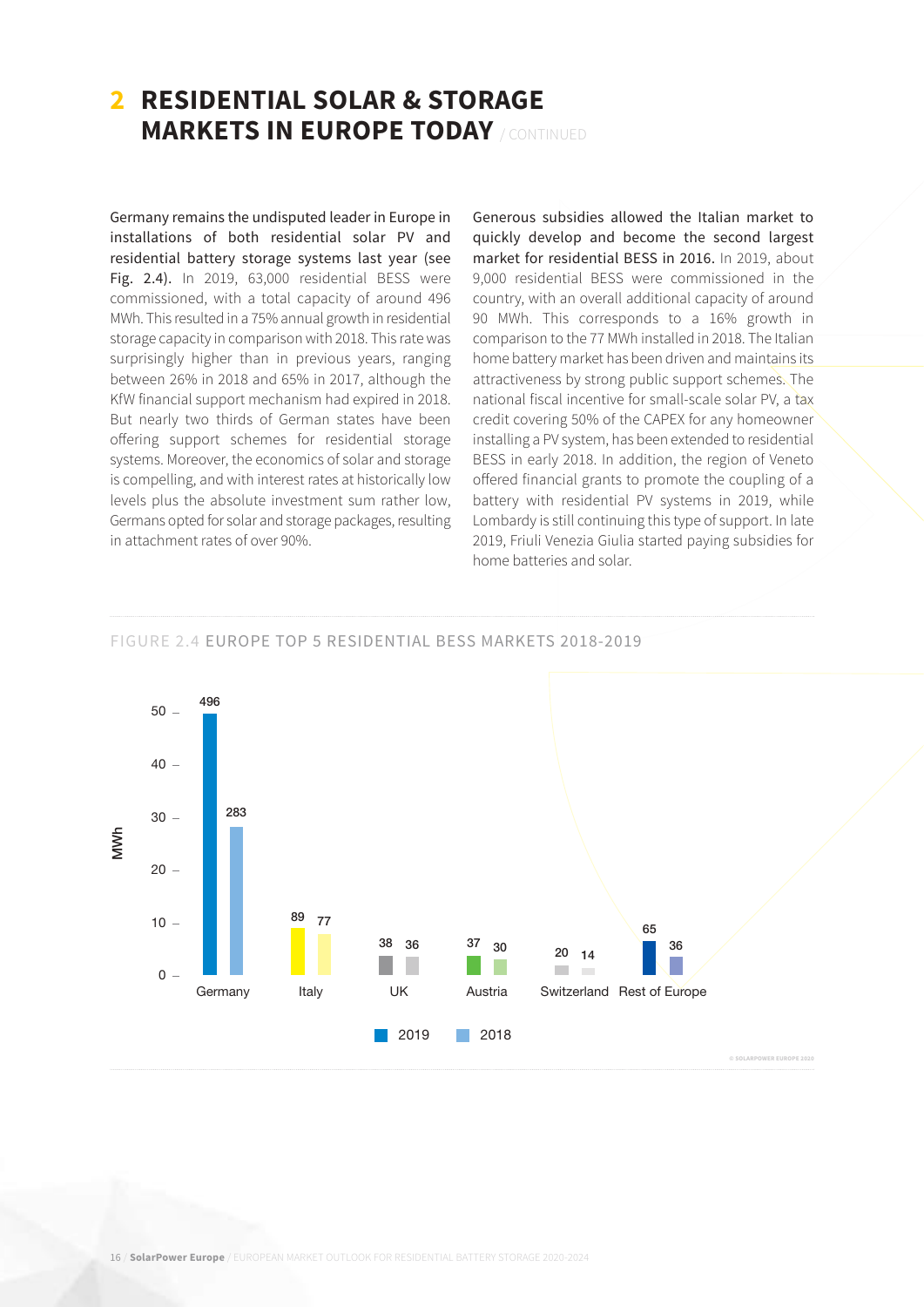In the UK, the third European core home storage market after Germany and Italy, residential BESS has only seen little growth in 2019, limited by the low residential solar PV market. In 2019, 5,000 residential BESS, equal to around 38 MWh were commissioned across the country, while 36 MWh were registered in 2018, resulting in a 6% growth in additional capacity. The residential solar PV market slowed down dramatically from 2016–2018, following the drastic reduction of feedin rates in the UK rooftop solar PV programme. After completely closing the PV rooftop and the Smart Export Guarantee regulation in 2019, both residential solar and storage now rely solely on free market forces. Energy retailers are now entitled/to provide prosumers with specific tariff structures and have the possibility to include battery storage in their equations.

Austria has developed into as a big player in the European residential storage sector over the last few years. With about 37 MWh of residential storage capacity commissioned last year (corresponding to around 5,500 individual systems), the residential BESS market saw a 23% growth rate compared to 2018. In September 2018, the Austrian Government published its #Mission2030 programme, which identified 12 flagship projects for decarbonising Austria's energy system. One of them aims at 100,000 rooftop PV systems and smallscale storage installations. To support this ambitious target, an investment subsidy scheme for small-scale solar that was launched in 2017 was extended to cover battery storage in 2018 and renewed again in 2019.

In France, the low retail electricity price of around 0.18 EUR/kWh is still a major barrier to the residential battery business take-off. Although the EU's second largest economy has over 300,000 residential solar PV installations across the country, the home storage segment is still small. The storage capacity installed in 2019 stagnated compared to 2018, resulting in only 3,500 new systems for an overall capacity of around 14 MWh. Residential BESS in France is still at an early stage where the small group of technology-aware customers is opting for low-capacity batteries.

The situation in Switzerland was similar to France in 2019. Even though the market saw a 43% increase in new residential storage capacity additions to around 20 MWh equal to 2,500 units, up from 14 MWh or about 1,500 units in 2018, demand remained limited partly due to the low electricity price of 0.20 EUR/kWh when compared to market leader Germany. However, the high average income in Switzerland, as well as the high penetration of battery technologies among the country's PV installers, resulted in a storage attachment rate of 25% of new sales, which means that 1 in 4 solar system buyers also opted for a battery.

#### In total, the Top 5 European residential storage markets were responsible for over 90% of the 2019 installed capacity in the region.

In the remaining European countries, the residential battery storage market remains at an early stage of development, or is even non-existent as of today. While the rest of Europe added 65 MWh in 2019, up from 36 MWh the year before, it is still less than the additions in Europe's second largest market, Italy. In countries with very large residential solar PV markets, like the Netherlands and Belgium, the net-metering solar incentive schemes have done the opposite of what they did for PV – instead blocking the creation of a residential BESS market. In the Nordics, where residential solar PV has just started to emerge as decreasing costs have reached levels that make the technology also attractive in less sunny countries, a large potential for the development of storage remains untapped (with the exception of Sweden, which has offered attractive subsidies for both residential solar and storage). Blessed by high irradiation, Spain, as one of Europe's solar pioneers, is about to enter the battery storage map as well. As of 2019, home owners are now also eligible to invest in solar and battery systems. On the other hand, most eastern European countries continue to have low retail electricity prices and lack subsidies for batteries.

Overall, the cumulative residential storage capacity installed in Europe reached 2 GWh from 270,000 systems by the end of 2019, registering a 59% growth over 2018.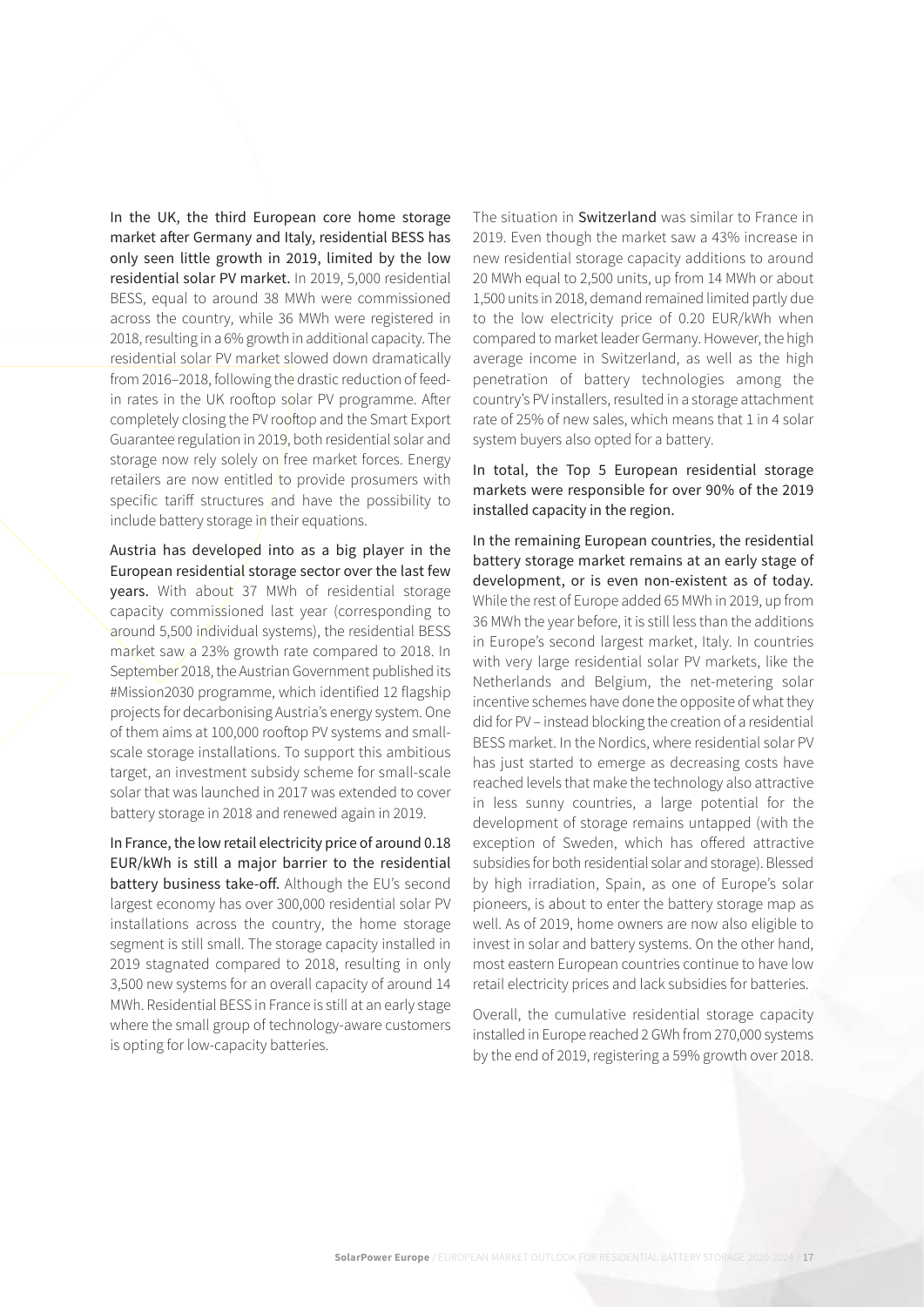## **2 RESIDENTIAL SOLAR & STORAGE MARKETS IN EUROPE TODAY** / CONTINUED

#### **BOX 2**

#### **THE BENEFITS OF A RESIDENTIAL SOLAR & STORAGE IN LIGHT OF DIFFERENT REGULATIONS TO EXPORT ELECTRICITY TO THE GRIDS IN EUROPE**

The primary value of coupling a residential solar PV system with a BESS is to optimise the local use of the energy produced. Small-scale solar PV is attractive because it allows homeowners to produce their own clean and cheap electricity. Moreover, thanks to various state support schemes, this investment often ends-up being highly valuable and offering an interesting return rate. However, a home equipped with solar PV panels self-consumes only between 20–35% of the electricity generated, the remaining much larger share is being exported to the grid. This is due to the fact that the solar PV system's peak production is reached around midday, whereas the home load is high either in the morning or in the evening, outside of work-time hours. A residential BESS, allowing to store excess electricity produced during the day in order to consume it at night, increases

the self-consumption rate of the installation up to between 60–90%. Therefore, the coupling of solar and storage at a residential level lead to an improvement of the incumbent homes self-sufficiency (i.e. the share of their load that is covered by electricity produced from their PV panels).

In addition to the emotional value of being less dependent on the grid, a better self-sufficiency allows for substantial savings on the electricity bill. This economic value of increasing the proportion of energy consumed on-site depends – alongside the retail electricity cost and the cost components – on the compensation for excess electricity exported to the grid. This could be based on the wholesale rate at which an energy retailer would usually buy a kWh of electricity, but many governments have implemented support mechanisms for small-scale PV that often still consist of premium feed-in tariffs (see Table 2.1, p. 20). Therefore, the gap between the import and export power rates for household prosumers vary dramatically depending on the country and thus have different impacts on the direct economic value of self-consumption.

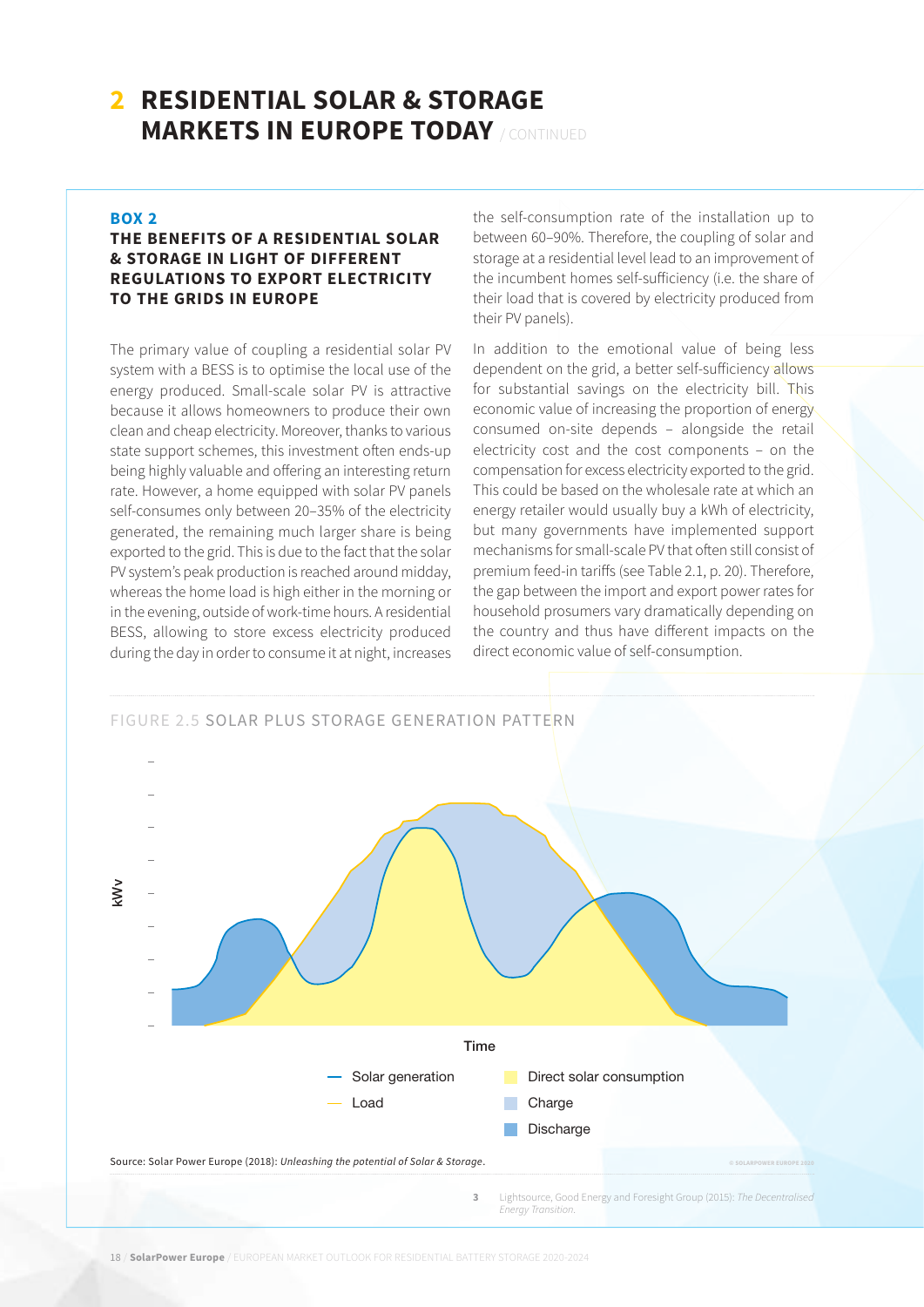#### **VARIOUS MECHANISMS FOR ELECTRICITY EXPORTED TO THE GRID BY RESIDENTIAL PROSUMERS**

- Feed-in tariff/premium. Launched for the first time in Europe by the German Renewable Energy Act (EEG) in 2000, feed-in tariffs (FITs) consists of a fixed rate, set at a national level by the government, at which any individual with an eligible renewable energy plant can sell the electricity produced locally to the grid. FITs are usually contracted for a defined time period from the plant's commissioning (typically 20 years) and depend on the plant technology and size. During the first steps of their implementation, FITs were often very high to incentivise large investments in renewable energy generation. However, in the countries where they are still in force, the rates for solar PV plants have been steadily decreased in accordance with the falling price of the technology and the growing gap with the retail electricity price is creating value for residential BESS. Feed-in premium (FIP) schemes follow the same rationale, but rather than a fixed tariff, generators are paid a fixed or variable premium in addition to the market price.
- 2. Net-metering. In this scheme, every kWh exported to the grid by a prosumer from his electricity generation plant would be deducted from his electricity bill. Therefore, the grid plays the role of an unlimited virtual storage, which allows to use at night electricity

that has been produced during the day. This mechanism is a very strong support mechanism for decentralised renewable electricity generation, but it prevents any development of the decentralised electricity storage market. It can be structured as full net-metering or partial net-metering, whereby only a percentage of the electricity exported to the grid is deducted from the electricity bill.

- 3. Net-billing. In this scheme, similarly to net-metering, generators are compensated by the energy fed into the grid with an equivalent reduction on the electricity bill. However, under the net-billing scheme, the compensation amounts to the actual electricity price at time of injection. In other words, the final electricity bill is the result of the difference between the value of electricity consumed and the value of the electricity fed into the grid.
- 4. Market-based mechanism. In more liberalised energy markets, governments do not subsidise decentralised renewable electricity generation plants anymore. Instead, energy retailers are entitled to provide prosumers with specific buy/sell contracts, which include a financial compensation for any kWh exported by their clients to the grid. This mechanism offers more flexibility for energy retailers to create innovative tariffs structures, for instance including the benefits of coupled solar and storage installations at a residential level, but only if the policy framework conditions are set right.

Obviously, countries can implement power export regulations in very different ways (as long as they adhere to European guidelines), but the four types listed in the table are the common basis. As the competitiveness of renewables only improves, the EU's power markets increasingly evolve towards market-based mechanisms and the progressive phase-out of overly generous incentives for green electricity fed into the grid as it was known in the past. The Clean Energy Package includes provisions not to have new net-metering mechanisms past 2023, while at the same time several European countries that still use this incentive scheme have plans to phase it out (see Table 2.1, p. 20). This move will shape the role of prosumers across the EU and support the development of residential BESS as homeowners will have to increase self-consumption rates of their

residential solar PV installations if they want to make the most out of it.

The economic value of increased self-consumption is still the only incentive for residential BESS in most European countries. However, the flexibility it provides and the smart energy management tools that often come together with it offer many perspectives for innovative solar and storage business cases. With the opening of the capacity and flexibility markets to decentralized assets there is also a potential for **aggregation** of different services and Virtual Power Plants (VPP) to unlock new revenue streams for residential batteries. In addition, collective self-consumption, energy communities and peer-to-peer trading are new trends that are worth looking at as they will enable a better use of decentralised assets and potentially involve electricity storage.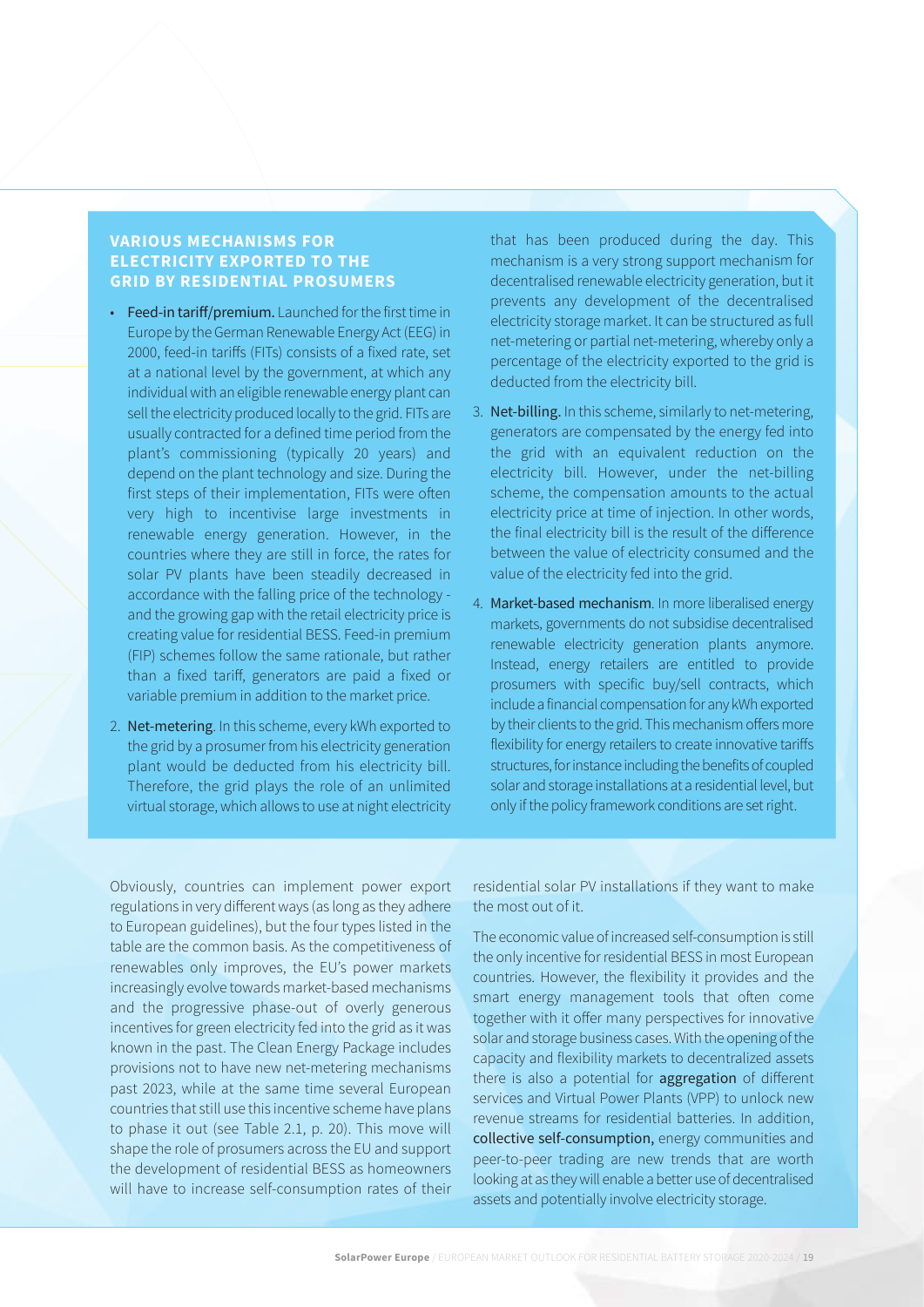## **2 RESIDENTIAL SOLAR & STORAGE MARKETS IN EUROPE TODAY** / CONTINUED

#### TABLE 2.1 OVERALL FRAMEWORK FOR PROSUMER ELECTRICITY EXPORT IN SELECTED EUROPEAN COUNTRIES

| <b>COUNTRY</b>    | <b>REGULATION</b><br><b>TYPE</b>    | <b>RETAIL</b><br><b>ELECTRICITY</b><br><b>RATE 2019</b><br>(EUR/KWH) | <b>AVERAGE POWER</b><br><b>EXPORT RATE</b><br><b>FOR RESIDENTIAL</b><br>PV SYSTEMS 2019<br>(EUR/KWH) | <b>COMMENTS</b>                                                                                                                                                                                                                           | <b>FUTURE EVOLUTION</b>                                                                                                                                                                    |
|-------------------|-------------------------------------|----------------------------------------------------------------------|------------------------------------------------------------------------------------------------------|-------------------------------------------------------------------------------------------------------------------------------------------------------------------------------------------------------------------------------------------|--------------------------------------------------------------------------------------------------------------------------------------------------------------------------------------------|
| Austria           | Feed-in tariff                      | 0.2034                                                               | 0.0767                                                                                               | 13-years duration contracts, available<br>for PV systems with a capacity<br>between 5 and 200 kW, the rate is<br>updated yearly on a downward trend.                                                                                      | The government is<br>currently discussing<br>the revision of the<br>FiT scheme.                                                                                                            |
| Belgium           | Full net-<br>metering               | 0.2839                                                               |                                                                                                      | Available for PV systems below 10<br>kW; a green certificates system is<br>established in the whole country.                                                                                                                              | Phased out in Flanders,<br>Wallonia to retain it for<br>now; the government is<br>planning to introduce<br>in 2022 capacity tariffs,<br>injection taxes and<br>dynamic price<br>contracts. |
| Czech<br>Republic | Market-based 0.1748                 |                                                                      | n.a.                                                                                                 | Most energy retailers offer buy/sell<br>contracts options for prosumers.                                                                                                                                                                  | No changes planned.                                                                                                                                                                        |
|                   | Denmark Market-based 0.2984         |                                                                      |                                                                                                      | The previous net-metering scheme in<br>place for residential systems has been<br>substituted with a remuneration based<br>on market price excluding balancing<br>costs. New installations can choose                                      | No changes planned.                                                                                                                                                                        |
| Finland           | Market-based 0.1734                 |                                                                      | 0.04                                                                                                 | among different remuneration options.<br>Most energy retailers offer buy/sell<br>contract options for prosumers; the<br>export rate is typically equal to the<br>wholesale electricity price minus a<br>commission added by the retailer. | A net-billing scheme<br>based on the hourly<br>spot market is<br>currently under<br>assessment.                                                                                            |
| France            | Feed-in tariff                      | 0.1778                                                               | 0.1                                                                                                  | 20-years duration contracts, available<br>for PV systems below 100 kW.                                                                                                                                                                    | No changes planned.                                                                                                                                                                        |
|                   | Germany Feed-in tariff              | 0.3088                                                               | 0.11                                                                                                 | 20-years duration contracts, opened to<br>PV systems below 10 kW; the FIT is<br>regularly mostly decreased depending<br>on newly installed capacities.                                                                                    | The government is<br>currently discussing<br>the revision of the<br>FiT scheme.                                                                                                            |
| Greece            | Full net-<br>metering               | 0.1595                                                               |                                                                                                      |                                                                                                                                                                                                                                           | No changes planned.                                                                                                                                                                        |
| Hungary           | Full net-<br>metering               | 0.112                                                                |                                                                                                      | Available for PV systems below 50 kW.                                                                                                                                                                                                     | No changes planned.                                                                                                                                                                        |
| Ireland           | No mandatory 0.2423<br>compensation |                                                                      | 0                                                                                                    | Prosumers exporting excess<br>electricity to the grid are not<br>compensated.                                                                                                                                                             | Irish government<br>committed to<br>implement a feed-in<br>tariff mechanism by<br>2021 at the latest.<br>© SOLARPOWER EUROPE 2020                                                          |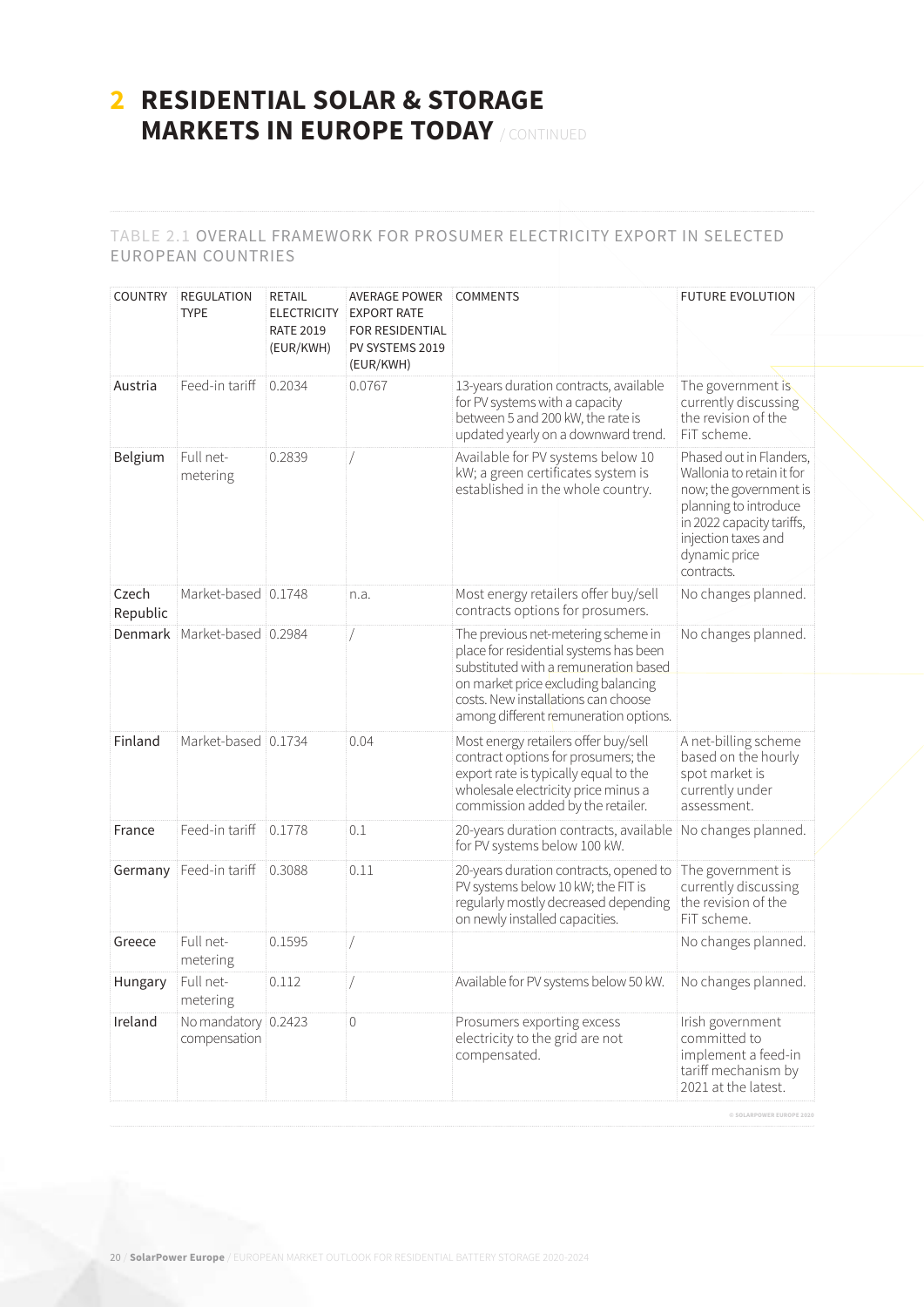| <b>COUNTRY</b>        | REGULATION RETAIL<br><b>TYPE</b> | <b>ELECTRICITY</b><br><b>RATE</b><br>(EUR/KWH) | <b>AVERAGE POWER</b><br><b>EXPORT RATE FOR</b><br><b>RESIDENTIAL PV</b><br><b>SYSTEMS</b><br>(EUR/KWH) | <b>COMMENTS</b>                                                                                                                                                                                                                                                                    | <b>FUTURE EVOLUTION</b>                                                                                                                                                                        |
|-----------------------|----------------------------------|------------------------------------------------|--------------------------------------------------------------------------------------------------------|------------------------------------------------------------------------------------------------------------------------------------------------------------------------------------------------------------------------------------------------------------------------------------|------------------------------------------------------------------------------------------------------------------------------------------------------------------------------------------------|
| Italy                 | Net-billing                      | 0.2301                                         | 0.21                                                                                                   | Net-billing only covers parts of the<br>charges and duties that are included in<br>the retail electricity price. The<br>government recently introduced a new<br>self-consumption tariff for Citizen<br>Energy Communities, which is not<br>compatible with the net-billing scheme. | Net billing to be phased<br>out by 2025.                                                                                                                                                       |
| Netherlands Full net- | metering                         | 0.2067                                         |                                                                                                        | Available to PV systems below<br>15 kW.                                                                                                                                                                                                                                            | Will be phased out<br>starting from 2023.                                                                                                                                                      |
| Norway                | Net-billing                      | 0.1867                                         | 0.052                                                                                                  | Excess electricity is sold at the<br>wholesale electricity rate, based on<br>the hourly spot market.                                                                                                                                                                               | No changes planned.                                                                                                                                                                            |
| Poland                | Partial net-<br>metering         | 0.1343                                         | 0.11                                                                                                   | Prosumers are compensated for<br>excess electricity exported to the<br>grid at 80% of the rate at which they<br>buy electricity from it.                                                                                                                                           | No changes planned.                                                                                                                                                                            |
| Portugal              | Net-billing                      | 0.215                                          | 0.048                                                                                                  | The surplus of production injected<br>to the grid is bought by the energy<br>supplier at a rate which amounts at<br>90% of the wholesale electricity<br>price on the hourly spot market.                                                                                           | No changes planned.                                                                                                                                                                            |
| Romania               | Partial net-<br>metering         | 0.1358                                         | 0.047                                                                                                  | Excess electricity is sold at a fixed<br>yearly rate, which is equal to the<br>average wholesale electricity price<br>in the Day-Ahead market of the<br>previous year.                                                                                                             | No changes planned.                                                                                                                                                                            |
| Slovenia              | Full net-<br>metering            | 0.1634                                         |                                                                                                        | Available for PV systems up to 11 kW.                                                                                                                                                                                                                                              | No changes planned.                                                                                                                                                                            |
| Spain                 | Net-Billing                      | 0.2403                                         | n.a.                                                                                                   | Excess electricity is sold at the<br>wholesale electricity rate, based on<br>the hourly spot market.                                                                                                                                                                               | No changes planned.                                                                                                                                                                            |
| Sweden                | Feed-in<br>premium               | 0.2058                                         | 0.058                                                                                                  | Prosumers get a tax rebate of 0.058<br>EUR/kWh fed into the grid. The tax<br>credit system can be seen as a feed-<br>in premium for the excess<br>electricity, but it does not offer a<br>guaranteed remuneration over a<br>specific period.                                       | The government is<br>considering a tax<br>deduction for private<br>individuals purchasing a<br>BESS, starting from<br>January 2021, set to<br>substitute the current<br>direct subsidy scheme. |
| Switzerland           | Market-<br>based                 | 0.184                                          | 0.05                                                                                                   | Energy retailers may offer buy/sell<br>contract options for prosumers.                                                                                                                                                                                                             | No changes planned.                                                                                                                                                                            |
| United<br>Kingdom     | Market-<br>based                 | 0.2122                                         | 0.041                                                                                                  | Energy retailers may offer buy/sell<br>contract options for prosumers.                                                                                                                                                                                                             | No changes planned.                                                                                                                                                                            |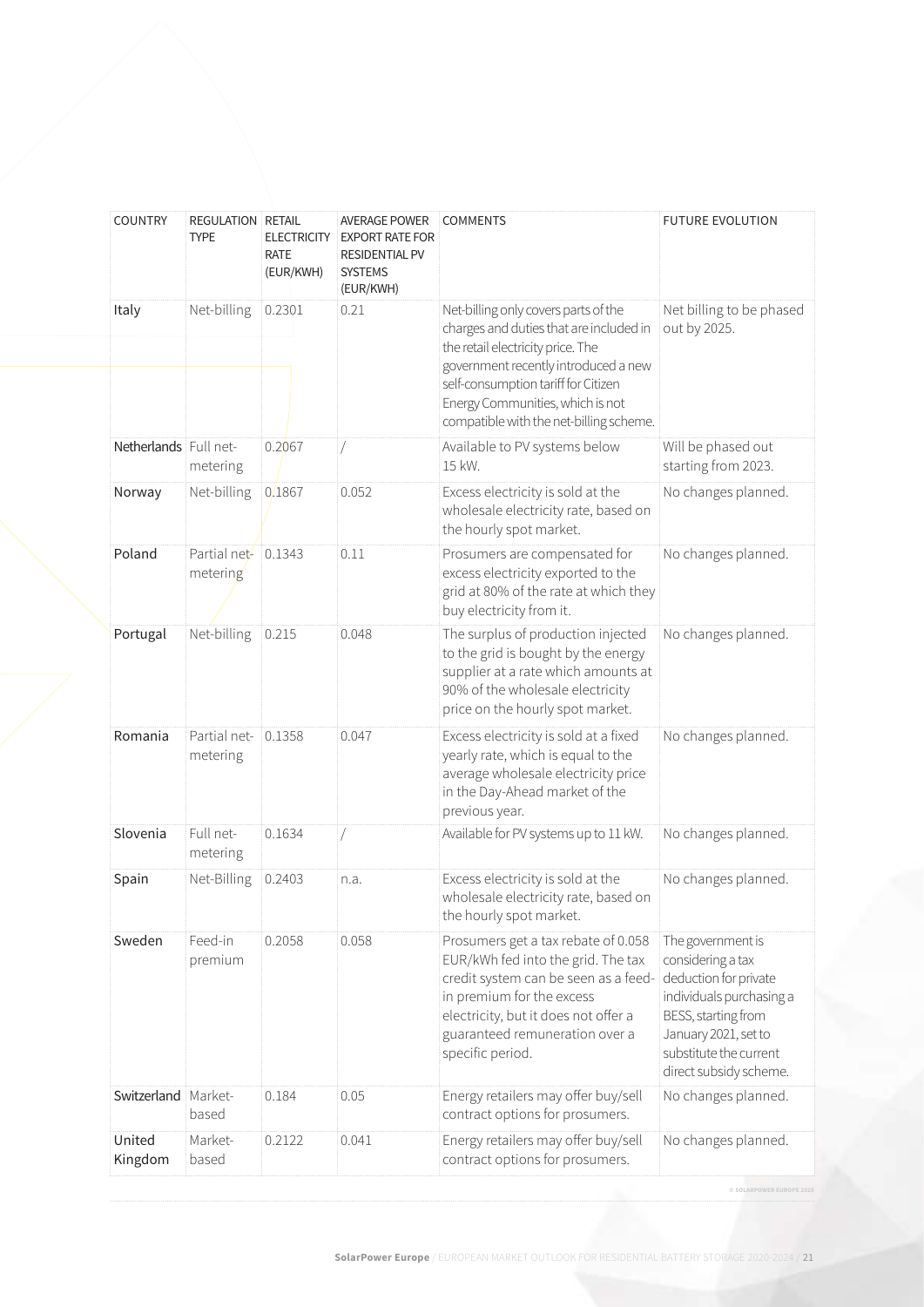## <span id="page-21-0"></span>**RESIDENTIAL SOLAR & STORAGE MARKETS IN EUROPE TOMORROW 3**

The residential BESS market in Europe will continue to grow strongly in the coming years (see Fig. 3.1). After residential storage capacity additions soared by 57% to 745 MWh from around 100,000 systems in 2019, this year's installation volume is expected to grow much slower, at 9%. The main reason is the COVID-19 pandemic that has been negatively impacting demand for solar & storage in several European countries, although this slower rate is less than feared so far due to the resilience of the German market (for details, see p. 29).

However, according to our Mid-Scenario, the yearly growth rate is expected to be in the two-digit range again at 14% in 2021, catching up after the COVID-19 slowdown and boosted by recovery packages, then slowing down to an 11% growth rate in 2022, before it moves up again to a growth level of 13% in 2023 and 16% in 2024. This scenario anticipates implementation of the EU Clean Energy Package prosumer provisions over the next few years, eliminating many of the barriers standing in the way between the customer and a battery storage system for their home. Overall, our most likely scenario expects that the 1 GWh storage capacity addition threshold should be reached in 2022, which corresponds to approximately 140,000 new systems installed per year.

© Tesla

Our Low Scenario anticipates a 23% demand drop to a level resulting in additions of 0.6 GWh in 2020. This seems unlikely when looking at the market influence COVID-19 had on activities in the first 8 months of the year. Although infection numbers have been going up in September again, indicating a second wave that might be aggravated in the upcoming flu season, governments will still try to avoid any severe lockdowns and continue to implement recovery packages. While demand for rooftop solar and storage might be negatively impacted again, it will not fully collapse. Besides the virus, negative boundary conditions of policy frameworks still present in several EU members states might take longer to implement than foreseen. In that case, the Low Scenario forecasts additions of only 0.6 GWh in 2021, 0.7 GWh in 2022, 0.8 GWh in 2023, and 0.9 GWh in 2024.

On the other hand, our High Scenario forecasts up to 1 GWh of home storage additions in 2020, which is optimistic but not impossible, when taking into consideration that Europe's largest residential solar and storage market has proven to be very resilient against COVID-19, and recovery schemes like the national tax incentives for solar & storage in Italy are starting to show positive results. This scenario also anticipates that the EU directives' positive prosumer provisions are implemented quickly, and that a faster and stronger development of the EV market also triggers residential storage demand. If all of this came to fruition, the market could grow twice as fast as estimated in the Medium Scenario, increasing to 1.2 GWh in 2021, 1.3 GWh in 2022, 1.6 GWh in 2023, and reaching 2 GWh in 2024.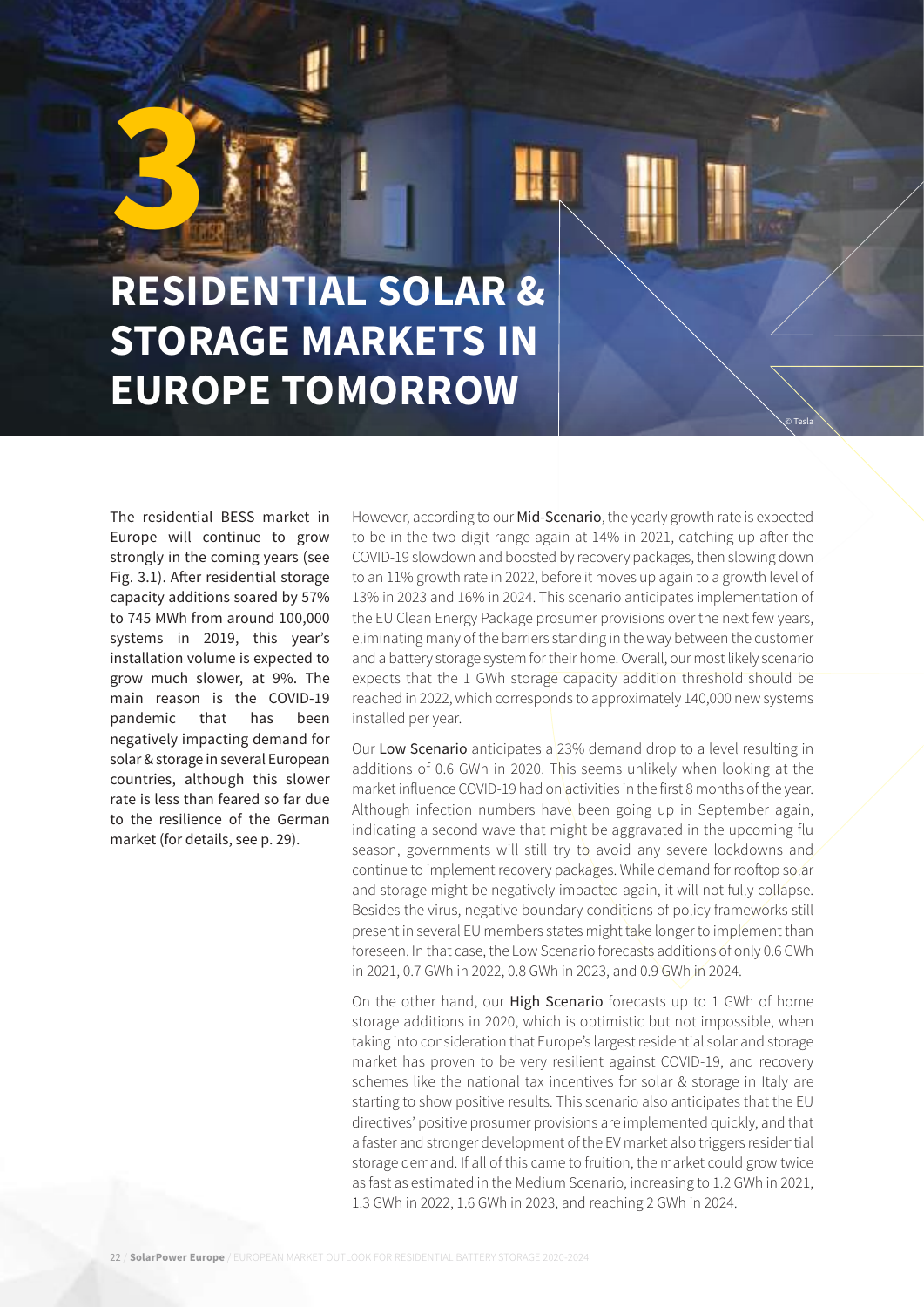FIGURE 3.1 EUROPE RESIDENTIAL BESS ANNUAL SCENARIOS 2020 - 2024



When looking at total installed residential battery storage capacities, our European Market Outlook 2020- 2024 shows strong two-digit growth rates over the coming years (see Fig. 3.2). As this market segment is still in an early stage, the cumulative growth rate in 2020 is expected to be notably high (41%) – with the total capacity increasing to 2.8 GWh from 2 GWh last year –

despite the anticipated stagnation in annual growth in 2020. Our first 5-year residential battery storage outlook anticipates for our most-likely Medium Scenario that capacities will reach 7.2 GWh in 2024. But under optimal conditions, Europe's prosumers could operate a battery fleet as large as 9 GWh by the end of 2024, compared to 5.6 GWh in the Low Scenario.



**SolarPower Europe** / EUROPEAN MARKET OUTLOOK FOR RESIDENTIAL BATTERY STORAGE 2020-2024 / 23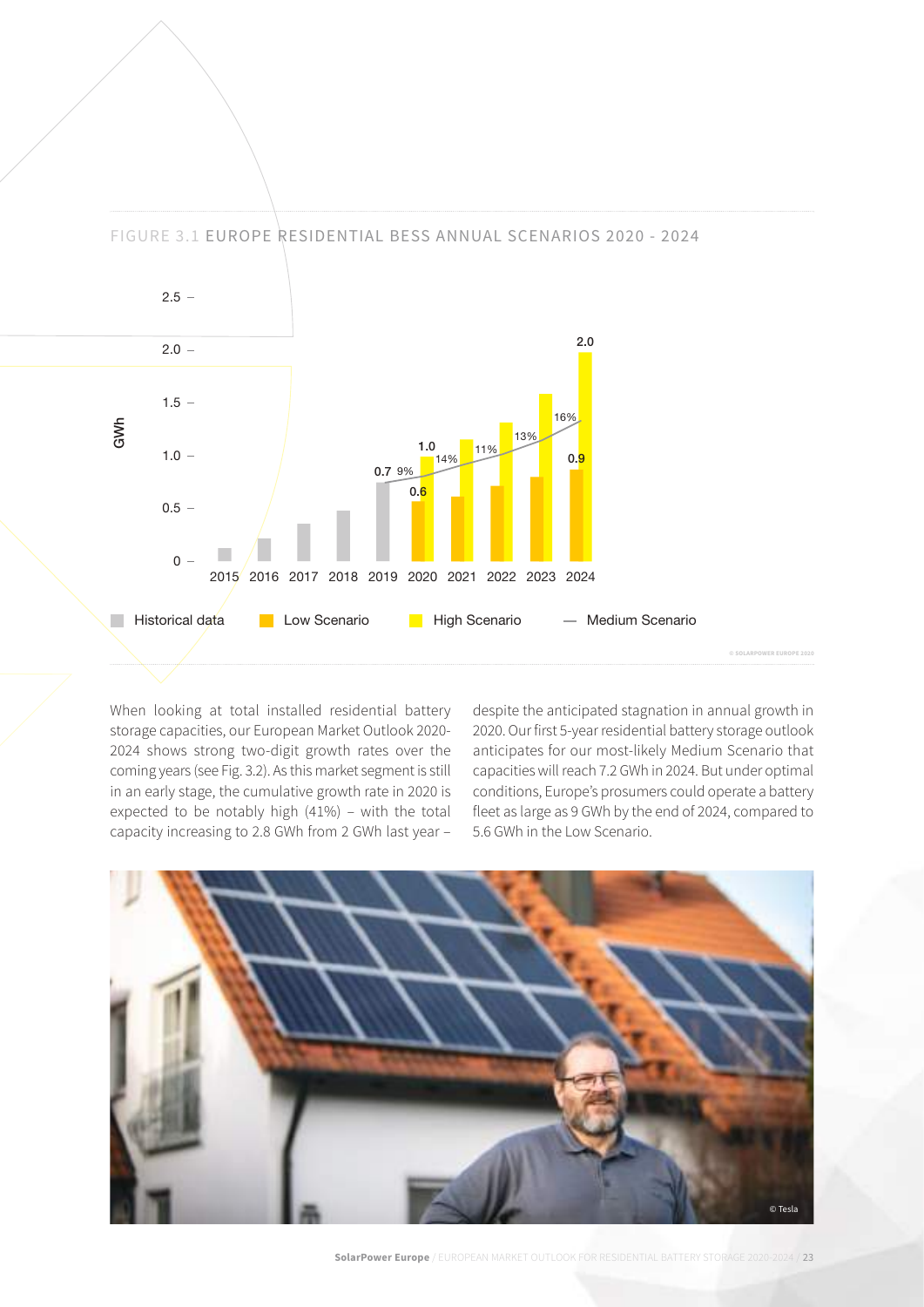## **3 RESIDENTIAL SOLAR & STORAGE MARKETS IN EUROPE TOMORROW** / CONTINUED

#### FIGURE 3.2 EUROPE RESIDENTIAL BESS CUMULATIVE SCENARIOS 2020 - 2024



#### **Local Developments**

For the coming years, there will be only one clear leader in the field of residential energy storage: Europe's largest economy Germany will be the unchallenged No. 1, followed by Italy with some distance (see Fig. 3.3). With strong governmental support, Austria will overtake the UK, where both residential solar and storage now fully rely on the market forces. With solar supported by COVID-19 recovery funds, home storage in Switzerland is expected to be the fifth largest European market until 2024. However, the cost of storage is quickly decreasing and, backed by national and regional policy initiatives, private prosumers in other European markets will increasingly embrace solar and stationary batteries. Noteworthy emerging markets are Spain, Ireland, Czech Republic, and Sweden thanks to favourable policy frameworks and support schemes.

In Germany, the residential BESS market is expected to follow the development of the residential solar PV installations, with an attachment rate for new systems having already reached over 90% today. We expect another surge towards battery storage as of 2023, when a substantial number of households equipped with

solar panels will start phasing out of their EEG Feed-in tariffs contracts (whose durations are 20 years from the year of commissioning). Indeed, according to a recent EuPD Research survey, 58% of German PV owners are considering retrofitting their systems with a battery after the expiration of their FiT contract. EuPD sees a retrofit potential of over 200,000 systems until 2030. However, the potential is much larger – only 10% of all home  $PV$ systems were coupled with a battery by end of 2019. In total, we estimate 3.2 GWh of residential battery capacity additions from 2020 to 2024 in our Medium Scenario. But with a strong momentum for solar in Germany, which recently dropped its 52 GW total solar installation cap for a new target of 100 GW by 2030, and a strong recent increase in EV sales initiated through a Corona stimulus package, demand could be much higher, reaching up to 4 GWh, according to our High Scenario. As the first draft for the EEG 2021 currently under discussion contained proposals for expensive monitoring technology to push back self-consumption, there is also a chance that residential storage might face new barriers, which is included in our Low Scenario, expecting new installations of 2.4 GWh.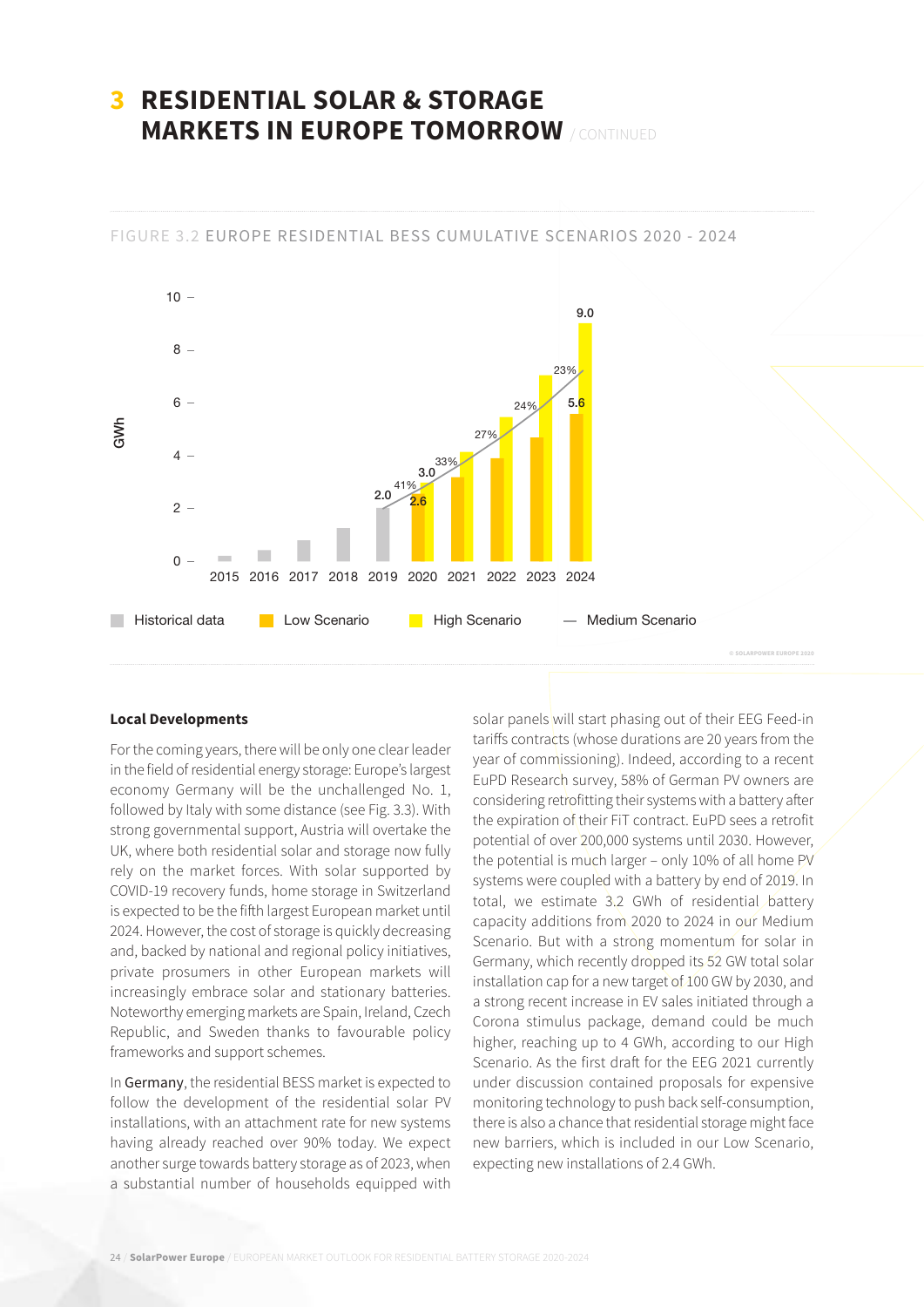#### FIGURE 3.3 EUROPE TOP 20 MARKETS RESIDENTIAL BESS ADDITIONS 2020-2024



The development of the Italian residential storage market looks bright for the next few years. First of all, there is a new tax incentive scheme as part of the COVID-19 recovery programme valid until the end of next year. Then, there are several regions that already have and further that are considering implementing subsidies for residential solar/storage, all of which provides good reason to anticipate continuous growth for residential solar PV plus storage installations across the country. However, as both the VAT rebate and the regional grants are dependent on annual renewal, there is a chance of sudden market changes. Our market estimates range from 900 MWh of newly installed home battery capacity in the High Scenario, 671 MWh in the Medium Scenario to 430 MWh in the Low Scenario by 2024.

Though comparatively small when it comes to its population of 8.9 million, Austria's residential storage is large. The country's investment subsidy for residential solar and storage systems has been renewed recently for the period 2020-2023, with an overall budget of 24 million EUR per year (of which 12 million EUR will be specifically dedicated to storage systems). Further growth is also backed by financial incentives from the national and state governments on the one hand as well as driven by the rising spread between the retail

electricity rate and the subsidised feed-in tariff. In our Medium Scenario, the number additional residential storage capacity commissioned there every year will go from 39 MWh in 2020 to 81 MWh in 2024, an overall growth of 110% over the period. As the Austrian government is working on a 1 million solar roofs programme by 2030, there is a good chance more storage capacity will be installed in the coming years than in a business as usual scenario; our High Scenario anticipates 435 MWh of new capacity until 2024, that's 98 MWh more than for the Medium Scenario.

In the UK, after two years of consolidation phasing-out its original solar feed-in tariff scheme, the residential PV market seems to have started recovering and is expected to gain traction starting from 2021, driving growth in residential BESS installations as well. Under the new Smart Export Guarantee (SEG) scheme, some electricity retailers have started to offer tariff structures optimised for energy storage systems owners that strongly improve the business case for coupled solar and storage systems. Though the incomplete smartmeter rollout is still a barrier, as many customers cannot enjoy smart electricity tariffs yet, these new retail electricity contracts are paving the way to a stable unsubsidised growth that is supposed to speed up as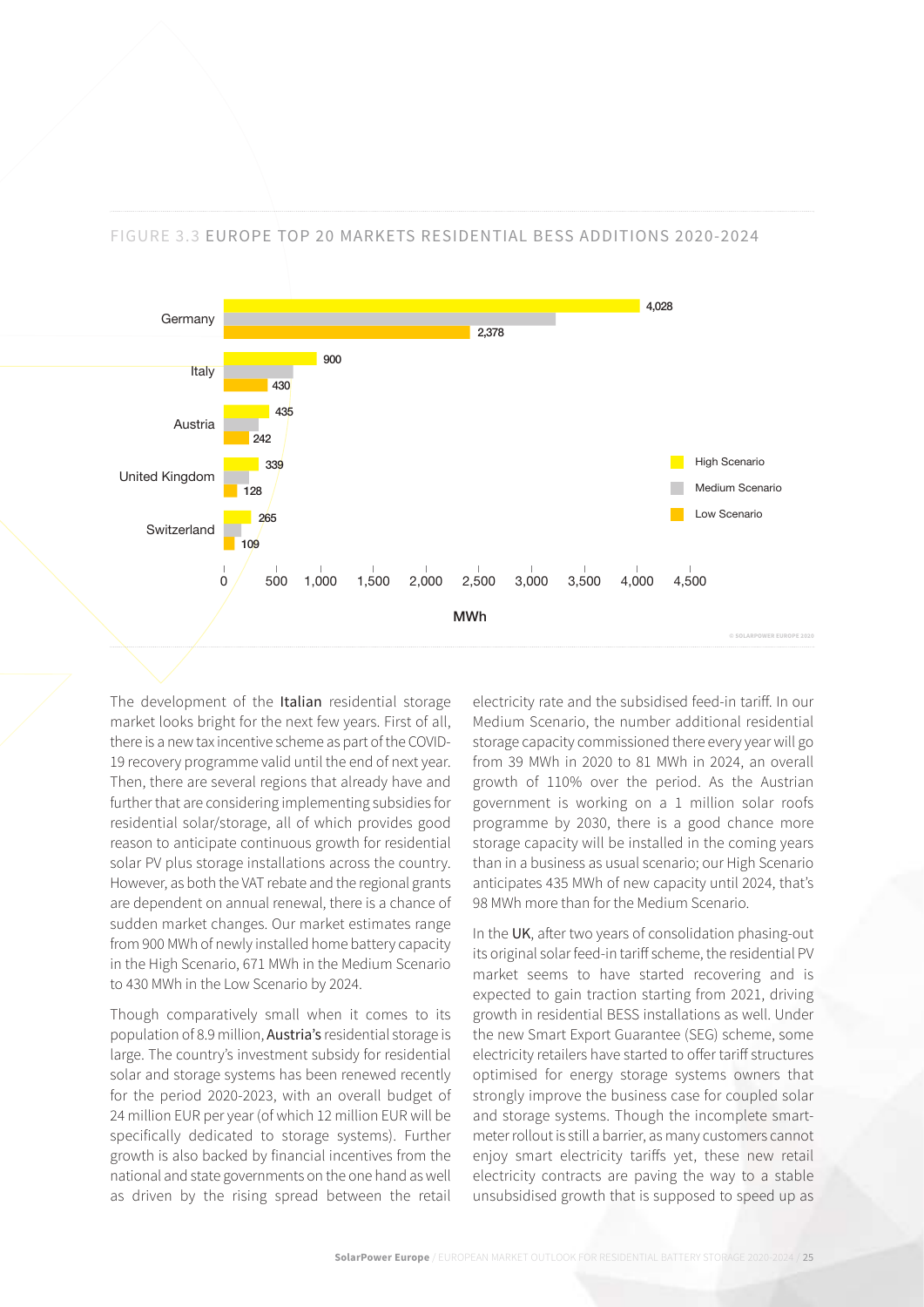## **3 RESIDENTIAL SOLAR & STORAGE MARKETS IN EUROPE TOMORROW** / CONTINUED

storage costs continue its way downwards. The Medium Scenario foresees additions of 247 MWh until 2024, with upside potential towards 339 MWh and a Low Scenario of 128 MWh based on a hard Brexit and its negative economic consequences.

The European country with the fifth largest residential storage capacity additions will be Switzerland. The residential solar and storage market is expected to grow also during the 'Corona-year', as the non-EU member's government already in April had given green light for a recovery stimulus related 2-digit million cash infusion into the solar sector to shorten the waiting line for solar subsidies. We expect a short uptick in 2020/21 also for solar as the market will continue its positive growth trend for the coming years. According to the Medium Scenario, we anticipate capacity additions of 168 MWh until 2024 and 48 MWh in that year alone.

In France no dramatic change is likely to occur within the next four years – the interest for residential storage remains low, even though we anticipate – on a low level – a doubling of annual installations to 31 MWh in 2024 in our Medium Scenario. The same goes with the Netherlands, though for different reasons. Here, the government recently announced that the net-metering regulation for residential PV systems, as the main barrier for true self-consumption and batteries, would remain in force until 2023. In Belgium, on the other hand, the net-metering scheme will be removed in Flanders by 2021, while it seems it will remain in Wallonia for the time being. The battery support scheme available in Flanders has been prolonged for 2021, but due to its small budget it is expected to have limited effects on market growth. Belgium is planning to introduce in 2022 capacity tariffs, injection taxes and dynamic price contracts, which would encourage prosumers to invest in residential storage systems.

Europe's largest solar market in 2019, Spain, is another potential residential storage growth market to keep on the radar. While Spain reached Europe's No. 1 spot through large-scale solar systems, several positive developments for rooftop PV are likely to drive a boom in residential solar and storage systems as well, though basically starting from nil. With an average retail

electricity price being high and still rising as well as a new regulation for self-consumption that enables the use of residential storage systems, the residential BESS market is expected to emerge quickly.

High on the list of Europe's emerging residential storage markets are Ireland and Czech Republic, where new policy frameworks support the growth in residential solar and storage markets. The outlook is promising, where good regulations still have to be implemented in order to tap the full potential of home batteries and smart home energy management. In the Czech Republic, alongside the new Energy Act that is being prepared and will come into force after 2022, the current Energy Act is being updated and should enter into force in the beginning of 2021, opening the market for battery storage. In addition, stand-alone batteries should be permitted to provide flexibility services starting January 2021. In Ireland, on top of a new support scheme for prosumers provides financial incentives to microgeneration, actions are being taken for prosumers to be eligible to sell their electricity into the grid.

In all other European countries, no major regulatory changes are on the horizon that could propel residential solar and storage installations to larger markets in the short term. There, it looks like demand will remain limited to early adopters unless administrations set clear signals to kick off the residential solar and storage market.

However, the ambitious climate targets set by the European Green Deal, and several other tools from the European Commission, such as the Renovation Wave that will support rooftop solar, as well as the rising acknowledgement that small-scale batteries are key to enable higher shares of decentralised solar generation, support an optimistic outlook for the European residential solar and storage market. In our Medium Scenario, we expect the cumulative residential storage capacity installed across Europe to reach 3.7 GWh in 2021, 4.7 GWh in 2022, 5.9 GWh in 2023, and 7.2 GWh in 2024. Well-designed regulations for prosumers and an improvement of smart-metering infrastructure without burdening households are now required in many countries in order to reach the full potential of this promising technology.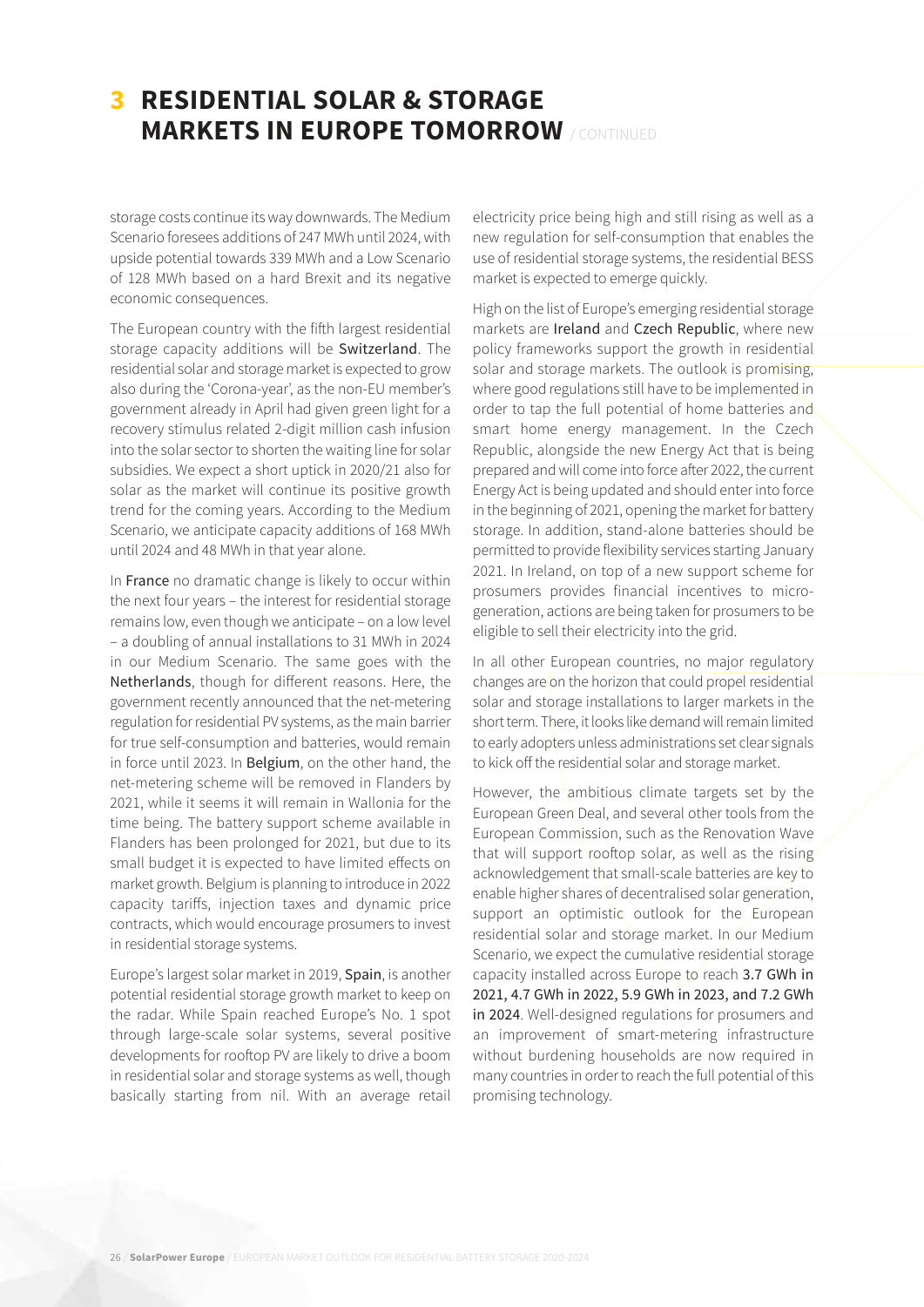## <span id="page-26-0"></span>**THE TOP 4 EU RESIDENTIAL BATTERY STORAGE MARKETS 4**

In 2019, the four largest European residential battery storage markets – Germany, Italy, UK, and Austria – together/installed 660 MWh of residential BESS.

That is 89% of the total 745 MWh that was installed in that year in Europe. While the Top 4 countries are expected to be the same this year, the order has changed, with Austria overtaking the UK. The share of this group will slightly decrease but remain dominant at 87% in 2020 (see Fig. 4.1).

#### FIGURE 4.1 TOP 4 MARKETS 2019-2020



In this chapter, we provide a detailed background on the evolution of battery storage in Europe's leading four markets, with Germany leading the group having installed 1.3 GWh by the end of 2019, more than twice as much as the other three combined (see Fig. 4.1). One key to the success of residential and solar in these four countries are policy frameworks that enable self-consumption of solar power generated at home, or in other words, no support for full net metering. In most of these markets, direct subsidies and/or tax incentives have been available.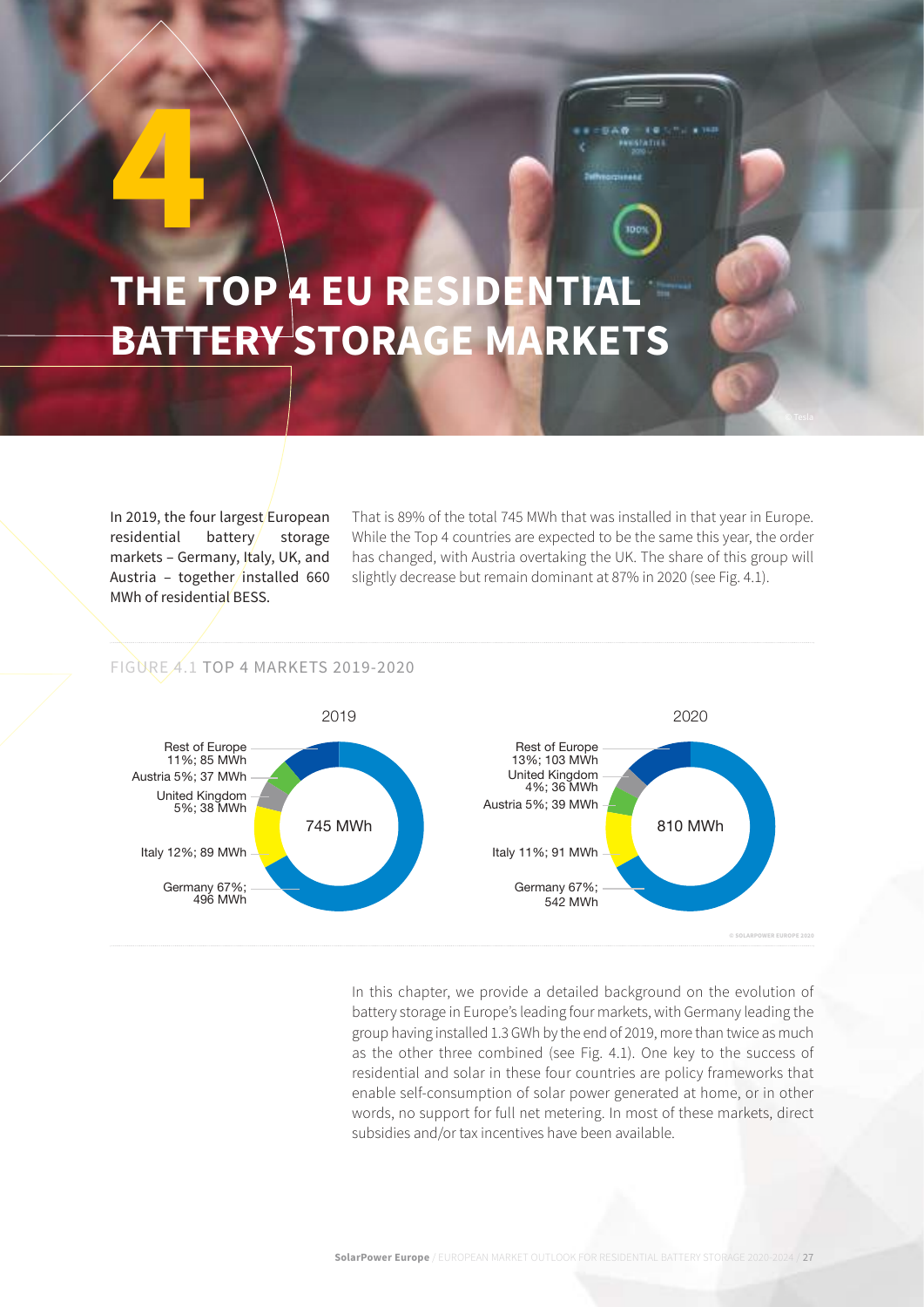## **4 THE TOP 4 EU RESIDENTIAL BATTERY STORAGE MARKETS** / CONTINUED

#### TABLE 4.1 SUMMARY TABLE OF THE MAIN RESIDENTIAL BESS MARKETS

| <b>COUNTRY</b>                                                          | <b>GERMANY</b>                                                                                  | <b>ITALY</b>                                                                                                                                                              | <b>UNITED KINGDOM</b>                                                                  | <b>AUSTRIA</b>                                                        |
|-------------------------------------------------------------------------|-------------------------------------------------------------------------------------------------|---------------------------------------------------------------------------------------------------------------------------------------------------------------------------|----------------------------------------------------------------------------------------|-----------------------------------------------------------------------|
| Cumulative residential BESS<br>capacity 2019 (MWh)                      | 1,328                                                                                           | 243                                                                                                                                                                       | 143                                                                                    | 120                                                                   |
| Cumulative residential PV<br>capacity 2019 (MW)                         | 7,214                                                                                           | 3,950                                                                                                                                                                     | 2,352                                                                                  | 772                                                                   |
| <b>Cumulative residential BESS</b><br>attachment rate 2019 (%)          | 17%                                                                                             | 4%                                                                                                                                                                        | 6%                                                                                     | 16%                                                                   |
| Retail electricity price for<br>residential customers 2019<br>(EUR/kWh) | 0.3088                                                                                          | 0.2301                                                                                                                                                                    | 0.2122                                                                                 | 0.2034                                                                |
| Overarching framework for<br>prosumer electricity export                | Feed-in tariff                                                                                  | Net-billing                                                                                                                                                               | Market-based                                                                           | Feed-in tariff                                                        |
| Average export rate for<br>residential PV systems 2019<br>(EUR/kWh)     | 0.11                                                                                            | 0.21                                                                                                                                                                      | 0.041                                                                                  | 0.0767                                                                |
| Authorisation to<br>self-consume                                        | $\checkmark$                                                                                    | $\checkmark$                                                                                                                                                              | $\checkmark$                                                                           | $\checkmark$                                                          |
| Energy arbitrage possible                                               | X.                                                                                              | Χ                                                                                                                                                                         | $\checkmark$                                                                           | X.                                                                    |
| Aggregation and grid services<br>possible                               | Pilots ongoing                                                                                  | Pilots ongoing                                                                                                                                                            | $\checkmark$                                                                           | X                                                                     |
| Financial support schemes                                               | Several regional<br>support<br>mechanisms (about<br>2/3 of states).                             | 50% fiscal rebate;<br>110% depreciation<br>alongside energy<br>efficiency<br>improvements;<br>regional grants for<br>storage in<br>Lombardy and Friuli<br>Venezia Giulia. | No                                                                                     | Federal investment<br>grant; some<br>regional support<br>mechanisms.  |
| Remaining barriers                                                      | Double charging for<br>BESS connected to<br>the grid, poor<br>smart-metering<br>infrastructure. | Political uncertainty<br>on the various<br>support schemes,<br>net-metering.                                                                                              | Incomplete smart-<br>metering<br>infrastructure,<br>lengthy DSO<br>approval processes. | Poor smart-<br>metering<br>infrastructure.<br>© SOLARPOWER EUROPE 202 |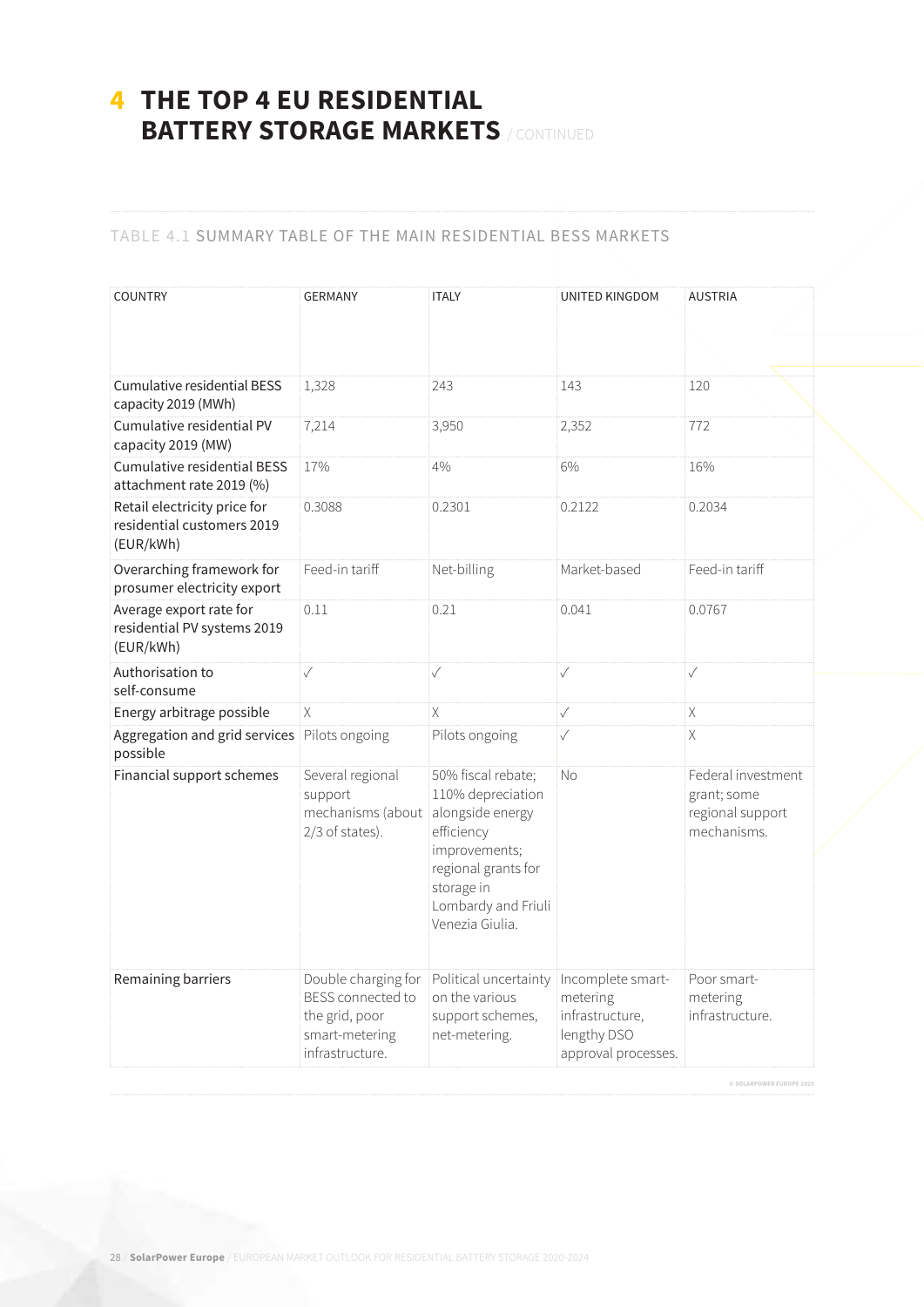#### <span id="page-28-0"></span>**GERMANY**

Germany is by far the leading European market for residential BESS systems. The first residential solar and storage installations were registered in 2013, using a support mechanism launched by the federal investment bank KfW. Since then, over 170,000 units have been registered in the country. Surprisingly, despite the end of the KfW subsidy in 2018, the additional residential storage capacity installed in 2019 reached almost 500 MWh, growing by 75% in comparison with the previous year. However, there were still BESS subsidies available in about two-thirds of German states.

In our Medium Scenario, for 2020, we expect 9% growth, despite the effects of COVID-19 (see Fig. 4.2). The factors are twofold: in spring, there was a rush for solar systems as people feared the 52 GW installation cap might be reached before a follow-up regulation could be implemented. This did not happen; the Renewable Energy Law (EEG) solar target was lifted to 100 GW in time. In the summer, the first draft of the country's upcoming feed-in tariff law revision, EEG 2021, was leaked, showing several barriers for self-consumption and residential storage, which should lead to second run on solar & storage in 2020. While 2021 and 2022 are supposed to be years of lower growth, a new surge is expected from 2023 onward due to the mass retrofitting of older PV systems with expiring FiT contracts. We foresee 2-digit growth rates again as of 2022, leading to additional residential storage capacity of 612 MWh, in 2023 to 689 MWh, and in 2024 to 805 MWh from 103,000 new systems.

#### Residential solar and storage market in Germany

Germany has historically been the European leader for solar PV deployment. Following the EEG, which came into force in April 2000, the federal government launched strong support schemes for decentralised solar PV generation, which led to an outstanding growth in the market during the decade 2000–2010. A feed-in tariff was set, allowing households equipped with solar to sell their electricity to energy retailers at a subsidised rate, for a duration of 20-years from the commissioning of the plant.

The 1 million rooftop solar PV systems threshold was reached in 2012, raising concerns for the pressure of those decentralised generation assets put on grid operators' shoulders. In 2013, the public investment bank KfW, which was already in charge of subsidised loan in favour of small-scale PV, started a support scheme to stimulate the installation of local stationary storage systems in conjunction with solar systems below 30 kW. The scheme consisted of a low-interest loan as well as a grant on the repayment. The overall budget was EUR 25 million for the period 2013–2015 and was then renewed with EUR 10 million for the period 2016–2018.

In parallel, FiTs for small-scale PV and the retail electricity price for household consumers followed radically opposite curves. Germany's ambitious Energy Transition targets, including the will to shut down all nuclear plants by 2022, caused a surge in retail electricity prices through higher taxation. This has resulted in Germany having one the highest electricity prices for households in mainland Europe. Starting from 2009, the EEG FiT for PV systems below 10 kW, was decreased monthly at a higher rate, going from 0.43 EUR/kWh at the end of 2009 to 0.24 EUR/kWh in early 2012. This decision was a consequence of the fall in PV module prices. As of then, the rate was regularly adapted in order to follow the industry cost trends to keep returns at appropriate levels and trigger selfconsumption. Today, the FiT for solar PV installations up to 10 kW is around 0.09 EUR/kWh. This gap between the import and export rate for electricity is an incentive for PV systems owners to invest in BESS that increase their self-sufficiency.

The increasing attractiveness of self-consumption has provided a huge boost to the residential BESS industry in Germany. Many local companies started to offer their own solutions as the market size quickly expanded from 4,500 units commissioned in 2013 to more than 36,000 additions in 2018. In terms of capacity, around 30 MWh were added in 2013 and about 280 MWh in 2018. Though the KfW did not renew its support scheme in 2019, the market has steepened its growth, adding 63,000 new residential BESS year-on-year.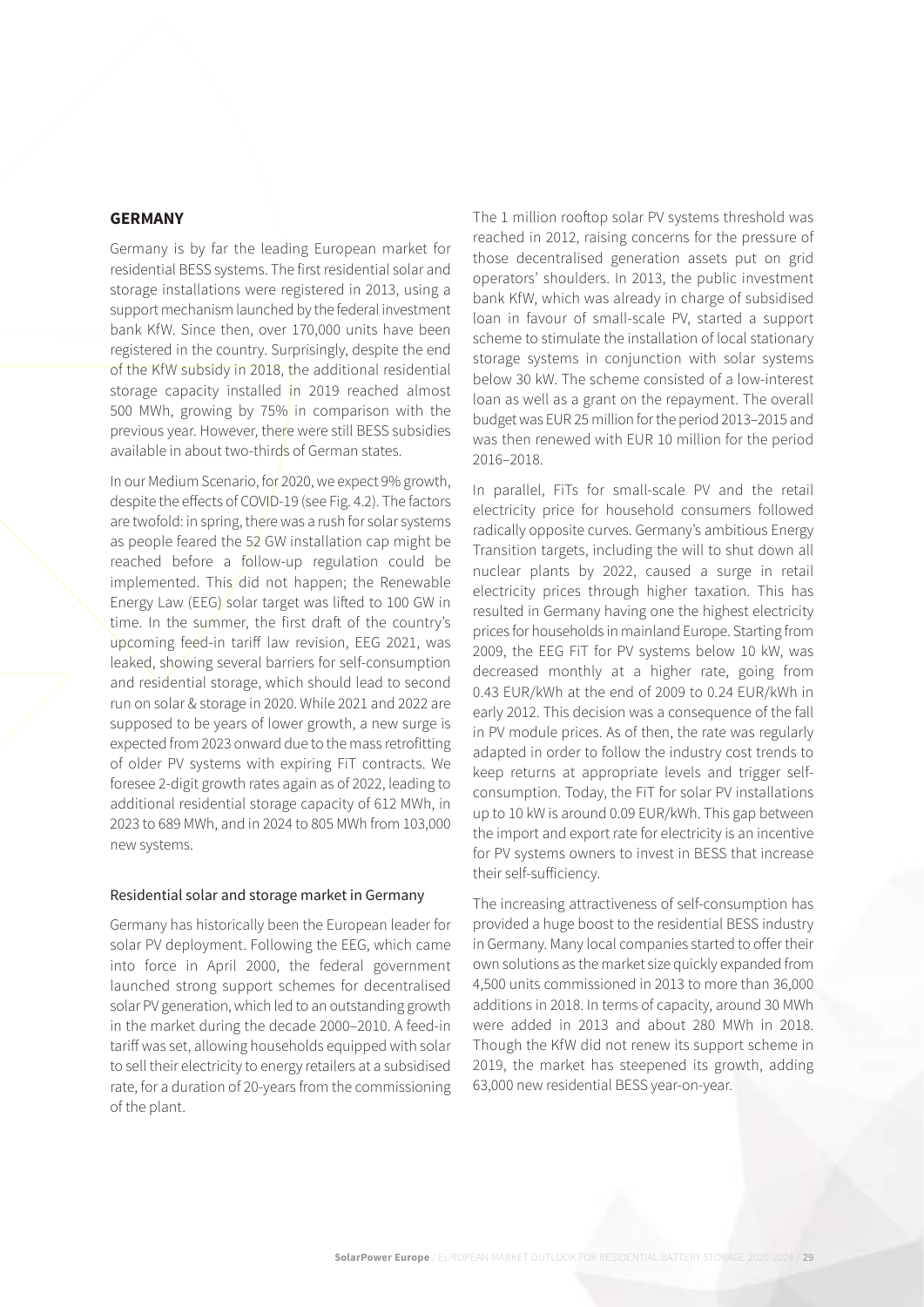## **4 THE TOP 4 EU RESIDENTIAL BATTERY STORAGE MARKETS** / CONTINUED

#### Improving economics for residential storage but still several barriers

The business case for residential stationary storage in Germany is still limited to self-consumption. With the retail electricity rate for households being about 0.30 EUR/kWh for many years now, and the feed-in tariff offered by the EEG continuing to go down steadily on a monthly basis, the value for increasing selfconsumption is high. Furthermore, PV systems may export only up to 60% of their electricity production on the EEG feed-in tariff, incentivising homeowners willing to install higher capacity PV systems to invest in a coupled BESS.

Until recently, stationary storage connected to the grid were subject to double taxation when charging power from the grid and then exporting it again. Following the European directive on the subject, the federal government amended the law, theoretically allowing residential BESS to be exempted from this double charging, but the process is rather complex.

There has been little progress toward stacking services from stationary storage. Moreover, the smart-meters infrastructure is still barely developed in the country and almost inexistent at the low-voltage level. In this context, even though static time-of-use tariffs with lower rates at off-peak times are available, more dynamic and cost-reflective tariff structures remain very limited.

#### Prospects

A big shift is expected to occur in the German market with the numerous PV plants that will start phasing-out of their 20-years long EEG FiT contracts as of 2020. Almost 60% of homeowners equipped with solar PV plan to retrofit their systems with storage after the expiration of their feed-in tariff. From 2023 onward, this will start having a huge impact on the market growth, because it is from the year 2003 that the residential solar PV capacity addition was above 100 MW.

FIGURE 4.2 GERMANY RESIDENTIAL BESS ANNUAL SCENARIOS 2020 - 2024

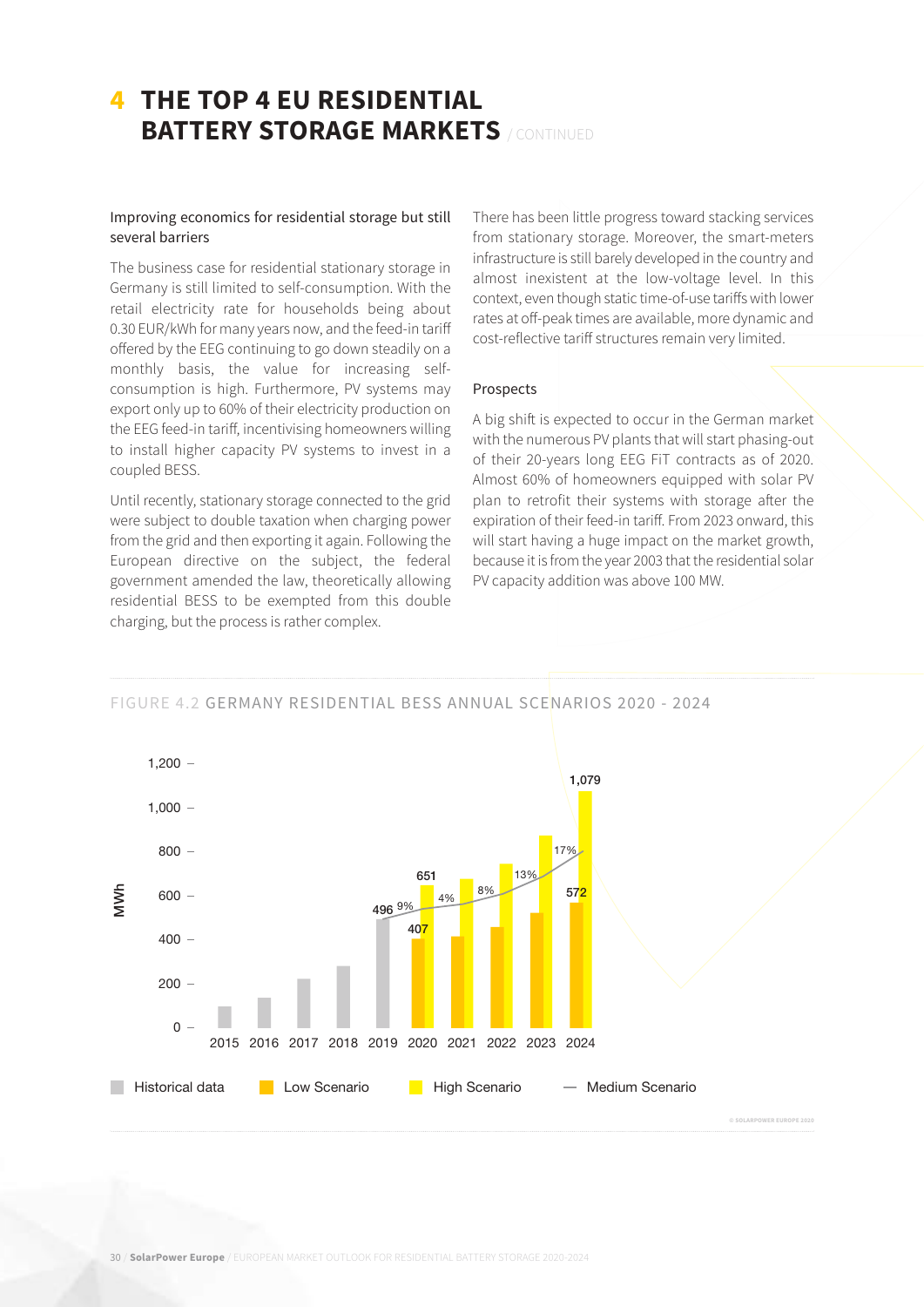Although subsidies are only available on the regional level today – and will support growth in that segment also in the coming years, Germany's NECP mentions that the government has the intention to support investments into energy storage technology again, but without providing details.

Other drivers are the COVID-19 recovery funds to support electric vehicles, which has induced a steep increase in demand for clean cars that will also result in more sales of solar and battery systems as those new owners who do not already own solar and storage will likely look into that option to power their cars with green electricity and save on high retail electricity prices.

While there are certain risks for the development of residential storage in Germany - the first draft of the new EEG 2021 contained provisions for expensive monitoring technology to push back self-consumption, the general attitude towards solar is rather positive throughout all parties.

Many pilots (various SINTEG C/sells research projects) are currently ongoing in Germany in order to determine what kind of mechanisms could help tap the potential of local, low-voltage flexibility assets, which could unleash further revenue streams for residential BESS.

Overall, German is expected to remain the largest residential storage market in Europe by far in the coming years. Our Medium Scenario estimates additions of 3.2 GWh from 410,000 new systems and a CAGR rate of 28% until 2024.

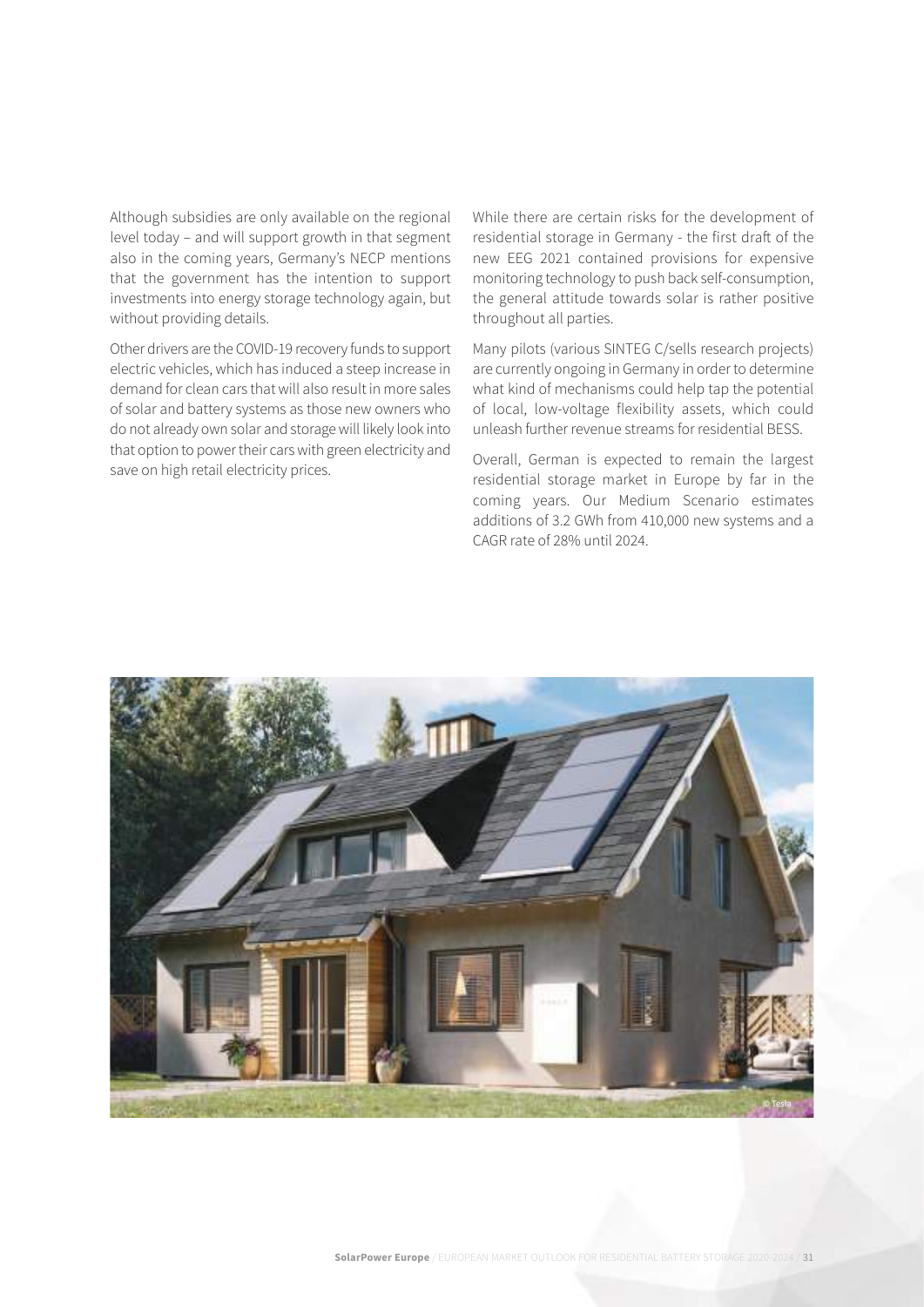## <span id="page-31-0"></span>**4 THE TOP 4 EU RESIDENTIAL BATTERY STORAGE MARKETS** / CONTINUED

#### **ITALY**

The residential BESS sector has been surging in Italy thanks to strong public subsidies. The first residential coupled solar and storage installations in the country were registered from 2015, and the sector kick-started in 2016 following the launch of a financial grants scheme in the Lombardy region. The extension to BESS of the 50% tax credit offered to homeowners purchasing residential solar PV systems, as well as the regional subsidy created by the Veneto region following the Lombardy model led to further growth from 2018 onward. Overall, 26,000 units have been registered in the country, with a cumulative storage capacity of 260 MWh. In 2019, the additional residential storage capacity installed reached 89 MWh, growing by 16% in comparison with 2018. We would have expected strong two-digit growth in 2020 as well, but with Italy hit very hard by the Coronavirus in the spring, our Medium Scenario foresees demand to improve only by around 2% to 91 MWh (see Fig. 4.3). This growth level is made possible by the solar/storage recovery measures quickly passed by Italy's government; without it, the country's BESS market would have shrunk in 2020.

#### Residential solar and storage market in Italy

Unlike in several other solar markets, the residential segment was the motor of the Italian solar sector in recent years, responsible for an average share of 35% among total installed PV capacity in the last 4 years. This has led to a cumulative capacity of over 3.9 GWh and slightly more than 900,000 homes.

The residential PV market in Italy took off between 2005 and 2013, following the five Conto Energia decrees, setting a subsidised feed-in tariff for small-scale solar generation. Between 600,000 and 700,000 homes have been equipped during this period, and still benefit from the scheme as the FiT incentive was granted for 20 years from the commissioning of the system. Residential solar installations went down after 2013, fluctuating around 200 MW installed per year since then. The Italian energy authority GSE offers a net billing scheme called Scambio sul Posto for any PV system below 500 kW. Under this scheme, on a yearly basis prosumers subtract the value of electricity fed into the grid to the bill of electricity consumed. A typical residential customer with a consumption of 3,000 kWh per year would save 0.21 EUR/kWh exported to the grid.

#### FIGURE 4.3 ITALY RESIDENTIAL BESS ANNUAL SCENARIO 2020 - 2024

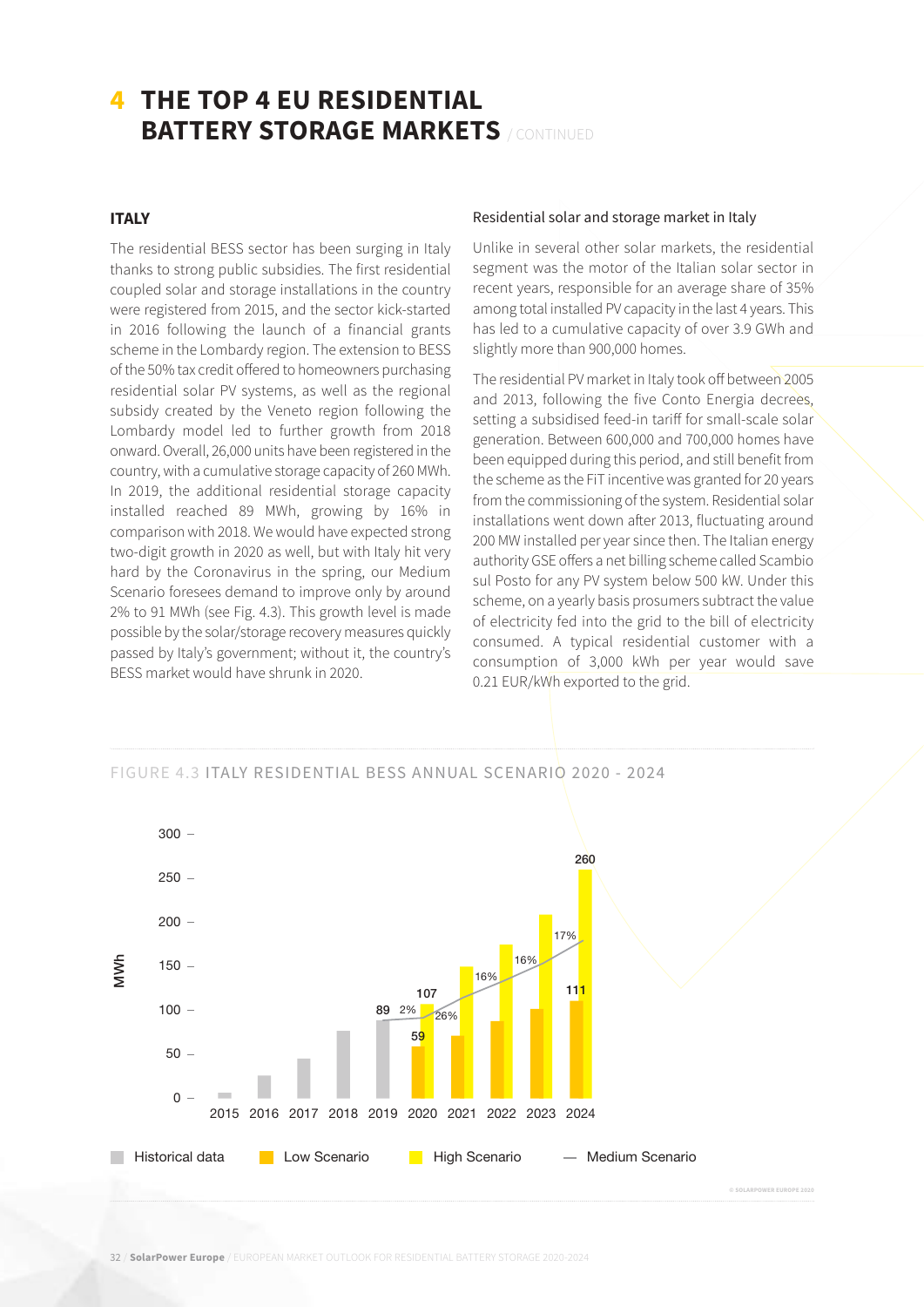The government also provides a huge incentive for the installation of small-scale PV generation assets in the form of a 10-years long tax credit covering 50% of the investment cost. Typically, someone spending EUR 10,000 for a PV system would benefit of a EUR 500 tax rebate per year during the next 10 years.

The residential BESS market in Italy really emerged starting from 2016, when the Lombardy region decided a new incentive specifically for small-scale storage. The dedicated budget was EUR 2 million first and was then renewed every year since, each time amounting to EUR 3–4 million.

Moreover, in 2018, the 50% fiscal incentive for the installation of residential $/$ PV systems was extended to small-scale BESS, all systems installed simultaneously or after the commissioning of the solar system being eligible. This decision boosted significantly the residential BESS market and, by the end of 2019, approximately  $24,000$  systems were registered in the country, corresponding to an overall storage capacity of 243 MWh. The tax agency decided in May 2019 to make the 50% fiscal credit unavailable for storage systems retrofitted to PV plants that are still subsidised through the old Conto Energia scheme. However, the Parliament stepped back on that decision, and the 50% fiscal credit has been reintroduced since mid-July 2020 with more favourable conditions on receivables transfer.

In mid-2019, Veneto region also launched an incentive program for residential BESS and Lombardia renewed it for one more year. While the incentive scheme in Veneto has not been renewed, the Friuli Venezia Giulia region also decided to launch a grant for residential storage, with a budget of EUR 200,000.

#### Economics for residential electricity storage in Italy

The only application for residential BESS in Italy currently is to improve the self-consumption rate of small-scale PV plants. Batteries installed by households cannot charge nor export from the grid but only from the coupled solar PV system, which makes it impossible to use storage for other business models such as energy arbitrage. The current framework for self-consumption under the Scambio sul Posto net billing scheme also provides a barrier to the storage business case, since prosumers get a remuneration for the electricity they feed into the grid.

The retail electricity rate oscillated between 0.20 and 0.25 EUR/kWh during the last decade. Italy was one of the pioneers in the rollout of smart meters, but it did not translate into many innovative electricity offers for residential customers. Static time-of-use pricing contracts, with a lower rate at night and during off-peak periods are widely available and often chosen by PV owners. However, dynamic time-of-use tariffs are inexistent yet.

The main driver for the purchase of BESS by homeowners equipped with PV are the very generous incentives offered by the government and the regions. Thanks to those, Italy is by far the most attractive European country for small-scale solar plus storage systems regarding payback time. The 50% tax relief drastically eases the investment in a residential BESS and the additional independence it provides in comparison to PV appeals many customers.

#### Prospects

With the energy efficiency incentive to deduct investments into PV and storage by 110% from the annual tax bill offered as part of the Coronavirus recovery measures until the end of 2021, installations in 2020 might be actually around 107 MWh according to our High Scenario, which would be around 20% higher than anticipated in our Medium Scenario.

However, as the fiscal incentive, the regional grants and the Scambio Sul Posto schemes have to be confirmed every year, there is systemic uncertainty in the outlook for subsequent years.

On the other hand, some positive signs allow for optimism. In early December 2019, the Friuli region decided to launch a grant for residential storage, with a budget of EUR 200,000. Other regions could follow the move in the coming years, pushing up the national market.

In this context, we anticipate a 2021 demand uptick following the 'Corona-year' consolidation, resulting in 115 MWh of new installations and a 26% annual growth, to be followed by low two-digit growth rates – ranging between 16 and 17% – for the coming years to 2024.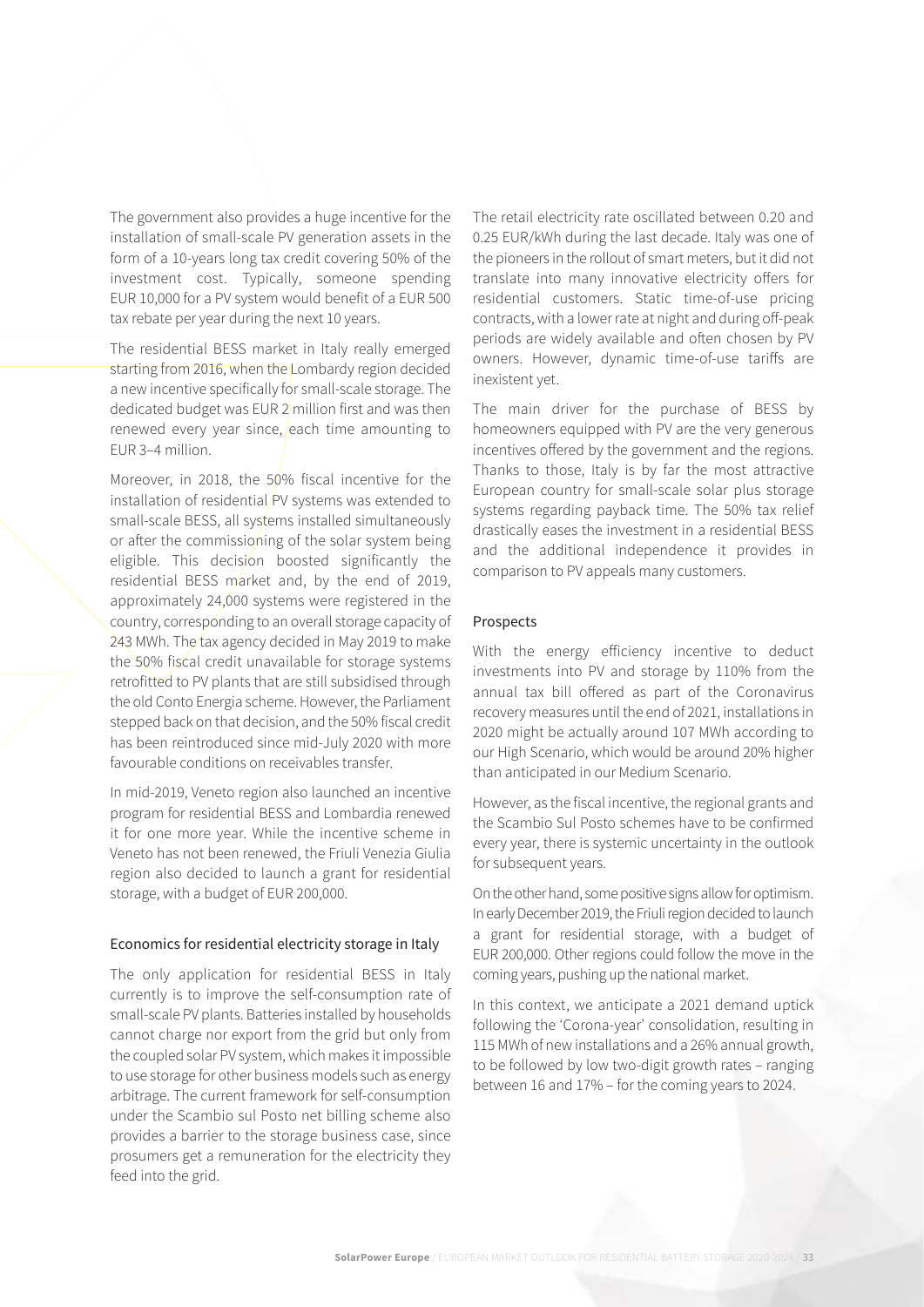## <span id="page-33-0"></span>**4 THE TOP 4 EU RESIDENTIAL BATTERY STORAGE MARKETS** / CONTINUED

#### **UNITED KINGDOM**

The residential BESS market started to gain traction in the UK in 2016. Overall, approximately 23,000 units have been installed in the country so far, with a cumulative storage capacity of 260 MWh. In 2019, the country added 38 MWh residential storage capacity, growing by less than 1% in comparison to the 36 MWh set up in 2018. Our Medium Scenario anticipates slightly decreasing demand for 2020, with the SEG regulation countering some of the effects of COVID-19 that had hit the UK very hard in the spring. In 2021, post COVID, and again driven by SEG, the residential storage market growth is expected to come back strong – increasing by 35% to 48 MWh.

#### Residential solar and storage market in the UK

The small-scale solar PV segment in the UK has long been supported by a very generous governmental subsidy. From April 2010, a homeowner installing solar panels on its rooftop had the possibility to be compensated for every kWh generated, whether it was consumed on site or exported to the grid. In addition, an extra-payment was granted for every kWh exported. Those subsidies were contracted for a duration of 20 years from the date of commissioning.

Thanks to this scheme, the residential solar PV market saw a steady growth since 2010, with more than 150 MW installed every year and a peak at 560 MW of additional capacity in 2015. In 2017 and 2018, the new residential PV capacity installed felt below 100 MW subsequently to the sharp decrease of the generation premium rate.

The government subsidy support scheme closed to new applicants on 31 March 2019. Prosumers now have to subscribe a specific contract with their retailer to be compensated for the excess electricity they may export to the grid, following the Smart Export Guarantee regulation. Despite the fall in new residential solar installations in 2017 and 2018, the market was on the rise again in 2019 – but that was due to the installation rush in the three months of the year before the FIT scheme was closed on 1. April 2019. An additional residential solar capacity of 125 MW was commissioned, accounting for approximately 45,000 households.

In parallel, the UK's residential battery market emerged around 2015 thanks to falling installation costs and a rising gap between the electricity retail price and the

export rate. Another driver was the emergence of new tariffs structure that encouraged time-of-use optimisation (see below).

Since 2015, BESS demand has seen moderate but consistent growth, mostly coming from new solar PV installations installed concurrently with a battery storage. This has happened although no specific support mechanism for storage systems have been introduced, and the economics for the end consumer remain weak. The cumulative installed base reached about 20,000 systems and a total storage capacity of 143 MWh end of 2019.

#### Economics of residential electricity storage in the UK

In the UK, the electricity price for households has historically been rather low compared to Mainland Europe. However, it has also risen steadily for a decade, from 0.14 EUR/kWh in early 2010 to 0.19 EUR/kWh in 2015 and around 0.22 EUR/kWh in 2019, creating an improving argument for households to go solar plus storage to gain more independence from the electricity grid.

Network charges for electricity retailers integrate time components that are often reflected in the final consumers' bills through time-of-use dependent rates. The Distribution Use of System (DUoS) charges compensate for the distribution network costs - and their rates vary depending on three time bands reflecting the variation of power demand during the day. The Transmission Network Use of System (TNUoS) charges compensate for the transmission network costs - and are based on the share of demand during TSO's peak load periods. This way, and due to the liberalised retail electricity market, utilities are encouraged to offer Timeof-use contracts to their customers, where the final price of electricity depends on the time when it is consumed.

Ofgem, the UK energy regulator, is regularly assessing new network tariff structures to take advantage of smart energy management at a residential level. Moreover, the taxation on electricity for households being quite low, bill components provide clear price signals to encourage consumers to optimise their electricity consumption. Hence, the smart-meter rollout still has to be boosted in order to empower residential customers. But the original plan to have about 80% of households equipped with smart-meters in 2020, was delayed – the new target is 85% by 2024.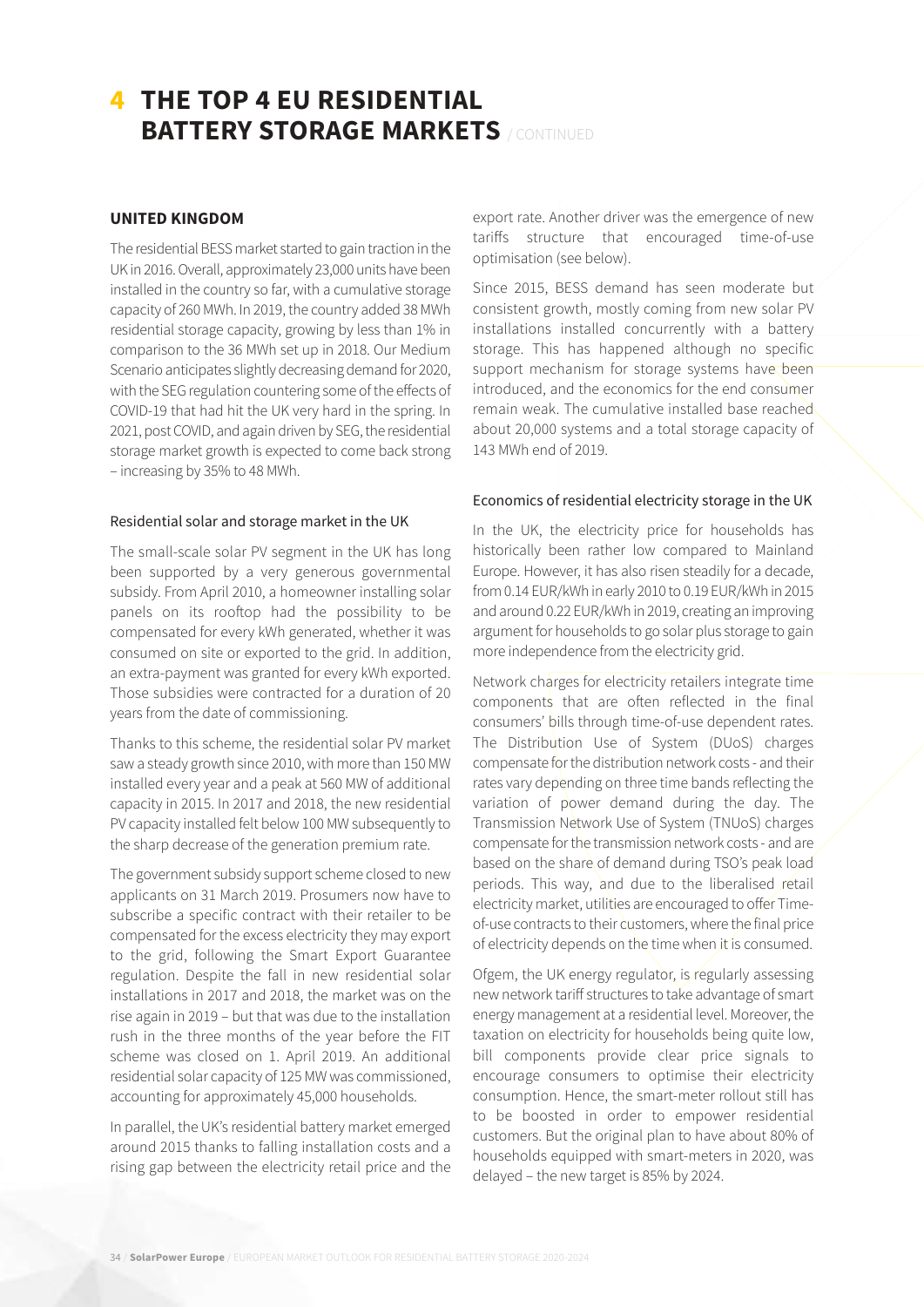This evolution toward more cost-reflective retail electricity rates has gone a new step forward with the Smart Export Guarantee, which entered in force from 1. January 2020. Under this new regulation, every energy retailer will have to offer her own contract to buy any exported electricity from an eligible small-scale generation system. SEG contracts may have fixed price or they may include some elements of "smartness" and dynamic variations. Suppliers are also allowed to include energy storage within their offer. If so, they have to decide which kind of power they wish to compensate for, whether being "green" electricity coming from the customers' PV systems or "grey" electricity that comes from the grid and has been stored before being exported.

Overall, the UK retail electricity market is at a high stage of liberalisation, with suppliers being free to design their own tariff structures, both for import and export rates. This already allows decentralised generation and storage assets owners to make big savings by smartly managing their energy use. The efforts should now focus on the smart-meter rollout, in order to make timeof-use tariffs more accessible.

Now, that the government FIT scheme has been phased out, the economics for both residential solar and storage are much more difficult to estimate as it strongly depends on the retailer considered. At the start of 2021, 14 suppliers have offered Smart Export Guarantee contracts, the export rate within those contracts is now offered at a level of up to 0.08 GBP/kWh (0.087 EUR/kWh), making it valuable to increase self-consumption as much as possible with a residential BESS.

In addition, value could be tapped from energy arbitrage. Home batteries enable prosumers to manage smartly their energy use and production, storing electricity from the grid when it is cheap and exporting it back at a time where the export rate is higher. Some SEG contracts are specifically designed for consumers equipped with both solar PV and storage, optimising the house load to the benefits of the supplier and the endconsumer. The new SEG regulation provides retailers with the option to offer Time-of-use pricing contracts to their customers, which in turn can improve the economics of coupled solar and storage installations. With further decrease in the battery prices, the purchase of a solar rooftop and a home battery could soon make economic sense even in the absence of any governmental subsidy.



#### FIGURE 4.4 UK RESIDENTIAL BESS ANNUAL SCENARIOS 2020 - 2024

**SolarPower Europe** / EUROPEAN MARKET OUTLOOK FOR RESIDENTIAL BATTERY STORAGE 2020-2024 / 35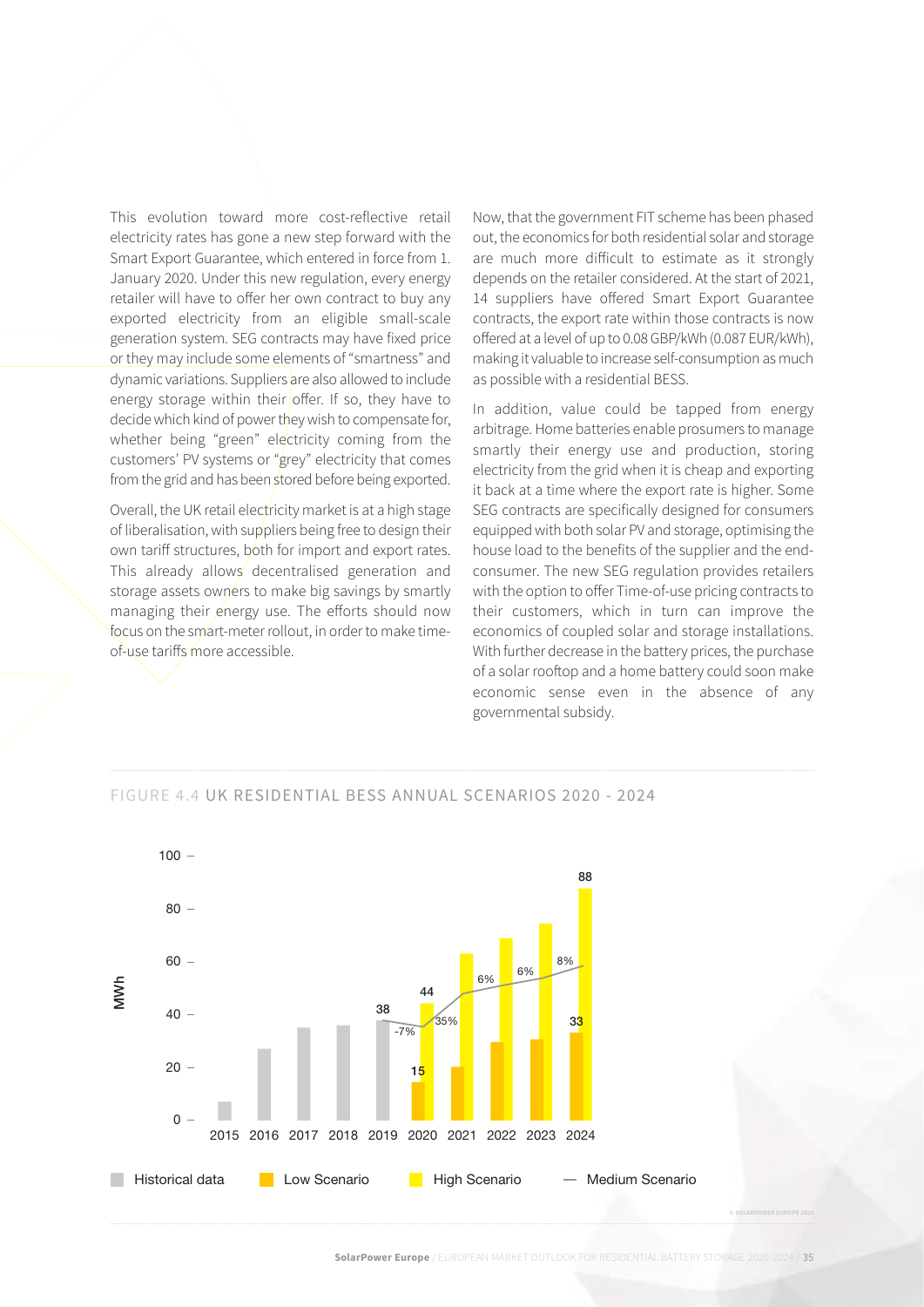## **4 THE TOP 4 EU RESIDENTIAL BATTERY STORAGE MARKETS** / CONTINUED

#### Prospects

In the UK, a major shift has occurred this year after the end of the FIT scheme and the beginning of the SEG regulation, marking the transition from a subsidy-driven home solar and storage market to a non-subsidy driven period. Residential PV installation levels decreased after the end of the FIT regime, hampering the installation rates of residential BESS as well. With no specific support scheme and the likely transition period needed for new SEG offers to reach their maturity, no large uptake should occur in subsequent years. This is why, in our Medium Scenario, we expect a stable rise in the number of home battery systems installed every year, with the yearly growth rate settling down as the market gets bigger in size. We estimate the additional residential storage capacity to go from 48 MWh in 2021 (6,500 units, 35% growth compared to 2020) to 58 MWh in 2024 (7,900 units, 8% growth compared to 2023).

If there is no ongoing assessment about any support scheme for residential storage, the political uncertainty remains high in the UK these days. The impact that Brexit – hard or soft – will have on both the retail electricity price and the taxation of solar PV and battery technologies is difficult to gauge. In contrast, the success of pilot projects experimenting the value of battery aggregation for grid services and/or collective self-consumption might lead to additional upside in the future. With so many unknowns, the spread between our Low and High Scenario in 2024 is large, ranging between 33–88 MWh of new storage capacity.

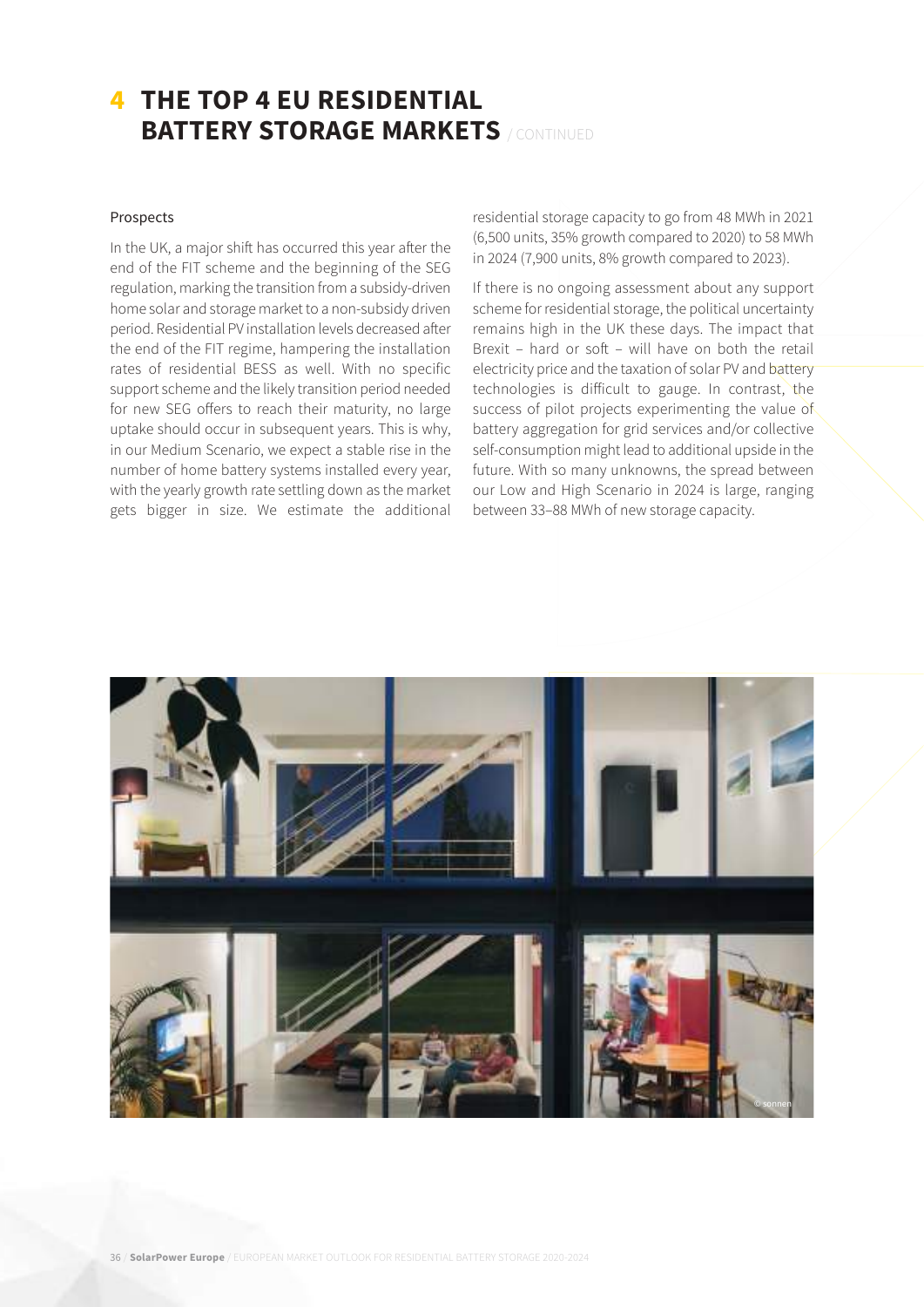#### <span id="page-36-0"></span>**AUSTRIA**

The residential BESS market in Austria began to get traction as early as 2015, and was accelerated by an investment grant to kick-start the technology that was launched at the federal level in 2018. Overall, 18,000 units have been commissioned so far across the country, with an overall capacity of 120 MWh by the end of 2019. In that year, 37 MWh of residential storage capacity were added, corresponding to a 23% year-on-year growth. The recent renewal of the investment grant by the federal government was another important support element for the market to see further solid growth in subsequent years after 2020, which has been negatively impacted by COVID-19. Our Medium Scenario foresees residential storage capacity additions of 39 MWh, corresponding to a low 4% annual growth rate. However, as in several other residential storage markets, we expect a strong post-COVID comeback in 2021 and beyond.

#### Residential solar and storage market in Austria

The Austrian federal government set a new regulatory framework for renewable energy in 2012 by adopting the "Ökostromnovelle" (Green Electricity Act). Among others, a generous subsidy for small-scale PV plants was allowed. It consisted of a one-time financial grant for installations below 5 kW and a 13-years FiT for systems between 5–200 kW. Those two schemes are still in force and are renewed every year on a downward trend, in accordance with the decrease in PV system prices. This helped the residential solar PV market take off and the additional capacity commissioned every year in this segment varied around 50 MW between 2013 and 2017.

In 2017, a nation-wide investment subsidy for small-scale PV systems (located on rooftops and sealed areas) was passed for the years 2018 and 2019 in coherence with the government's more ambitious renewable targets. The scheme, backed by an annual EUR 9 million budget, offered financial support covering up to 30% of the investment costs. This new program led to a dramatic growth in the sector, from 50 MW commissioned in 2017 to 88 MW in 2018 and 130 MW in 2019.

Concurrently, a specific budget of EUR 6 million per year was dedicated to support the investment in any storage systems installed with the subsidised PV systems. Overall, the financial support for the solar and storage systems could cover up to 45% of the total investment costs. While approximately 3,500 residential BESS were

registered in 2017 (24 MWh), the sector experienced steady growth with 4,500 units installed in 2018 (30 MWh, 25% growth) and about 5,500 in 2019 (37 MWh, 23% growth). The total residential storage capacity in service across the country is estimated to be 120 MWh by end of 2019.

Next to the federal support scheme there are also regional incentives available for both small-scale solar PV and attached storage systems.

#### Economics of residential electricity storage in Austria

Residential BESS sector in Austria is mainly driven by the citizen's ambitions to improve energy self-sufficiency. The retail electricity rate for household customers was rather stable during the last decade, oscillating around 0.20 EUR/kWh. By contrast, the feed-in tariffs for small-scale PV was progressively reduced, reaching 0.077 EUR/kWh for the year 2019. This move supported the value for coupling rooftop PV systems with BESS as it enables a higher self-consumption rate for the solar system.

While nearly all traditional regional retailers offer static Time-of-use tariffs, with specific rates for peak and offpeak times, more dynamic pricing contracts are scarce. In addition, the smart-meter penetration barely reached 17% of households end of 2019. In this context, almost no energy retailer is in the position of offering specific tariff structures to homeowners equipped with solar and storage systems, limiting the potential benefits of energy arbitrage.

Overall, the economics for coupling BESS to residential rooftop PV systems still has room for improvement in Austria. But the many sorts of incentives available support the investment rationale for customers striving for more independence from the grid and looking to produce their own green power.

#### Prospects

The federal government of Austria has the ambitious objective of covering 100% of total national electricity consumption with renewable energy sources by 2030. A draft for the new EAG law just introduced for discussion by the country's Energy Ministry includes several positive solar provisions, with the central pillar being a 1 million solar roofs programme – a 10-fold increase from the 2018 target of 100,000 roof-mounted PV systems.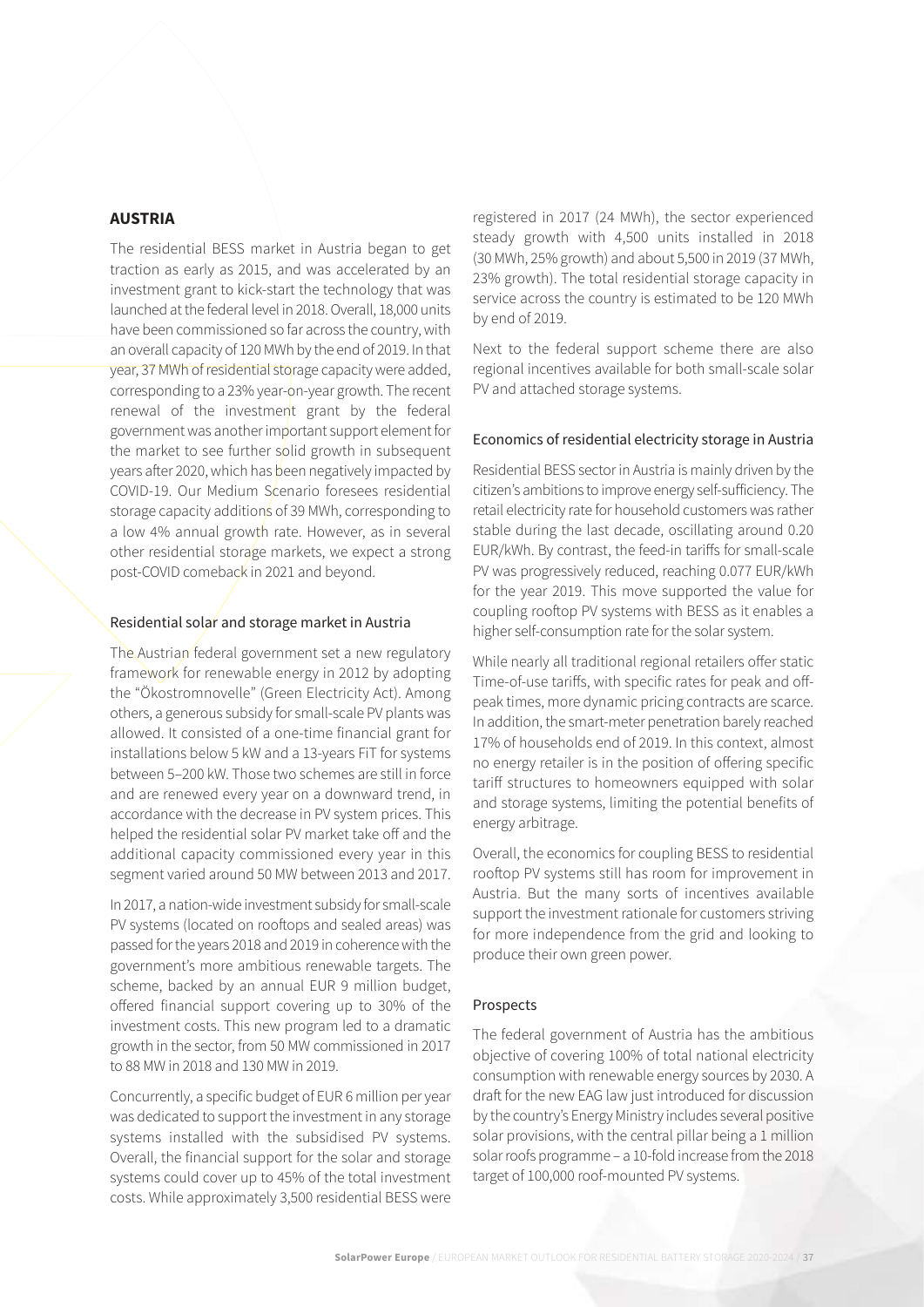## **4 THE TOP 4 EU RESIDENTIAL BATTERY STORAGE MARKETS** / CONTINUED

As a concrete measure, the investment subsidy for both small-scale solar PV and BESS was renewed in September 2019 for the years 2020–2023. A total budget of EUR 24 million for solar PV and EUR 12 million for storage will be granted by the federal government every year. This alone should sustain a stable growth of the residential BESS market. It remains to be seen what exactly the new EAG will bring, but the draft outlines expiration of taxes on self-produced and consumed power for small systems.

With the smart-meter rollout expected to be completed by the end of 2021, there will be potential for more innovative electricity contracts, enabling end-customers to unlock the full potential of their BESS. There are also regions currently assessing more stringent building regulations that would make integrating solar PV for new homes compulsory.

We assume in our Medium Scenario demand to more than double to 11,700 in 2024, from 5,600 in 2020, and translating into a capacity growth to 81 MWh from 39 MWh. While growth is expected to slow to around 5% in 2023 and 2024, this is based on the expiration of the current solar and storage funding. When taking into consideration the solar and storage provisions in the new EAG, the potential is much higher. Our High Scenario for 2024 estimates new capacities of 110 MWh, a 36% growth over the Medium Scenario forecasts. In any case, with all of these positive developments, we see Austria becoming a new core market for residential solar and storage in the short and medium term in Europe, entering the Top 3 already this year, and leaving the UK behind.

#### FIGURE 4.5 AUSTRIA RESIDENTIAL BESS ANNUAL SCENARIOS 2020 - 2024

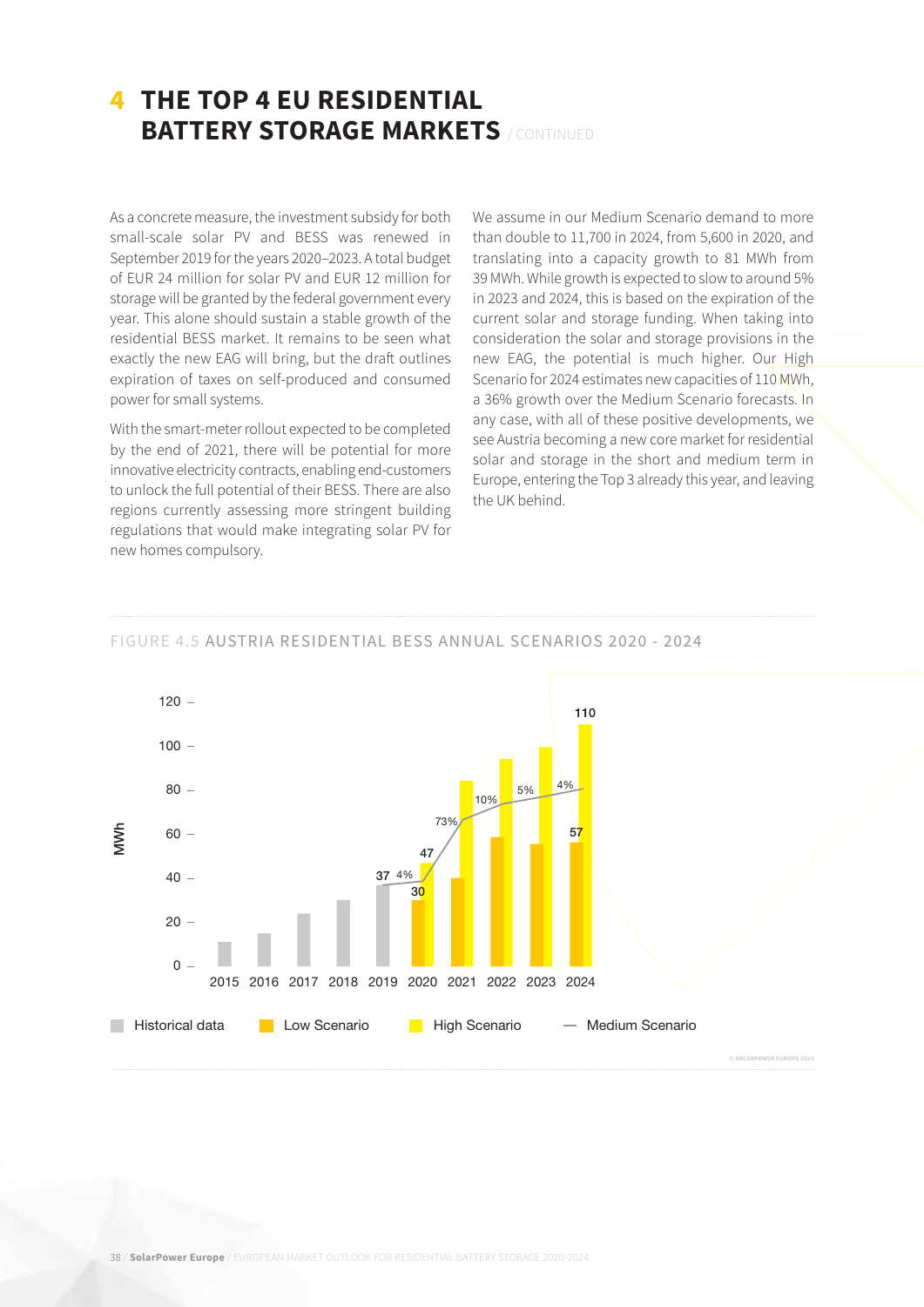